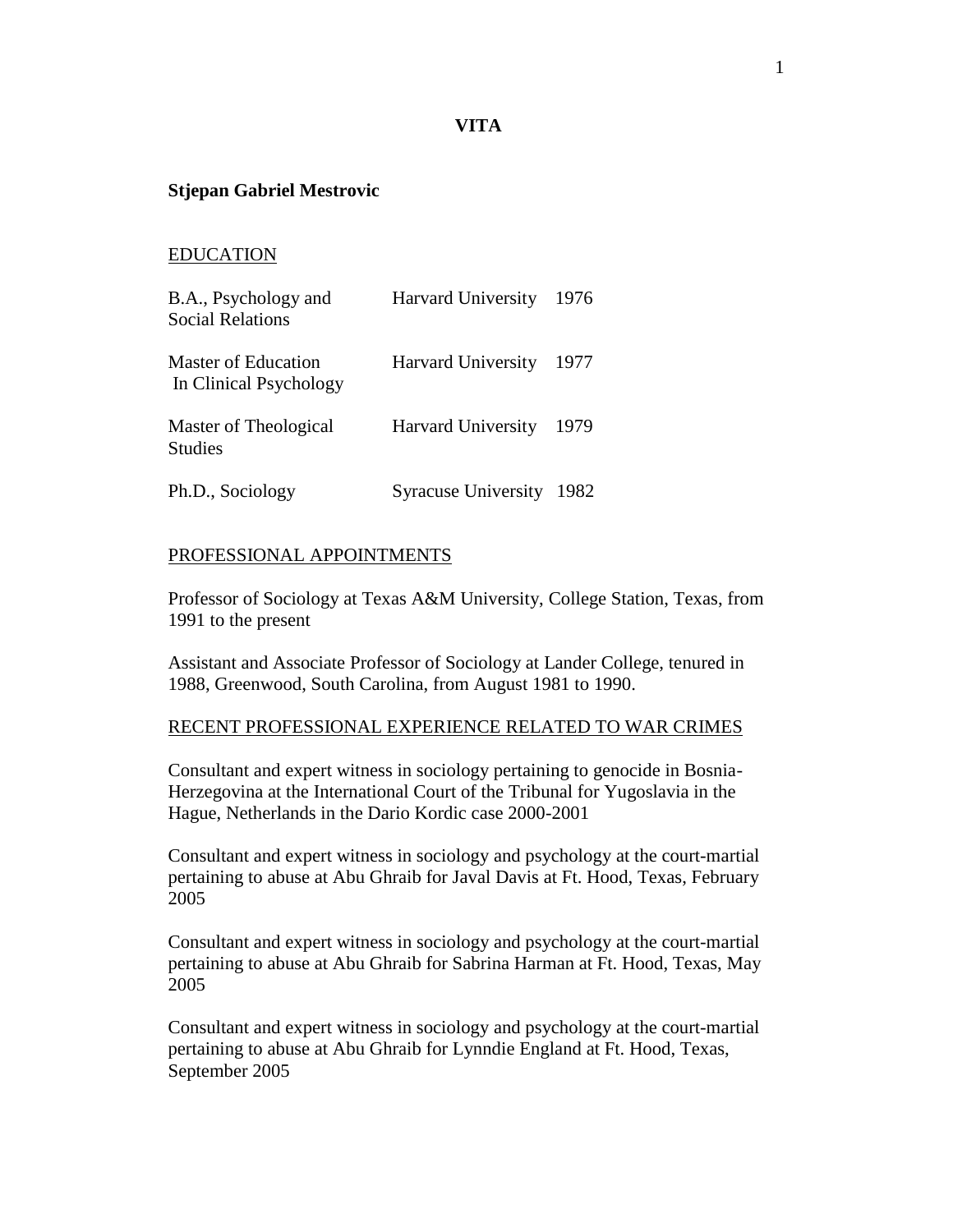Consultant and expert witness in sociology for the court-martial of Corey Clagett in the Operation Iron Triangle killings case scheduled for Ft. Campbell, Kentucky, January 2007, settled in a plea bargain

Consultant and expert witness in sociology at the court-martial of Michael P. Leahy in the Baghdad canal killings case, held at US Army base in Vilseck, Germany, February 2009

Testified at Army Clemency and Parole Board hearing for Corey Clagett in Alexandria, Virginia on April 1, 2009

Testified at Army Clemency and Parole Board hearing for William Hunsaker in Alexandria, Virginia on November 3, 2009

Consultant and expert witness in sociology at the court-martial of Jeremy Morlock in the Afghanistan "kill team" case, held at Ft. Lewis, March 2011

Consultant and expert witness in sociology at the court-martial of Specialist Ryan Offutt in the Danny Chen suicide and negligent homicide case, held at Ft. Bragg in August 2012

Consultant and expert witness in sociology at the federal trial of US v Michael Smith in the beating death of an inmate at an Alabama state prison, Birmingham, Alabama, October 2013

### SUBSTANTIVE AREAS

Sociological theory (especially Durkheim and functionalism), classical sociology, the sociology of law, war crimes, genocide, mental health law, postmodernism, cultural studies, deviance; race  $\&$  ethnic relations in the Balkans

#### HONORS AND FELLOWSHIPS HELD

Syracuse University Fellowship, 1979-1980 and 1980-1981.

Doctoral dissertation passed with distinction at Syracuse University.

Recipient of the 1983 Syracuse University Graduate School Prize for excellence in doctoral research and scholarly achievement.

National Endowment for the Humanities Summer Fellow at Duke University, 1983, in Professor Edward A. Tiryakian's seminar entitled "Great Schools and the Development of the Social Sciences."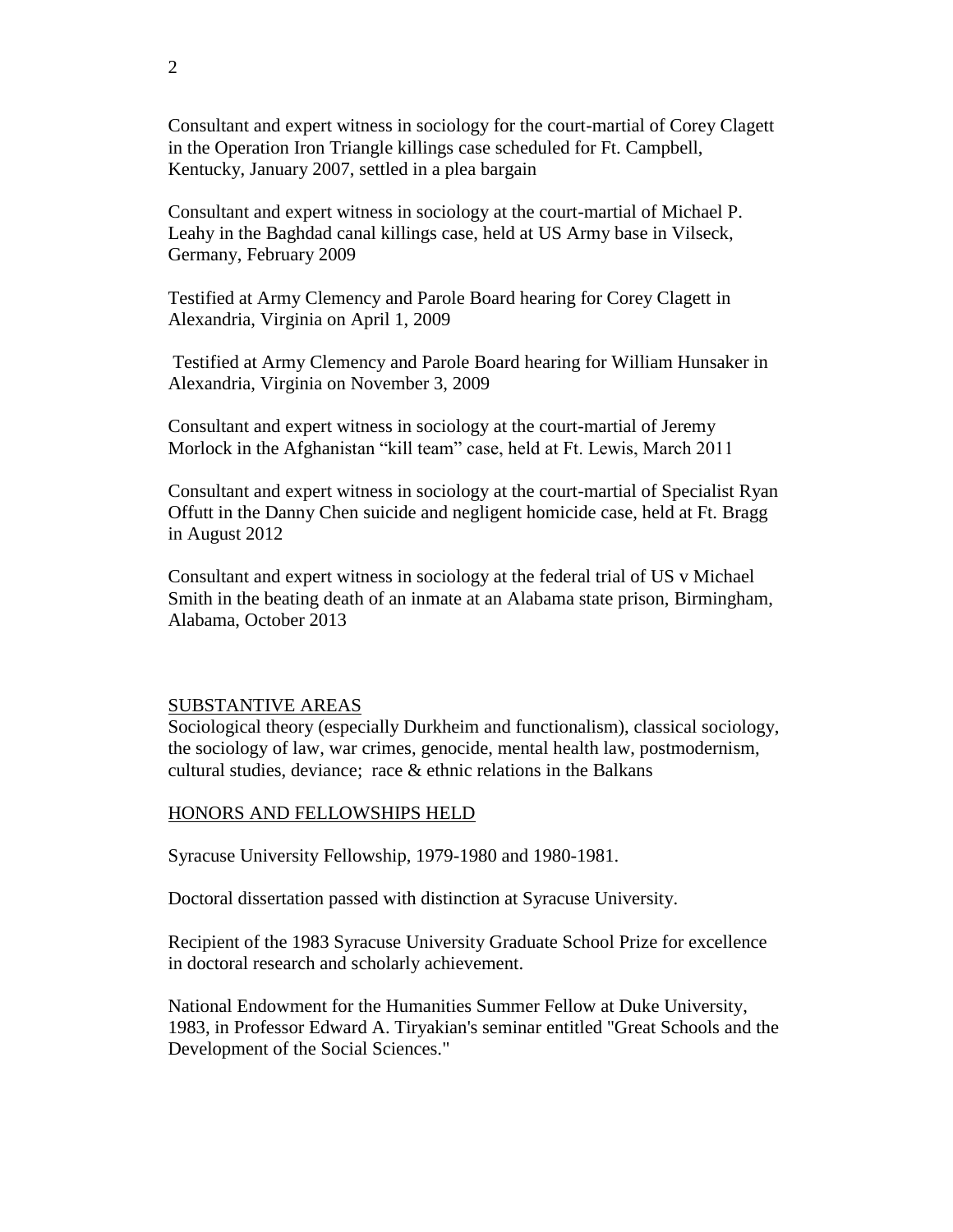Fulbright-Hays Fellowship to conduct research on mental health and psychiatric commitment in India, Summer of 1985.

National Endowment for the Humanities Fellowship for College Teachers, 1986- 1987, to work on a project entitled "Durkheim as Philosopher."

Honorable Mention in the 1987 American Sociological Association Theory Prize Competition for the essay entitled "Durkheim's Concept of Anomie as Dereglement" published in Social Problems in 1985.

1990 Humanities Lecturer at Texas A&M University, "Postmodernism and the Fall of Communism in the Coming Fin de Siecle," April 19, 1990, award of \$1,000.

Spring 1990 International Enhancement Grant for research on Yugoslav communism (TAMU, \$750).

Summer 1990 American Council of Learned Societies Travel Grant, \$500

Fulbright lecture/research award to teach and conduct research at the University of Zagreb in Croatia as part of the Fulbright Scholar Program, Fall of 1992

Distinguished Article Award by the Society for the Scientific Study of Religion for the best paper published in The Journal for the Scientific Study of Religion in 1991 for "Reappraising Durkheim's Elementary Forms of the Religious Life"

Project Development Grant, National Academy of Sciences, Soviet and Eastern European Affairs, for June of 1993, \$2000

Departmental Outstanding Professor of the Year Award, 1992-1993,

Texas A&M Liberal Arts International Travel Grant, \$500, to support the presentation of a paper presented to the European Movement, Gorizia, Italy, September 24, 1993

Texas A&M University College-Wide Teaching Award, 1994

The Strossmayer Award for The Balkanization of the West, October 22, 1995

American Cultural Diversity Curriculum Development Grant, \$1000, June 1995

International Curriculum Grant from the Office of the Assistant Provost for International Programs, \$900, for 1996

International Research Travel Assistance Grants Program, \$908, for 1996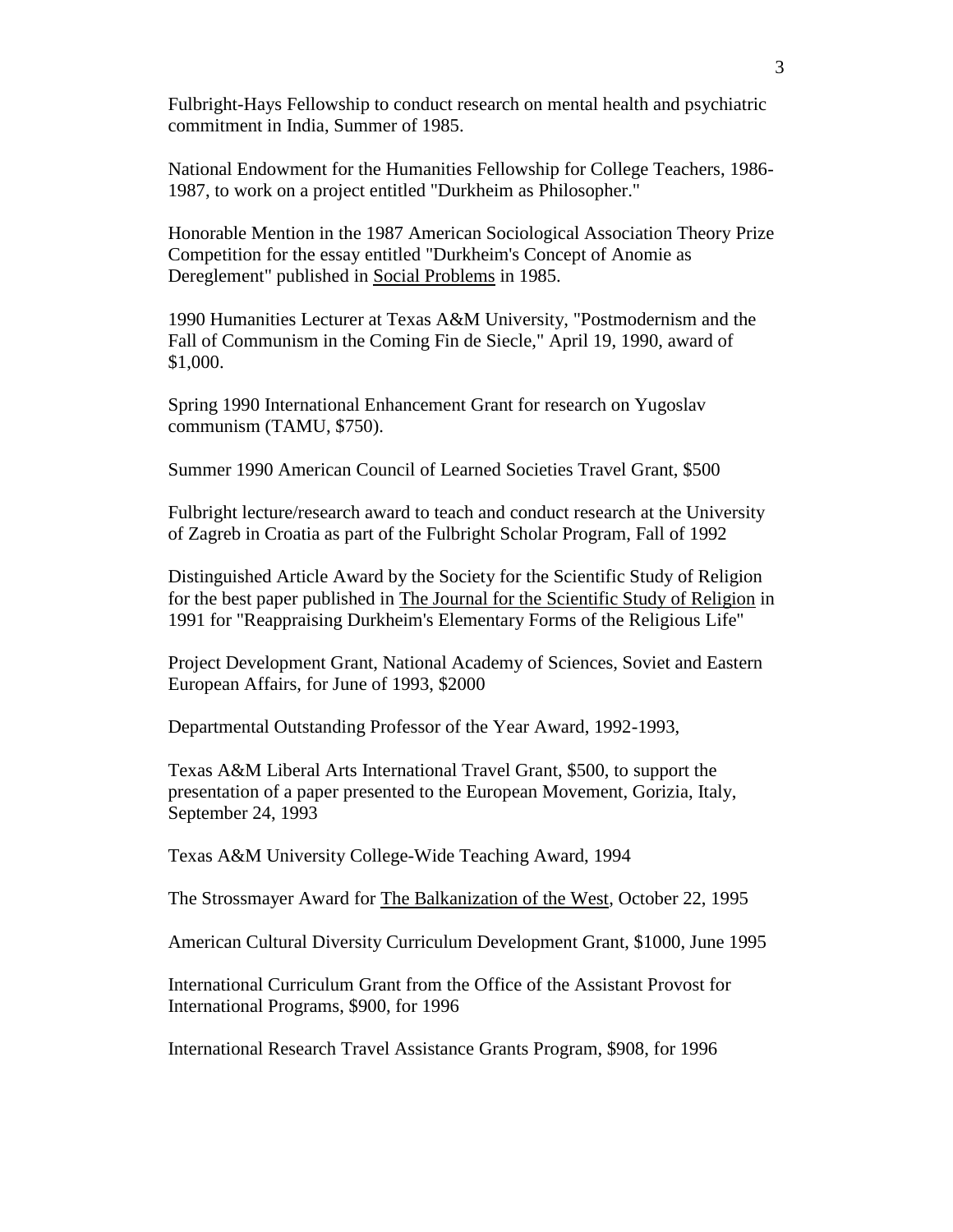Fallon-Marshall Lecture at Texas A&M University on "Professional Ethics, Honor, and the Abuse at Abu Ghraib," 2007

Two Office of the Provost grants, approximately \$10,000 each, for research that led to the publication of two books, in the past seven years

Texas A&M University Association of Former Students Distinguished Achievement Award in Teaching 2015

## DOCTORAL DISSERTATION

"In the Shadow of Plato: Durkheim and Freud on Suicide and Society." A primary source theoretical analysis of the major writings of Freud and Durkheim. The philosophical heritage involved in Durkheim's use of "representations" and its Freudian equivalent of "Vorstellung," and their renovation of rationalism, are analyzed in the classical context of Plato.

Dissertation advisor: Barry Glassner, currently Provost at the University of Southern California.

## TEACHING AREAS

Sociological Theory, Classical Social Theory, Postmodernism, Sociology of Religion, Culture, Political Sociology, Historical Sociology, Race and Ethnic Studies in the Balkans, War Crimes, Durkheim, Veblen

# PUBLICATIONS

## Books and Edited Works

1. Emile Durkheim and the Reformation of Sociology, Totowa, NJ: Rowman & Littlefield, 1988.

2. The Coming Fin de Siecle: An Application of Durkheim's Sociology to Modernity and Postmodernity. London: Routledge, 1991, reprinted in 2013

3. Durkheim and Postmodern Culture. Berlin: Aldine de Gruyter, 1992

4. The Road From Paradise:The Possibility of Democracy in Eastern Europe. Lexington: University of Kentucky Press, 1993

5. Habits of the Balkan Heart: Social Character and the Fall of Communism. Texas A&M University Press, 1993

4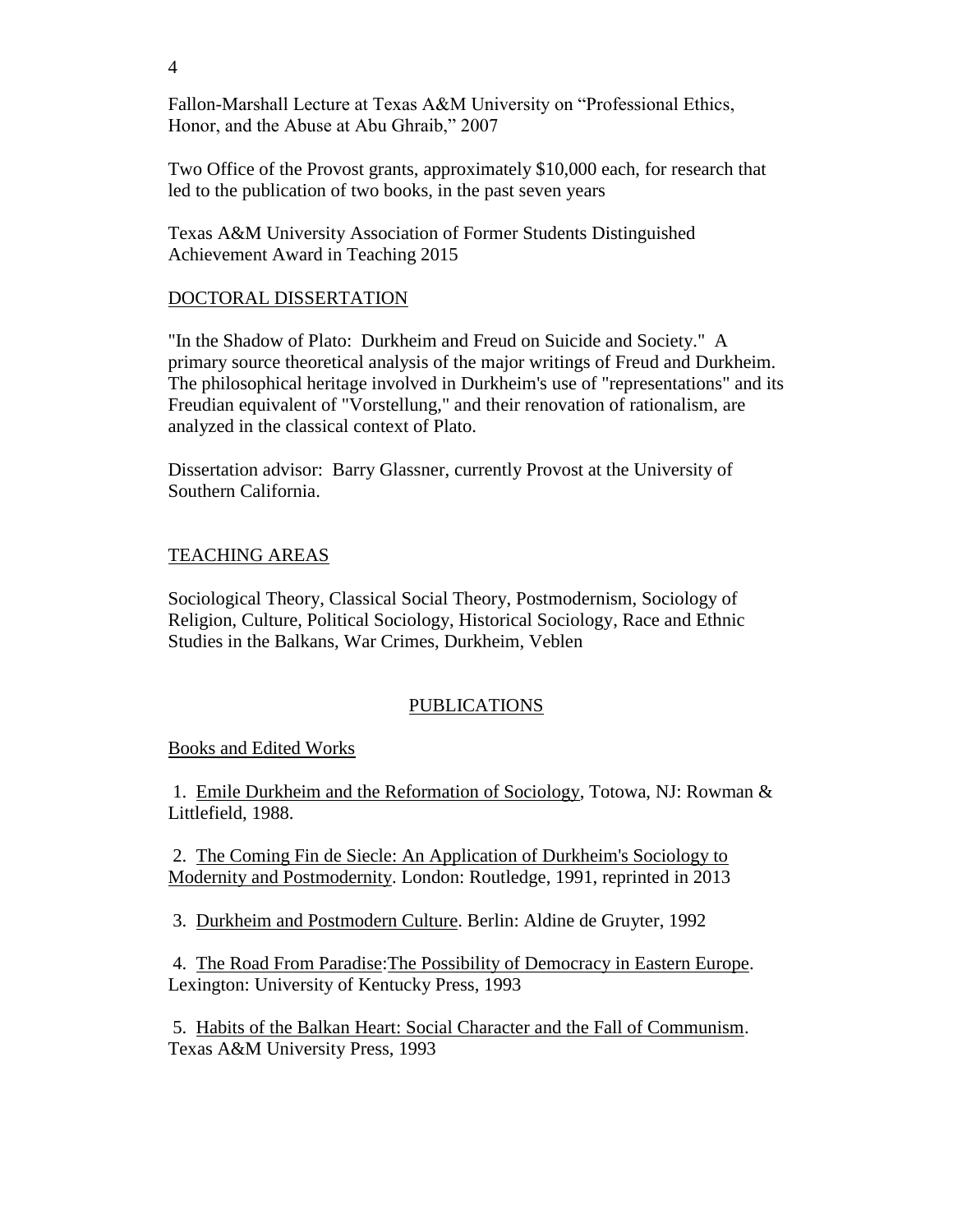6. The Barbarian Temperament:Towards a Postmodern Critical Theory. London: Routledge, 1993 also translated into Turkish, reissued in 2013

 7. The Balkanization of the West:The Confluence of Postmodernism With Postcommunism, London: Routledge, 1994

 8. Anthony Giddens: The Last Modernist, London: Routledge, 1998 (translated into Chinese in 2008), reissued in 2014

 9. Genocide After Emotion: The Postemotional Balkan War, London: Routledge, 1996, reissued in 2013

10. Postemotional Society, London: Sage, 1997, also translated into Turkish

11. This Time We Knew: Western Responses to Genocide in Bosnia (co-edited with Thomas Cushman), New York University Press, 1996

 12. The Conceit of Innocence: How the Conscience of the West was Lost in the War against Bosnia, Texas A&M University Press, 1997

 13. Thorstein Veblen on Theory, Culture and Society. London: Sage Publications, 2004.

 14. The Trials of Abu Ghraib: An Expert Witness Account of Shame and Honor. Boulder, CO: Paradigm Publications, 2007

15. Heart of Stone: My Grandfather, Ivan Mestrovic. Zagreb, Croatia: Mozaik Publishers, 2007

16. Rules of Engagement? A Social Anatomy of an American War Crime— Operation Iron Triangle, Iraq. New York: Algora, 2008

17. The Good Soldier on Trial: A Sociological Study of Misconduct by the U.S. Military Pertaining to Operation Iron Triangle, Iraq. New York: Algora, 2009

18. My copyrighted lectures, supporting materials, and documents pertaining to SOCI 657, Cultural Studies: War Crimes, on Texas A&M University's itunes webpage: http://itunes.apple.com/us/itunes-u/soci-657-culturalstudies/id394384077

19. Strike and Destroy: When Counter-Insurgency [COIN] Doctrine Met Hellraiser's Brigade or, the Fate of Corporal Morlock. New York: Algora, 2012

20. The Postemotional Bully. London, Sage, 2015.

21. *The Trials of Abu Ghraib.* London, Routledge 2016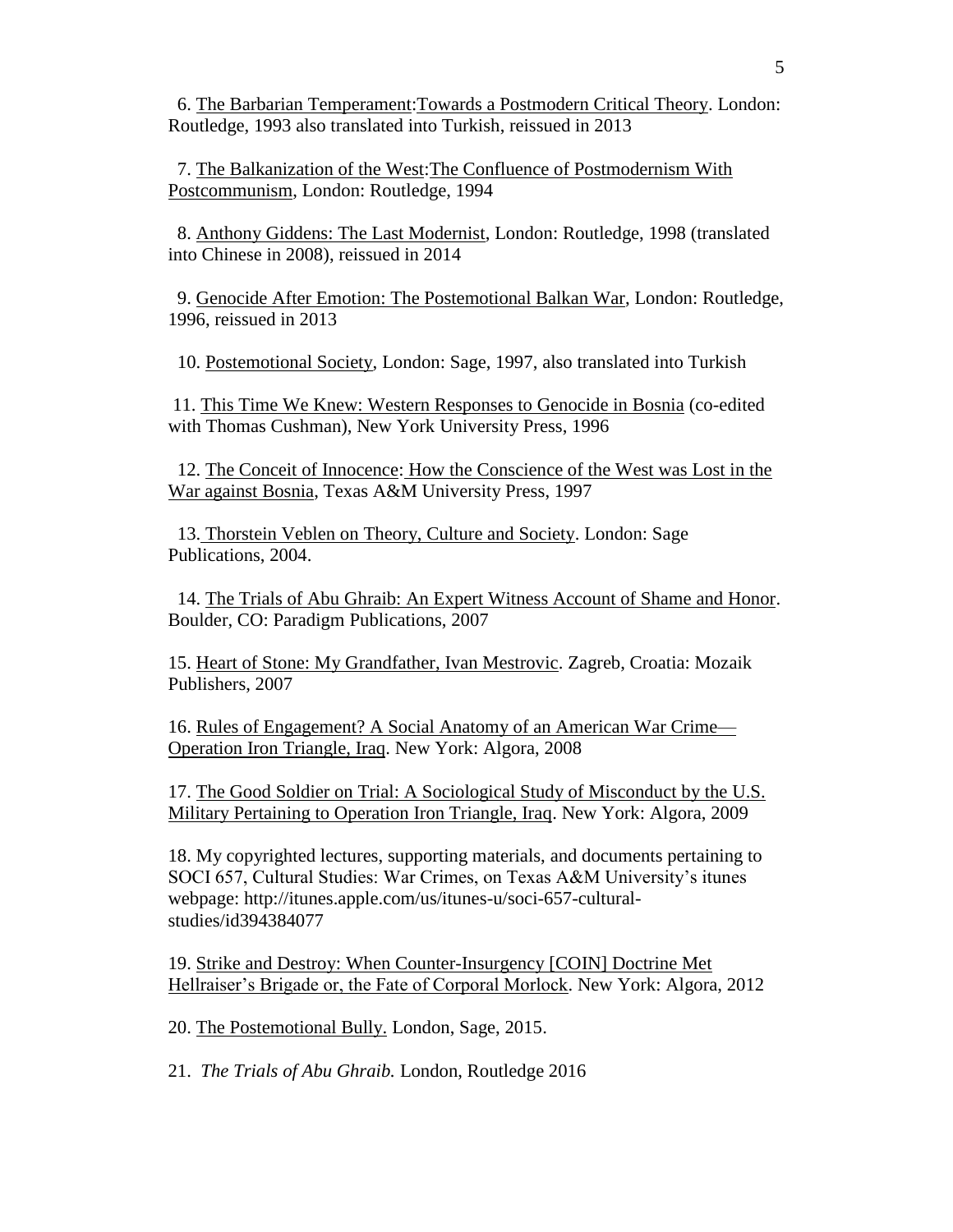23. Durkheim and Postmodern Culture. London, Routledge 2017

24. *The Roots of Postemotional Theory*, forthcoming with Routledge 2018

# **Translations of my books**

*Anthony Giddens: The Last Modernist* was translated into Chinese in 2008 under the title, *Jidengsi: zu hou ji wei xian dai zhu yi zhe*, translated by Weimig Huang, Taipei

*The Barbarian Temperament* was translated into Turkish in 2004 by Mehmet Ozay under the title, *Uygar Barbaruk: bir postmodern elestiri teorisi*

*Postemotional Society* is currently being translated into Chinese

*The Coming Fin de Siecle* was translated into Turkish in 2015 under the title *Duyguotesi Toplum* by the publisher Ayrinti Yayinlan

# **Reviews of my published books**

Emile Durkheim and the Reformation of Sociology has been reviewed by S.M. Soiffer in CHOICE, July/August 1989; Robert T. Hall in Social Forces, 68:3, March 1990, pp. 1007-8; Marco Orru in American Journal of Sociology, 1990, pp. 228-30; Charles E. Marske in Contemporary Sociology, Vol. 19(1), 1990, pp. 145-6; W.S.F. Pickering in The Sociological Review, 38(3), August 1990, pp. 573-5; Roy G. Francis in Sociological Inquiry, Fall 1990, Volume 60(4):444-7; Gregory C. Leavitt in Sociological Inquiry, Summer 1991, Volume 61(3):416-7; by Jacques Berlinerblau in *The Chronicle of Higher Education*, June 19, 2012

The Coming Fin de Siecle has been reviewed in the London Times Literary Supplement, 15 February 1991; by S.M. Soiffer CHOICE Magazine, June, 1991; Bob Jessop in History of the Human Sciences, Volume 4, Number 3, October 1991, pp. 455-7; Frances MacCrae in Contemporary Sociology, Volume 21, Number 4, July 1992, pp. 543-4; by Harry F. Dahms in The Simmel Newsletter, Volume 3, Number 1, Summer 1993, pp. 85-87; in Vorstellungen (Newsletter of the North American Division of the Schopenhauer Society), Volume 2, Number 1, February 1994, pp. 3-4; C.G. Schoenfeld in The Journal of Psychiatry and Law, Spring 1993, pp. 135-40; by Keith Tester in Social Science Quarterly, June 1994, Volume 75, Number 2; by Robert Fyne in The Social Science Journal, 1994, Volume 31, Number 2, pages 209-210. Review essays by Frank Ettrich, "Solidarity, Liberalism, and the Fin de Siecle Spirit," Berlin Journal for Sociology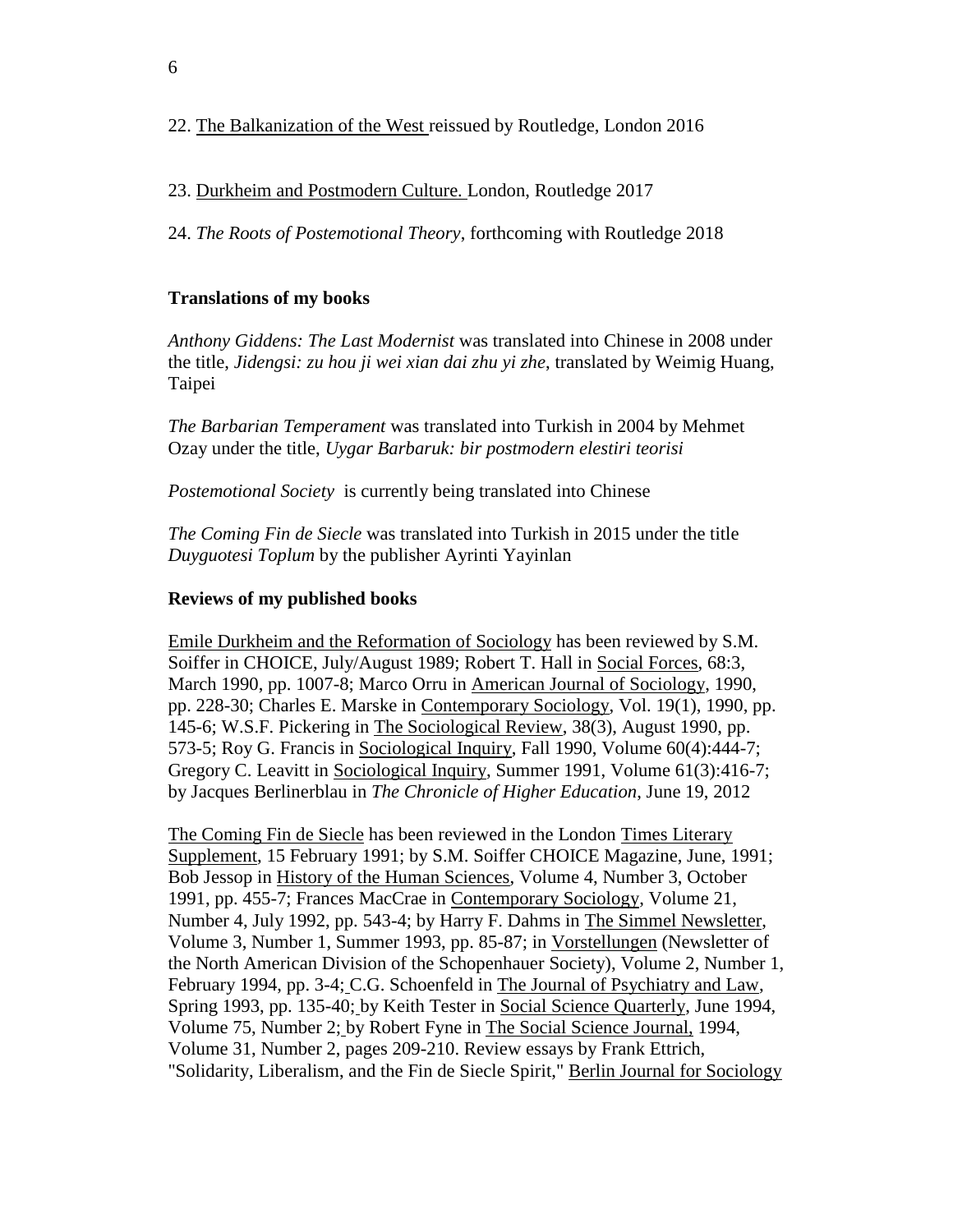1993, volume 3, number 4, pp. 569-579; and by William A. Reese, "The Coming Fin de Siecle: An Application of Durkheim's Sociology to Modernity and Postmodernism," Social Science Journal, 1992, volume 29, number 2, pp. 233- 238; by Bram Peper in Tudschrift Voor Sociologie Volume 16, Number 3, pp. 328-330, 1995;by Abby Peterson in Acta Sociologica volume 39, number 4, 1996, pp. 456-9; by P. Beilharz, *Thesis Eleven*, 38(1), pp. 163-5, 1994; by Donald Nielsen, *Social Forces,* 75(1), p. 346, 1996; by Marcel Fournier, *Contemporary Sociology,* 23(6), pp. 908-9, 1994

Durkheim and Postmodern Culture has been reviewed in CHOICE by M.I. Keen, January 1993, p. 889; in Social Forces by Ira J. Cohen, Volume 72, Number 1, pp. 265-6; reviewed extensively in Jonathan Fish, "Stjepan Mestrovic and Michael Maffesolli's implosive defense of the Durkheimian tradition: theoretical convergences around Baudrillard's thesis on the end of the social" in *Sociological Review* 51(2), pp. 257-275, 2003

The Road From Paradise: Prospects for Democracy in Eastern Europe was reviewed by Ivo Banac in Political Science Quarterly, Fall 1993, pp. 550-51; by Jim Lotz in Together:A Journal of Cooperation and Community, Volume 6, Number 1, Winter 1994, pp.. 10-11; by M.F. Keen, CHOICE Magazine, December 1993; Orbis, Volume 37, Number 4, Summer 1993, pages 680-81; by Patrick H. Mooney in Rural Sociology, Volume 58 (4), 1993, pp. 643-45; by V.J. Chalupa in Social Justice Review (Sept/Oct) 1993, pp. 154-57; by Wallace Gagne in The Daily Yomiuri, 6 June 1993; by Donald C. Snedeker in The Friday Review of Defense Literature, 25 March 1994, Volume 94, Number 9, pp 2-3; by Bronislaw Misztal in The Journal for the Scientific Study of Religion, Volume 33 (March) 1994, pages 95-96; in the Educational Book Review, May-June 1994, p. 40; by Judith B. Sedaitis in Contemporary Sociology, Volume 24, Number 1, January 1995, pages 23-24;

Habits of the Balkan Heart reviewed by E.M. Despalatovic in CHOICE Magazine, October 1994, p. 370; by Thomas Cushman in Contemporary Sociology, Volume 24, Number 1, January 1995, pages 33-35; by C.G. Schoenfeld, The Journal of Psychiatry and Law, Fall 1994, pp. 425-427; by Andrei Simic in Slavic Review, 1995, pp. 813-14; by Clifford Poirot in Journal of Economic Issues, volume 31 (March) 1997, pp. 233-44; in *Ethnic and Racial Studies* 18(1), pp. 131-2, 1995

The Barbarian Temperament reviewed by C.A. Pressler in CHOICE Magazine, December 1994, p. 683; by John Armitage [under the title "Heart of Darkness"] in Radical Philosophy, volume 70, p. 47, March 17, 1995; by Abby Peterson in Acta Sociologica volume 39, number 4, 1996, pp. 456-9; by Nathan Sznaider, *Journal of Cultural Research* 2(1) p. 117, 1998; Slobodan Drakulic, *Critical Sociology*, 22(2), pp. 136-138, 1996; W. Sproule in *Australian and New Zealand Journal of Sociology* 30(1) p. 191, 1994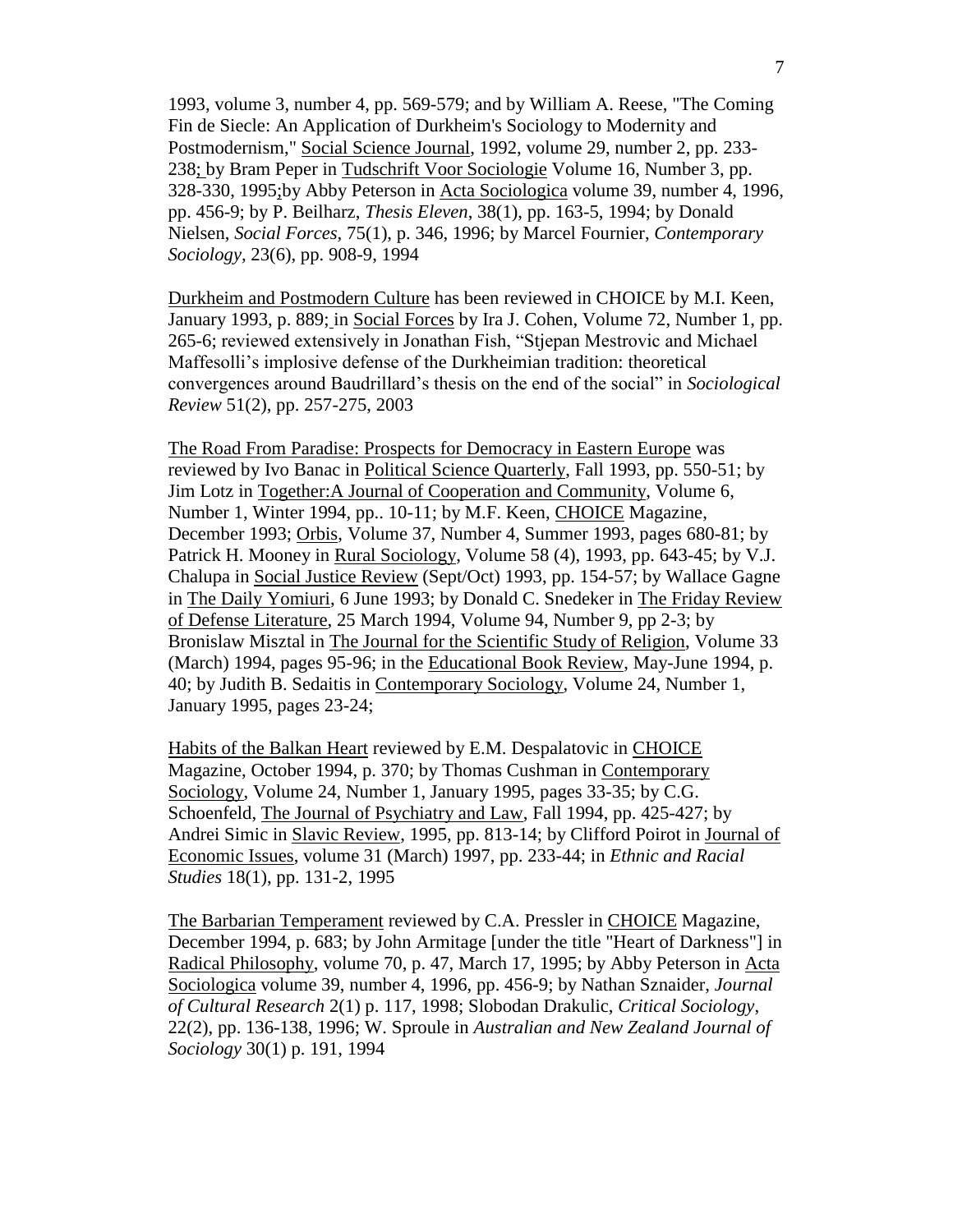The Balkanization of the West reviewed by Gabriel Patros in International Affairs, March 24, 1995; by Francis Fukuyama in Foreign Affairs March/April 1995, pp. 143-144; by Krishan Kumaar in Sociology, May 1995, pp. 376-378; by George Blazyca [under the title, "The Balkan Backlash"] in The Times Higher Education Supplement 24 March 1995, p. 31; by B.J. Macdonald in CHOICE November 1995, p. 535; in Studia Diplomatica, Number 4, 1995; by Yugo Kovach in South Slav Journal, Vol 16, Number 1-2, p. 104, 1995; by Garth Massey in Contemporary Sociology January 1996, pp. 69-70; by B.J. Macdonald in CHOICE November 1995, Volume 33, Number 3, p. 771; by John B. Allcock in The Slavonic Review December 1997, pp. 574-5; by D. Hall in *European Urban and Regional Studies* 2(3), pp. 277-8, 1995;

This Time We Knew was reviewed by Jonathan Kirsch in the Los Angeles Times ("Turning a Blind Eye to Genocide in Bosnia") on 1 November 1996, page E8; by Kenneth J. Campbell in Ethics & International Affairs, 1997 volume 11, pp. 320- 21; by P. Vannicelli in CHOICE (May) 1997, Volume 34, Number 9; by Sarah A. Kent as part of an omnibus review, "Writing the Yugoslav Waars: English-Language Books on Bosnia" in American Historical Review Volume 102, number 4 (October) 1997, pp. 1085-1114; by John Williams, Europe-Asia Studies volume 49, Number 7, November 1997, pp. 1340-1; by Alma Begicevic and Jennifer Balint in Contemporary Sociology volume 27, Number 5, September 1998, pp. 515-17; Robert M. Hayden, *Current Anthropology* Dec. 38(5) pp. 924-26, 1997; by John Williams in *International Peacekeeping*, 6(2), p. 23, 1999; by Mihailo Crnobrinja in *Canadian Journal of Political Science* 30(2), pp. 401-402, 1997; response to Robert Hayden by Thomas Cushman in *Anthropological Theory* 5(4), pp. 559-564, 2005

Genocide After Emotion was reviewed by Judith Pintar in Contemporary Sociology, volume 26, number 3, (May 1997), pp. 342-43; by E.M. Despalatovic, CHOICE, October 1996, p. 1091; in *South Slav Journal* 22(1), pp. 136-7, 2001; by Nicholas Miller in *Slavic Review* 57(2) pp. 440-1, 1998; by Jonathan Landay in *SAIS Review* 17(2), pp. 182-86, 1997; by Cathie Carmichael, *Slavonic and East European Review,* 75(4), pp. 774-75, 1997

The Conceit of Innocence was reviewed by Mark Danner as part of an omnibus review, "America and the Bosnia Genocide," New York Review of Books, 4 December 1997, pp. 55-65; by E.N. Borz in CHOICE, Volume 35, Number 8, April 1998, p. 653; by Adam Garfinkle in The Times Literary Supplement 12 June 1998, p. 18; by Francine Friedman in Slavic Review, Volume 57, Number 4, Winter of 1998, pp. 902-03; in *Contemporary Sociology*, 26(3), pp. 342-3, May 1997;

Anthony Giddens: The Last Modernist was reviewed by Christiane Bender in Contemporary Sociology, July, 29(4), pp. 677-678, 2000; by Charles Camic in The American Journal of Sociology, Vol. 105, no. 2, pp. 536-38, 1999; Thomas

8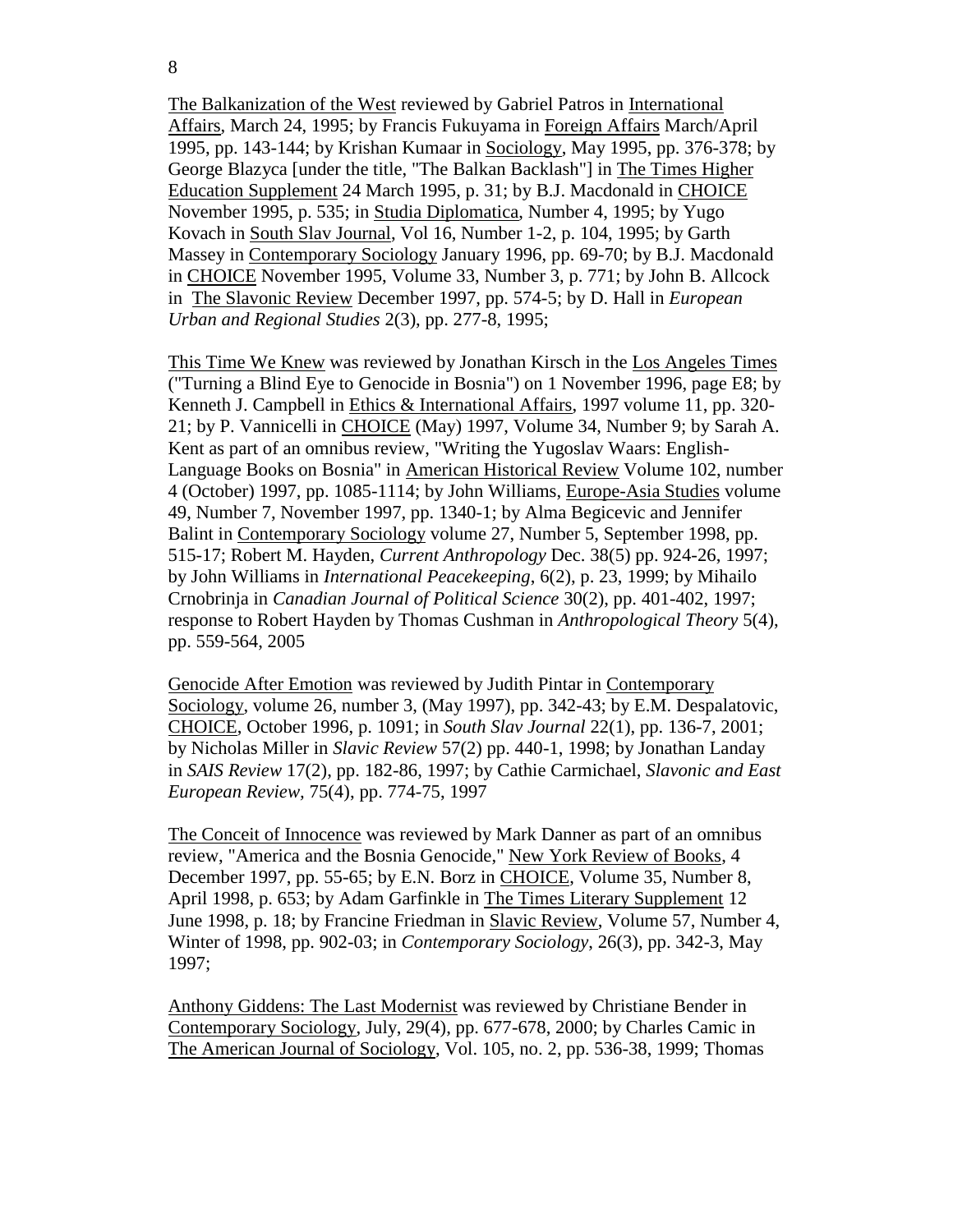Johansson, Acta Sociologica, Vol. 42, no. 1, pp. 87-88, 1999; by Mike Gane in Radical Philosophy, vol. 98, p. 51, 1999;

Postemotional Society was reviewed by Simon J. Williams in the Journal of Sociology, December 1997, pp. 823-5; by John Rice in Contemporary Sociology, Volume 27, Number 5, September 1998, pp. 539-540; by Bryan Turner in Society, 1999; by Richard Roberts in *International Review of Sociology,* 11(3), pp. 331-2, 2001; Peter Stankovic in *Theory and Praxis* 34(5), pp. 903-5, 1997

The Trials of Abu Ghraib was reviewed in "Explaining Abu Ghraib" by C.J. Einoff in Journal of Human Rights Vol. 8, no. 1, pp. 110-120, 2009; Peter Van Ham in *Security Dialogue,* 41(2), pp. 217-23, 2010; Steven Koven in *Public Integrity* 11(4), p. 347, 2009; by George R. Mastroianni in *Parameters, Journal of the U.S. Army War College,* Autumn 2007, pp. 131-33

*The Postemotional Bully* was reviewed by Scott McLemee in *Inside Higher Education* on 27 May 2015 [https://www.insidehighered.com/views/2015/05/27/review-stjepan](https://www.insidehighered.com/views/2015/05/27/review-stjepan-mestrovic-postemotional-bully)[mestrovic-postemotional-bully](https://www.insidehighered.com/views/2015/05/27/review-stjepan-mestrovic-postemotional-bully)

### BOOKS PUBLISHED BY MY DOCTORAL STUDENTS

Keith Kerr, *Postmodern Cowboy: C. Wright Mills and a New 21st Century Sociology.* Paradigm, 2009

Ryan Ashley Caldwell, *Fallgirls.* Ashgate, 2012

Ronald Lorenzo, *The Puritan Culture of America's Military*, Ashgate 2014

B. Garrick Harden and Robert Carley (eds.), *Co-opting Culture: Culture and Power in Sociology and Cultural Studies.* Lexington, 2009

Keith Kerr, Garrick Harden, and Marcus Aldredge (eds.), *David Riesman's Unpublished Writings and Continuing Legacy*, Ashgate 2015

Published .Research Articles and Essays

1. "A Durkheimian Hypothesis on Stress" (co-authored with Barry Glassner) **lead article** in Social Science and Medicine, Volume 17, Number 18, pp. 1315- 1327, 1983.

2. "Need for Treatment and New York's Revised Commitment Laws: An Empirical Assessment" The International Journal of Law and Psychiatry, Volume 6, pp. 75-88, 1983.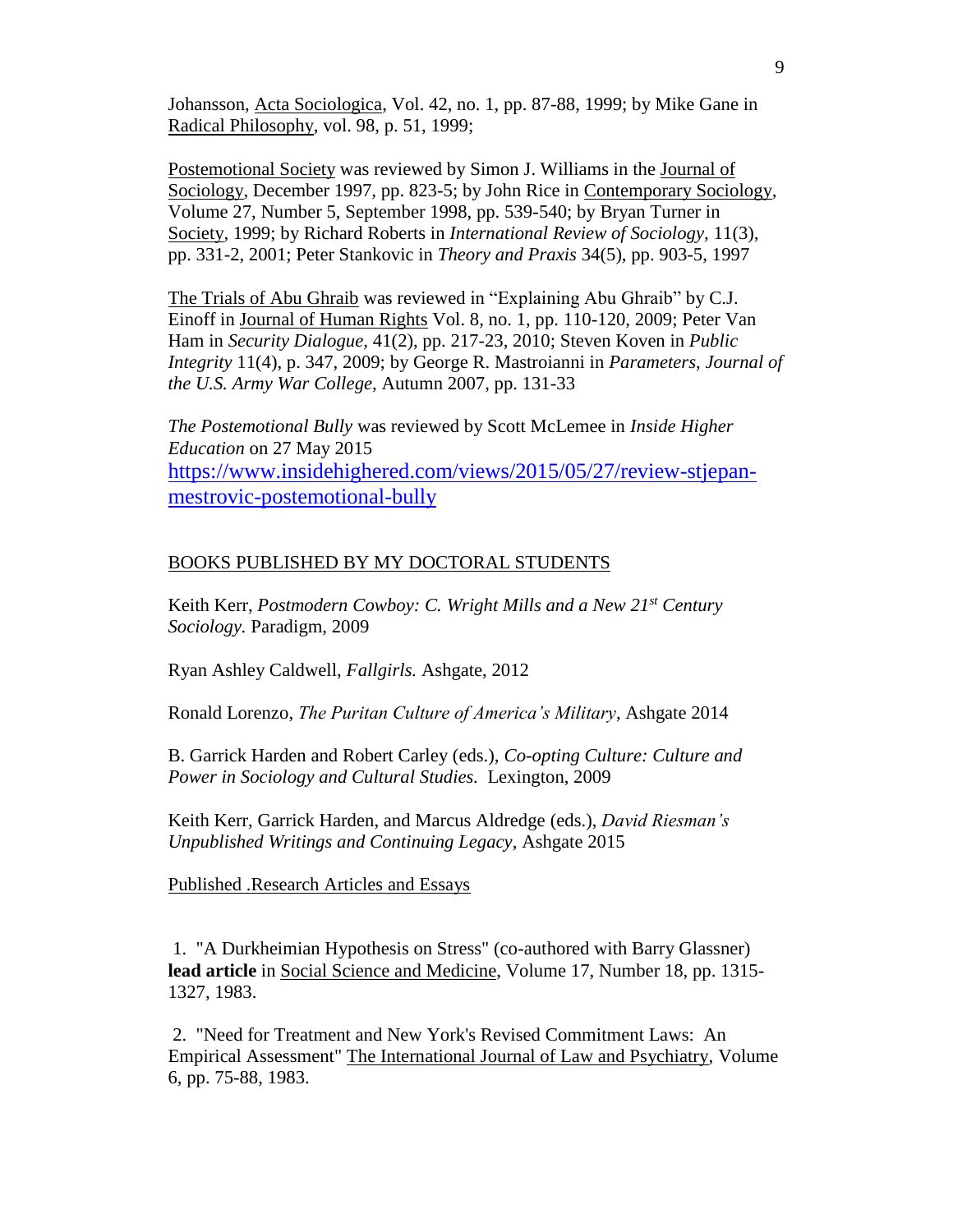3. "Durkheim's Concept of the Unconscious" in Current Perspectives in Social Theory, edited by Scott McNall, Volume 5, pp. 267-288, Greenwich, JAI Press, 1984.

4. "An Empirical Assessment of the Impact of the Revised Commitment Laws in South Carolina," The Journal of the South Carolina Medical Association, Volume 79, Number 9, pp. 369-493, 1982.

5. "Admission Patterns at South Carolina's State Psychiatric Hospitals Following Legislative Reform," The Journal of Psychiatry and Law, Volume 10, Number 4, pp. 457-469, 1982.

6. "Overturning Psychiatric Commitments at a New York State Mental Hospital: Implications for the Societal Reaction Model" Sociology of Health and Illness, Volume 7, Number 1, pp. 1-20, 1985.

7. "Anomia and Sin in Durkheim's Thought" **lead article** in Journal for the Scientific Study of Religion, Volume 24, Number 2, pp. 119-136, 1985.

8. "Durkheim's Renovated Rationalism and the Idea that 'Collective Life is Only Made of Representations'", Current Perspectives in Social Theory, edited by Scott McNall, Volume 6, pp. 199-218, 1985.

9. "A Sociological Conceptualization of Trauma," **lead article** in Social Science and Medicine, Volume 21, Number 8, pp. 835-848, 1985.

10. "Durkheim's Concept of Anomie as Dereglement" (co-authored with Helen Brown) **lead article** in Social Problems, Volume 33, Number 2, pp. 81-99, December 1985.

11. "The Dangerousness Standard: What Is It and How Is It Used?" (co-authored with John Cook) The International Journal of Law and Psychiatry, Volume 8, Number 4, pp. 443-470, 1986.

12. "Derangement in the Study of Derangement: A Review of the Literature on the New Psychiatric Commitment Laws," Medicine and Law, Volume 5, pp. 405- 415, 1986.

13. "On Childism as Prejudice" (co-authored with John Cook) Psychiatric Forum, Volume 14, Number 1, pp. 34-41, Winter 1988.

14. "Magic and Psychiatric Commitment in India" The International Journal of Law and Psychiatry, Volume 9, Number 4, pp. 431-449, 1986.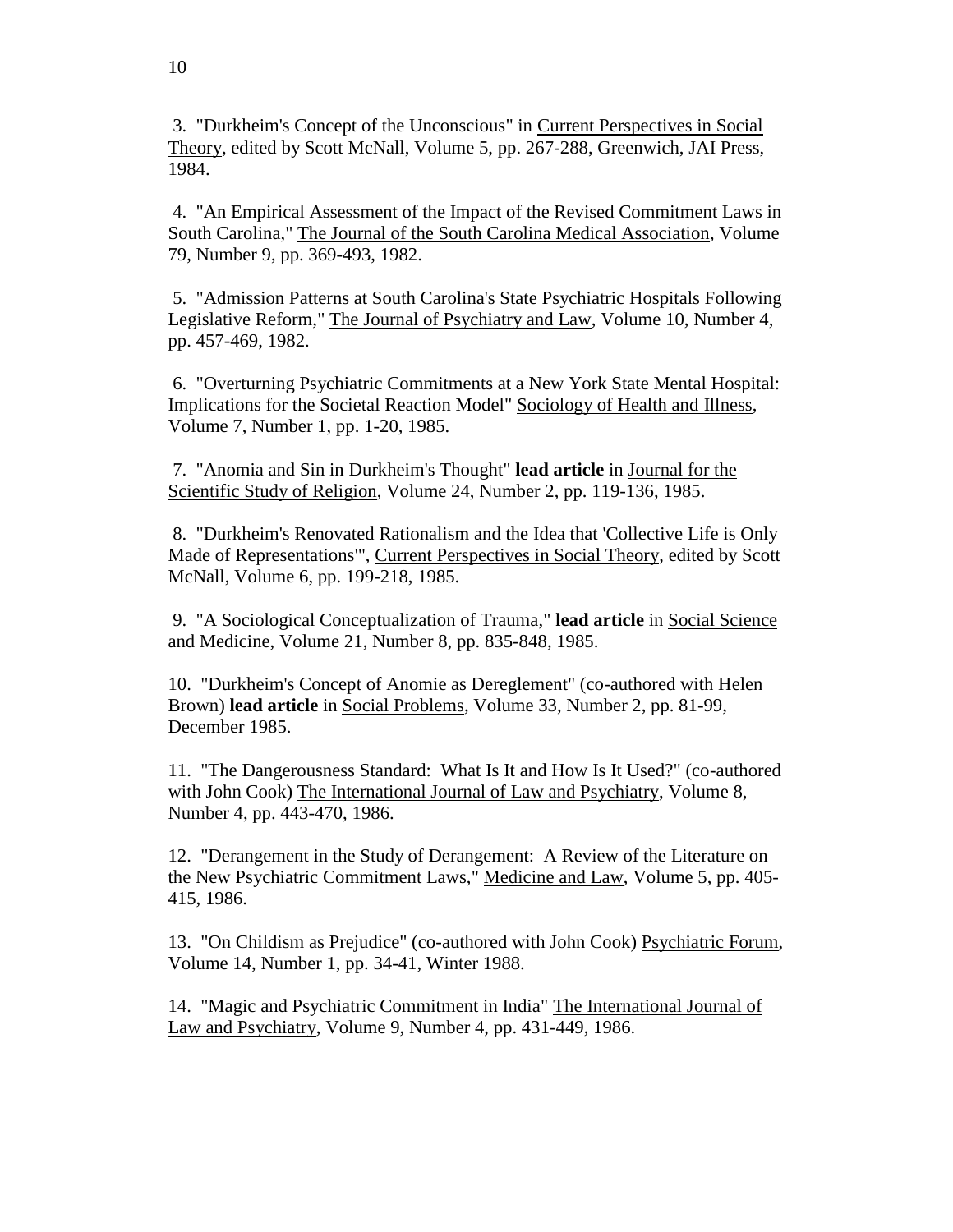15. "Durkheim's Concept of Anomie Considered as a Total Social Fact," The British Journal of Sociology, Volume 38, Number 4, pp. 567-583, 1987.

16. "Durkheim's Conceptualization of Political Anomie" **lead article** in Research in Political Sociology, Volume 4, pp. 1-26, 1989.

17. "The Social World as Will and Idea: Schopenhauer's Influence Upon Durkheim's Thought," Sociological Review, Volume 39, pp. 674-705, (November) 1988.

18. "Schopenhauer's Will and Idea in Durkheim's Methodology" in Barry Glassner and Jonathan D. Moreno (eds.), The Qualitative-Quantitative Distinction in the Social Sciences, Boston: Kluwer Academic Publishers, 1989, pp. 99-118.

19. "Durkheim, Schopenhauer and the Relationship Between Goals and Means: Reversing the Assumptions in the Parsonian Theory of Social Action," Sociological Inquiry, Volume 52, Number 2, pp. 163-181, Spring 1988.

20. "Simmel's Sociology in Relation to Schopenhauer's Philosophy" in Michael Kaern (ed.), Georg Simmel and Contemporary Sociology, Boston: Kluwer Academic Publishers, 1990, pp. 181-197.

21. "Durkheim's Concept of Justice and its Relationship to Social Solidarity," (co-authored with E. Schoenfeld), **lead article** in Sociological Analysis, Volume 50, Number 2, pp. 111-127, 1989.

22. "Rethinking the Will and Idea of Sociology in the Light of Schopenhauer's Philosophy," The British Journal of Sociology, Volume 40, Number 2, pp. 271- 293, 1989.

23. "Searching for the Starting Points of Scientific Inquiry: Durkheim's Rules of Sociological Method and Schopenhauer's Philosophy," Sociological Inquiry, Volume 59, Number 3, pp. 267-286, 1989.

24. "Reappraising Durkheim's Elementary Forms of the Religious Life in the Context of Schopenhauer's Philosophy," **lead article** in Journal for the Scientific Study of Religion, Volume 28, Number 3, pp. 255-272, 1989.

25. "The Theme of Civilization and Its Discontents in Durkheim's Division of Labor: Philosophical Assumptions and Practical Consequences," Journal for the Theory of Social Behaviour, Volume 19, Number 4, pp. 443-456, 1989.

26. "Moral Theory Based on the 'Heart' Versus the 'Mind': Schopenhauer's and Durkheim's Critiques of Kantian Ethics," **lead article in** Sociological Review, Volume 37, Number 3 (August), pp. 431-457, 1989.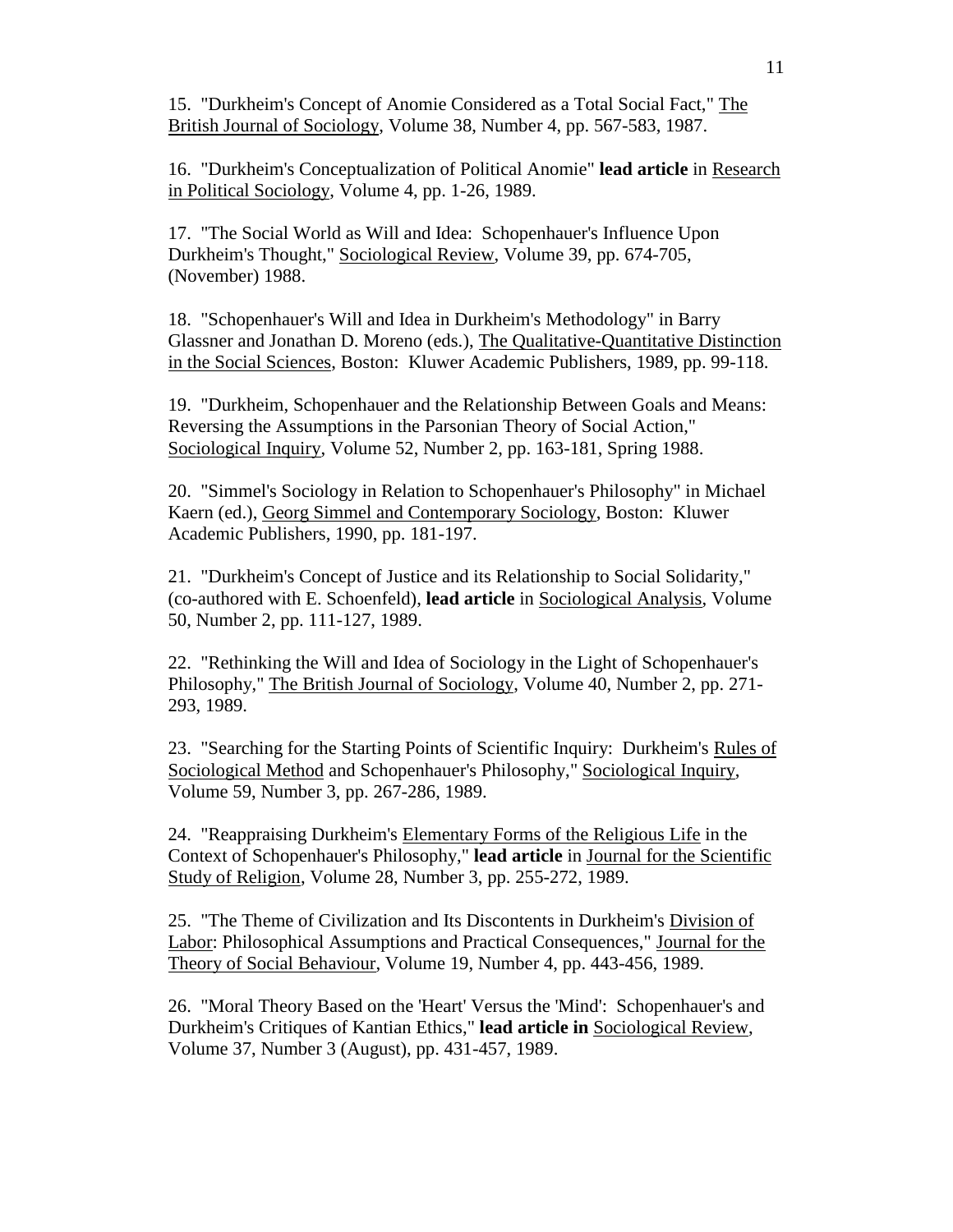27. "From Durkheim to Habermas: The Role of Language in Moral Theory" (coauthored with Anthony J. Cortese), Current Perspectives in Social Theory, Volume 10, pp. 63-91, 1990.

28. "Reply to Delaney: Pure Perceptions Versus Conceptual Knowledge," Sociological Inquiry, Volume 60, Number 3 (Summer), pp. 308-310, 1990.

29. "Mead and Durkheim on the Relationship of Fictions, Symbols, and Representations to Morality," Journal of Mental Imagery, Vomume 15, Numbers 1 and 2, Spring/Summer, pp. 141-146, 1991.

30. "Sustaining Community in the Age of Postmodernism," The World and I, Volume 5, Number 10, October, pp. 525-35, 1990.

31. "Habits of the Heart: Eastern Europe and the Possibility of Democracy," The World and I, Volume 6, Number 3, March, pp. 574-93, 1991.

32. "Introduction" to special issue of Sociological Focus devoted to "The Sociology of Morals," Volume 24, Number 2, May, pp. 79-82, 1991 (with E. Schoenfeld).

33. "With Justice and Mercy: Instrumental-Masculine and Expressive-Feminine Elements in Religion," The Journal for the Scientific Study of Religion (coauthored with E. Schoenfeld), Volume 30, Number 4, pp. 363-80, December 1991.

34. "Why East Europe's Upheavals Caught Social Scientists Off Guard," op-ed in The Chronicle of Higher Education, September 25, 1991, Vol. 38, No. 5, p. A56

35. "From the Sacred Collectivity to the Sacred Individual: The Misunderstood Durkheimian Legacy." Sociological Focus, Vol 24, Number 2, May, pp. 83-92, 1991.

36. "Promoting Democracy in Yugoslavia," The World and I, Volume 7, Number 1, pp. 208-213, (January) 1992

37. "Ivan Mestrovic, Croatian Sculptor," The World and I, Volume 7, Number 2, pp. 202-207 (February) 1992

38. "The Fate of Yugoslavia and the New World Order," Social Justice Review, volume 83, Numbers 9-10 (September-October), pp. 153-157, 1992.

39. "A Cultural Analysis of the Fall of Communism," Journal of Interdisciplinary Studies, Volume 4, No. 1/2, pp.104-120, 1992

40. "War-watching in the Balkans," Acque & Terre (April):56-58, 1993.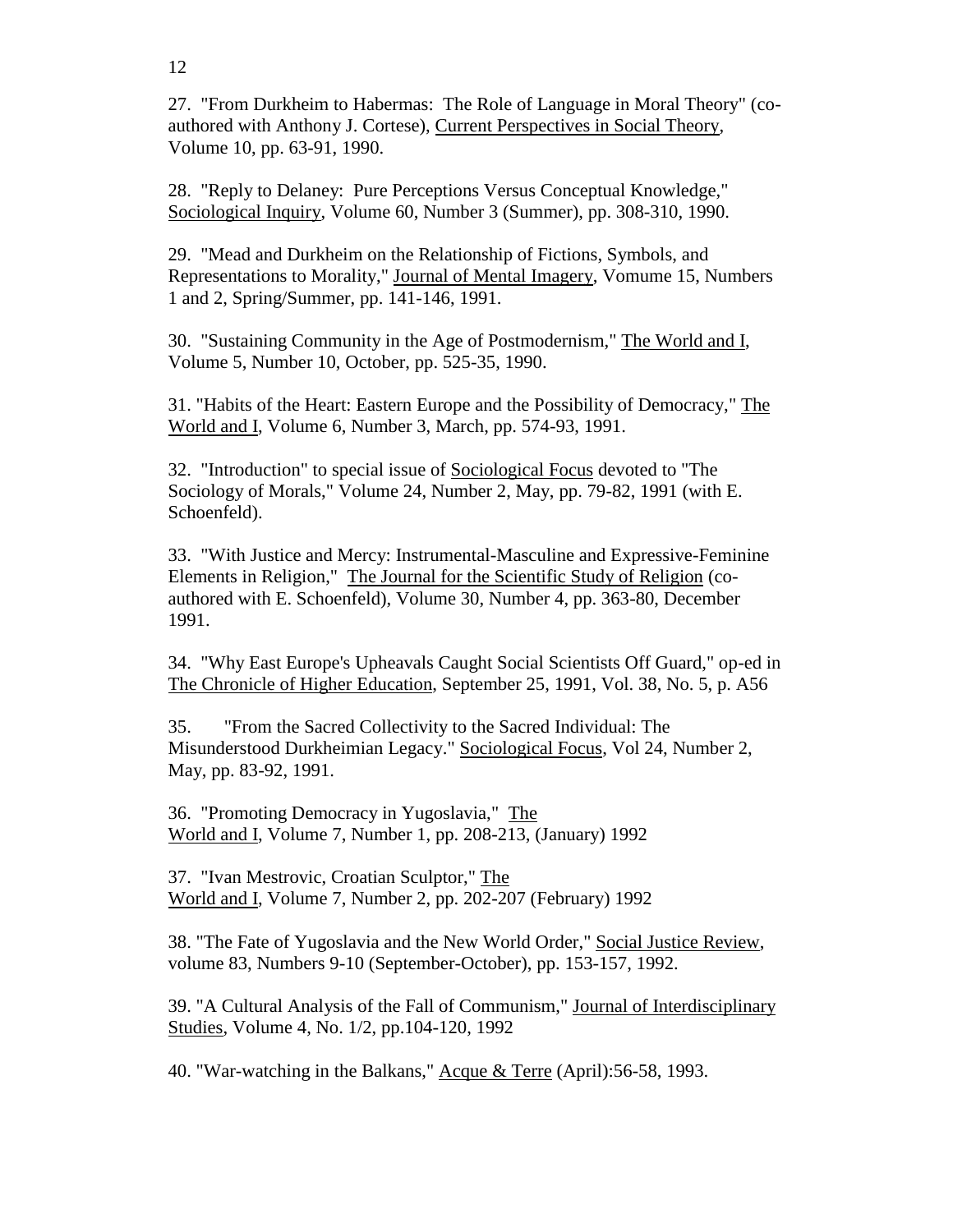41. "The West as Postmodern Voyeur in the Balkans," Impact International (July/August):27-28, 1993.

42. "De Durkheim a l'ere postmoderne en education et au-dela" pp. 157-66 in Durkheim, Sociologue de l'Education, edited by F. Cardi and J. Plantier, pp. 157- 66, Paris:L'Harmattan, 1993.

43. "Sociological, Psychiatric, and Legal Aspects of the Current Balkan War" (co-authored with Miroslav Goreta) pp. 217-25 in Mental Health Law and Practice Through the Life Cycle, edited by Simon N. Verdun-Jones and Monique Layton, Simon Fraser University, British Columbia, Canada, 1994.

44. "Introduction to David Riesman's Thorstein Veblen," Pp. ix-xxx, New Brunswick, New Jersey: Transaction Publishers, 1995

45. "Introduction to Harry Alpert's Emile Durkheim and His Sociology, pp. 1-12, London: Gregg Revivals, 1993

46. "Postemotional Politics in the Balkans" Society, Volume 32, Number 2, January/February 1995, pp. 69-77.

47. Exchange with Daniel Kofman on "Postemotional Politics in the Balkans," Society, Volume 32, Number 5, July/August 1995, pp. 7-10

48. "After Emotion: Ethnic Cleansing in the Former Yugoslavia and Beyond," Pp. 251-271 in The Future of Anthropology, edited by Akbar Ahmed and Cris Shore, London: The Athlone Press, 1995

49. "The Balkanization of Sociology," Sociological Imagination 33(3-4):202-214, 1996

50. "The Balkanization of the Balkans," Society, Volume 34, Number 1, November/December: pages 70-80, 1996

51. "Will Bosnia Survive Postmodernity," in The Postmodern Challenge, edited by Bo Strath and Nina Witoszek, Amsterdam & Atlanta: Rodopi Editions, 1999, pp. 47-60.

52. "A Reply from the 'Dangerous Heretic'," Soziale Welt, Volume 49, 1998, pp. 91-96.

53. "Postemotional Politics: Civil War or Aggression: Is the Choice of Terminology Important?" Gaudeamus Number 16-17, June 1998, pp. 5-13.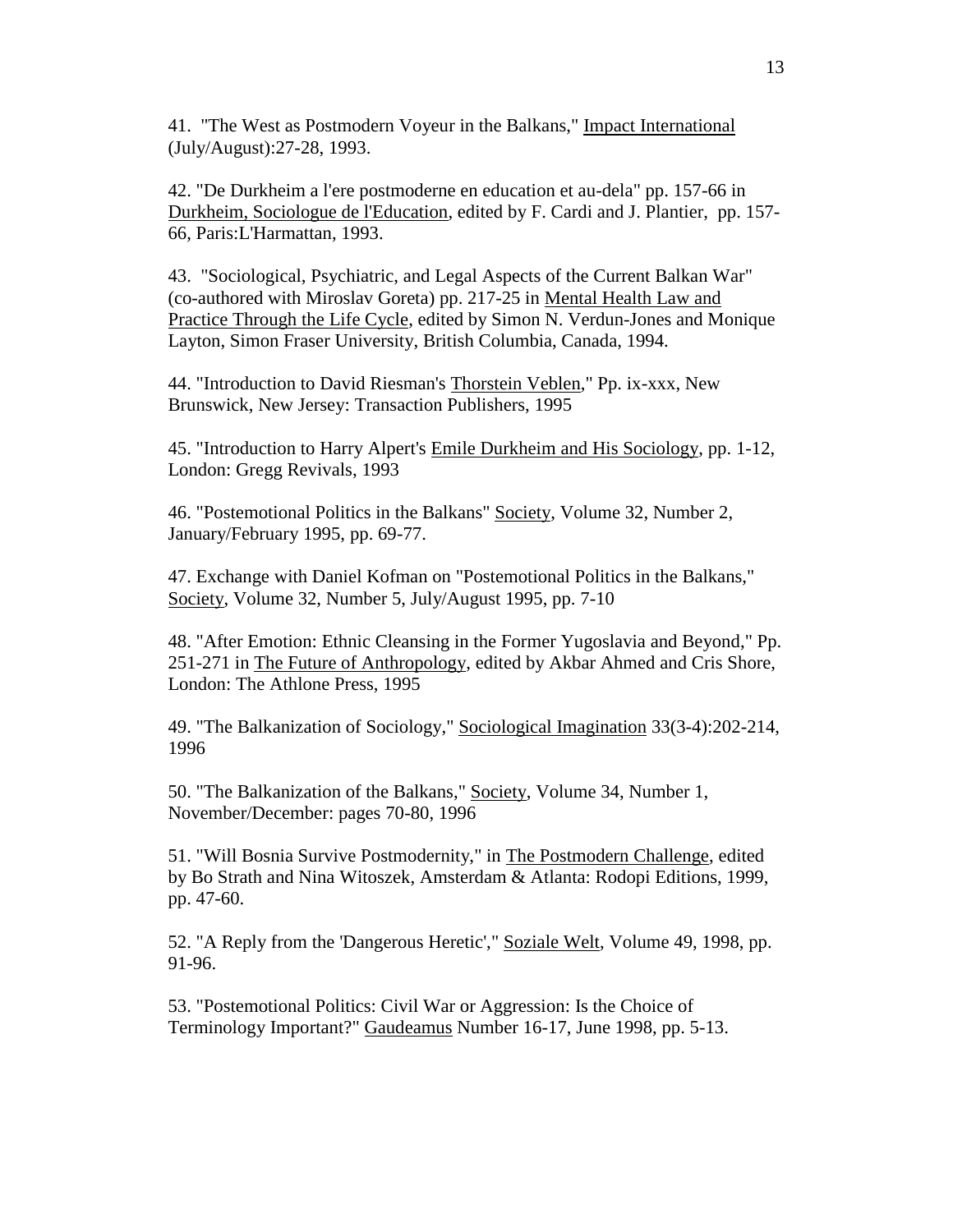14

54. "The 'Real' Causes of Genocide Against Bosnia?"in Mladen Grbin and Carole Hodge (eds) Sigurnost i Stabilnost u Jugoistocnoj Europi, Zagreb, 2000

55. "The Postemotional Self," The Psychohistory Review Volume 27, Number 2, Winter 1999, pp. 59-71.

56. "David Riesman," Dictionary of Cultural Theorists, edited by Cashmore & Rojek, pp. 404-406, Arnold Publishers, 1999

57. "Making Sense of the Present: Citizenship and Democracy in Postemotional and Postcommunist Societies" Review for Sociology Volume 29, No. 3-4, 1999, pp. 167-178.

58. "Between Postmodernism and Postcommunism: The Future of Croatia," Croatian Review Volume 48, Number 4, December 1998, pp. 849-861.

59. "Why East Europe's Upheavals Caught Social Scientists Off Guard," in Larry Reynolds (ed.), Self-Analytical Sociology: Essays and Explorations in the Reflexive Mode, 2000

60. "Postemotional Law," Law Text Culture, Vol. 5, No. 1, 2000

61 "Appreciating Veblen Without Idealizing or Demonizing Him" International Journal of Politics, Culture and Society Volume 16 (1) 2002, pp. 153-57.

62. "The Toxic Social Spill from Abu Ghraib" Society Vol 43, Number 5, July/August 2006, pp. 5-13

63. "Abu Ghraib as Postemotional Society" revise and resubmit with Sociological Review

64. "Durkheim's Concept of Anomie and the Abuse at Abu Ghraib" Journal of Classical Sociology Volume 8, Number 2, 179-207 (2008) [co-authored with Ronald Lorenzo]

65. "The Role of Gender in 'Expressive' Abuse at Abu Ghraib" Cultural Sociology Volume 2, Number 3, 275-299 (2008) [co-authored with Ryan Ashley Caldwell]

66. "Torture, What is it Good For? Absolutely Nothing? An Analysis of the Response to Abuse at Abu Ghraib," [co-authored with Ryan Ashley Caldwell] Theory in Action, Volume 1, Number 4, October 2008

67. "Europe as a Postemotional Idea" in Sage Handbook on Europe edited by Chris Rumford, London: Sage, 2009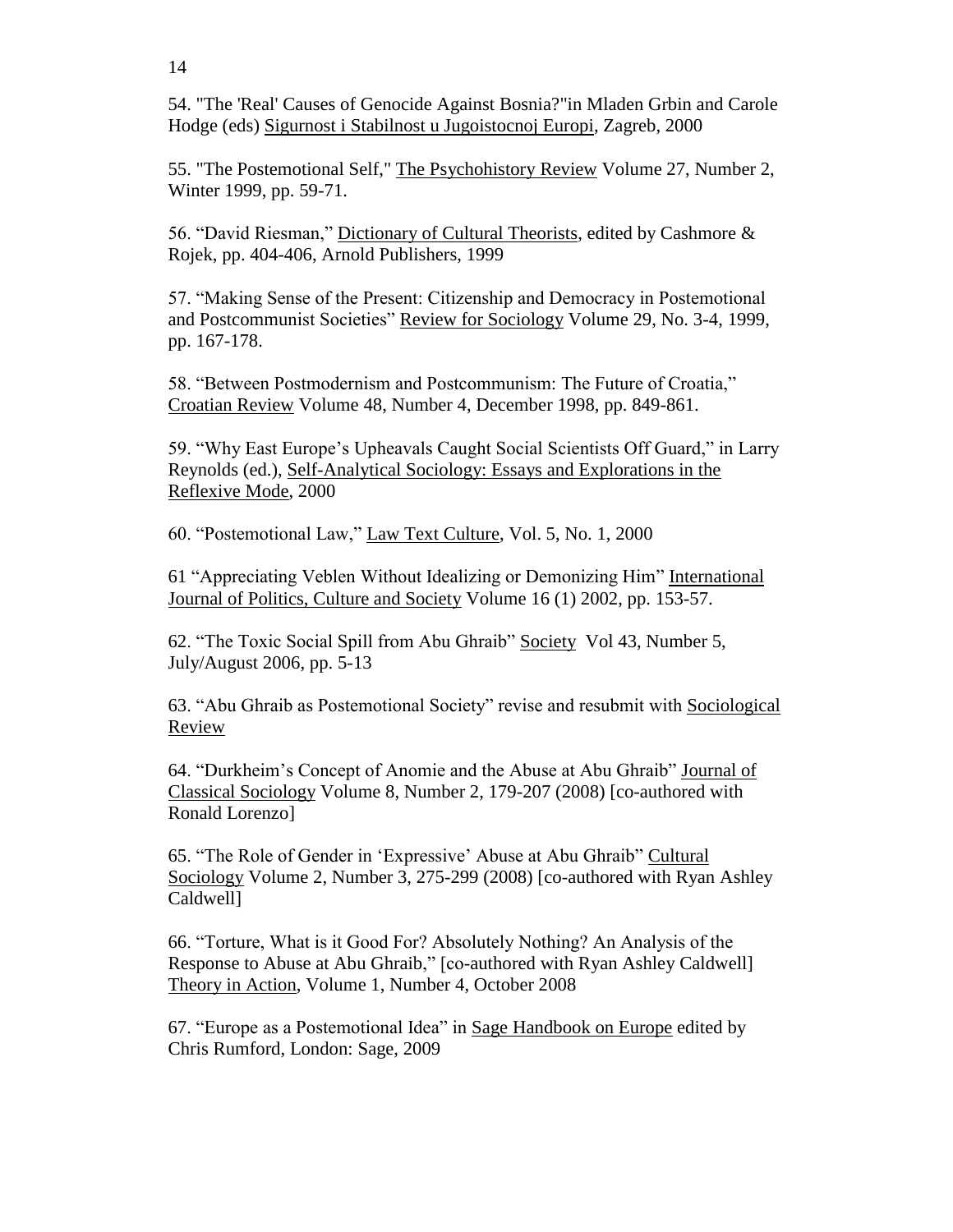68. "Introduction" to Postmodern Cowboy: C. Wright Mills and a New 21st Century Sociology by Keith Kerr, Paradigm Publishers, 2009

69. "Preface" to Co-opting Culture: Culture and Power in Sociology and Cultural Studies edited by B. Garrick Harden and Robert Carley, Lexington Books, 2009

70. "Bauman and the Drama of Abu Ghraib" in Bauman's Challenge, edited by Keith Tester, London: McMillan, 2010

71. "The War on Terrorism in the Early 21<sup>st</sup> Century: Applying Lessons from Sociological Classics and Sites of Abuse" [co-authored with Ryan Ashley Caldwell] in Handbook of War and Society edited by Morton Ender and Steve Carlton-Ford, pages 88-99, London: Routledge 2011 [Note: this edited book by Ender and Carlton-Ford won the best book prize in the Peace and War section of the American Sociological Association in 2012]

72. "Durkheim's Concept of *Dereglement* Retranslated, Parsons's Reading of Durkheim Re-parsed: An Examination of Post-Emotional Displacement, Scapegoating and Responsibility at Abu Ghraib" [co-authored with Ryan Ashley Caldwell] in Durkheim and Violence, edited by S. Romi Mukherjee, Wiley-Blackwell, 2010

73. "Vicious Abstractionism and the Struggle for Existence of Veblen's and Durkheim's Ideas" in the Turkish journal, *Sosyoloi Dergiri* Vol 21, 2010

73. "Documenting the Documentaries on Abu Ghraib: Facts Versus Distortion" in Screening Torture, edited by Michael Flynn and Fabiola Salek, New York: Columbia University Press, 2012

74. "Poisoned Social Climate, Collective Responsibility, and the Abuse at Abu Ghraib—Or, the Establishment of "Rule That Is Lack of Rule" *International Journal of Law and Psychiatry* Volume 36(1): pp. 62-69, 2012

75. "Sociological Evidence in Courts-Martial Pertaining to War Crimes," in *Handbook of Forensic Sociology and Psychology*, Springer, 2014

76. "Reflections Upon my Interview with David Riesman," pp. 167-181 in Kerr, Harden, Aldredge (eds.) *David Riesman's Unpublished Writings and Continuing Legacy*. Routledge, 2016

77. "Series Editor's Introduction" pp. 1-10 in Kerr, Harden, Aldredge (eds.) *David Riesman's Unpublished Writings and Continuing Legacy*. Routledge, 2016

78. "Postemotional law in consumer society" in A. Martinez (ed) *Being Human in a Consumer Society*, Routledge 2016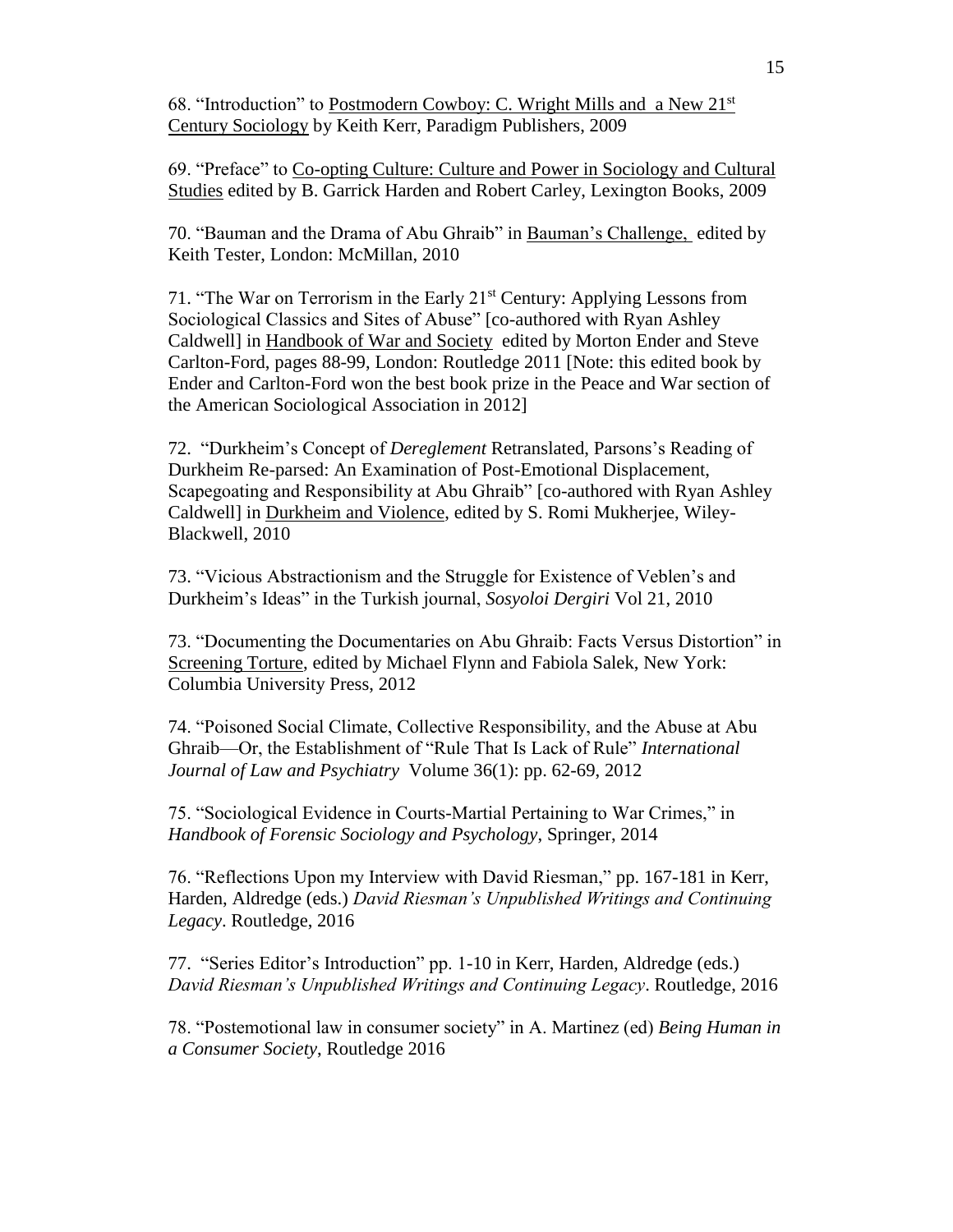79. Mestrovic, Stjepan. "Series Editor's Preface" vii-viii in *The Gift and its Paradoxes*. London: Routledge 2016

80. Mestrovic, Stjepan. "Introduction" to *David Riesman's Unpublished Writings and Continuing Legacy*. Edited by B. Garrick Harden, Keith Kerr, and Marcus Aldridge. London: Routledge. 2016

81. Mestrovic, Stjepan "Veblen's position on education analyzed and reformulated" in The Anthem Companion to Thorstein Veblen, edited by Sidney Plotkin, London: Anthem, 2017

82. Mestrovic, Stjepan Preface to *The New N*arcissus by Megan Collins, London*,*  Routledge 2017

### Book Reviews

1. Review of Durkheim: The Rules of Sociological Method and Selected Texts on Sociology and its Method, by Steven Lukes, Social Forces, Volume 63, Number 1, pp. 268-269, 1984.

2. "Rationalism and the Durkheimians" (a review essay on The Sociological Domain: The Durkheimians and the Founding of French Sociology, edited by Philippe Besnard) in The Review of Education, Volume 9, Number 2, pp. 193- 196, 1983.

3. Review of Dreaming the Rational City: The Myth of American City Planning by M. Christine Boyer, Society, Volume 21, Number 6, pp. 87-88, 1984.

4. Review of The Interruption of Eternity: Modern Gnosticism and the Origins of the New Religious Consciousness by Carl A. Raschke, Sociological Analysis, Volume 45, Number 1, pp. 75-76, 1984.

5. Review of Representations: Philosophical Essays on the Foundations of Cognitive Science by Jerry A. Fodor, American Journal of Psychiatry, Volume 141, Number 11, pp. 1477-1478, 1984.

6. Review essay on Control Over Intoxicant Use: Pharmacological, Psychological and Social Considerations by Norman Zinberg and Wayne M. Harding (eds.), The Journal of Psychiatry and Law, Volume 12, Number 3, pp. 423-429, 1984.

7. Review of Stolen Lightning: A Social Theory of Magic by Daniel Lawrence O'Keefe, American Anthropologist, Volume 87, Number 1, pp. 166-167, 1985.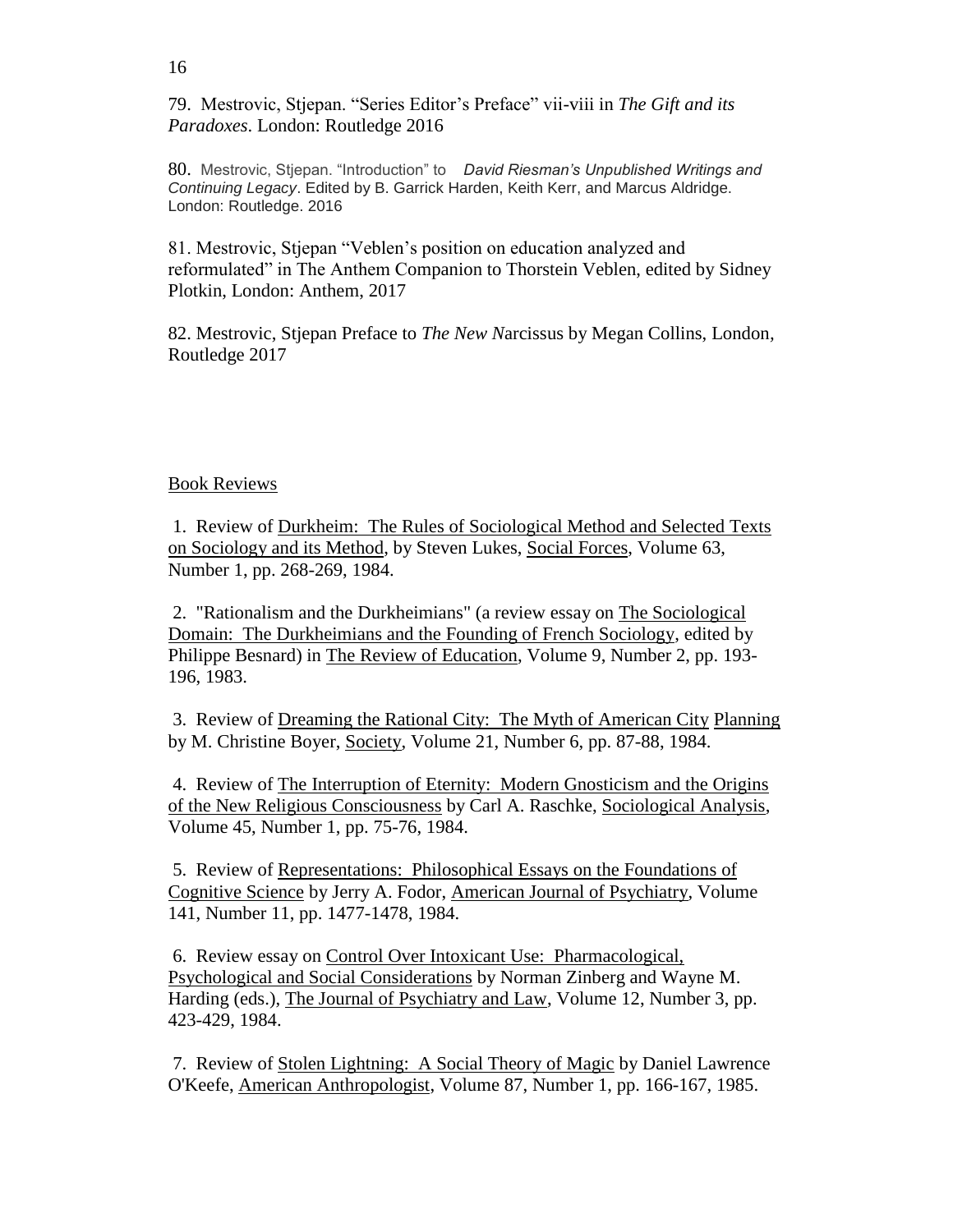8. Review of A Contemporary Critique of Historical Materialism by Anthony Giddens, Social Science Journal, Volume 23, Number 2, pp. 100-102, 1986.

9. Review of Entertaining Satan: Witchcraft and the Culture of Early New England by John Putnam Demos, in Journal of the American Academy of Religion, Volume 53, Number 3, pp. 486-488, 1985.

10. Review of Medicine and the Management of Living: Taming the Last Great Beast by W.R. Arney and B.J. Bergen, Sociology of Health and Illness, Volume 7, Number 3, pp. 448-449, November, 1985.

11. Review of Durkheim and Modern Sociology by Steve Fenton, British Journal of Sociology, Volume 36, Number 4, pp. 638-639, 1985.

12. Review of Exploring Individual Modernity by Alex Inkeles, The American Political Science Review, Volume 79, Number 4, pp. 1217-1218, 1985.

13. Review of Psychiatry in India by A. De Sousa and D. De Sousa, The Journal of Nervous and Mental Disease, Volume 174, Number 8, pp. 505-506, 1986.

14. Review of Durkheim's Sociology of Religion: Themes and Theories by W.S.F. Pickering, International Journal of Comparative Sociology Volume 27, Number 3-4, pp. 253-255, 1986.

15. Review of Understanding Social Science by Roger Trigg and Thinking About Social Thinking by Anthony Flew, Sociological Analysis, Volume 48, Number 3, pp. 183-184, 1987.

16. Review of Emile Durkheim: An Introduction to Four Major Works by Robert Alun Jones, and Durkheim and Modern Sociology by Steve Fenton, Sociological Analysis, Volume 49, pp. 312-314, 1988.

17. Review of Mental Health and Criminal Justice by Linda A. Teplin, Deviant Behavior, 1987, pp. 402-404.

18. Review of Emile Durkheim: An Introduction to Four Major Works by Robert Alun Jones and Durkheim on Politics and the State edited by Anthony Giddens, in British Journal of Sociology, Volume 38, Number 3, pp. 440-441, (September) 1987.

19. Review of Community Surveys of Psychiatric Disorders, edited by Myrna M. Weissman et al., The Journal of Psychiatry and Law, Volume 15, Number 3, pp. 475-480, (Fall) 1987.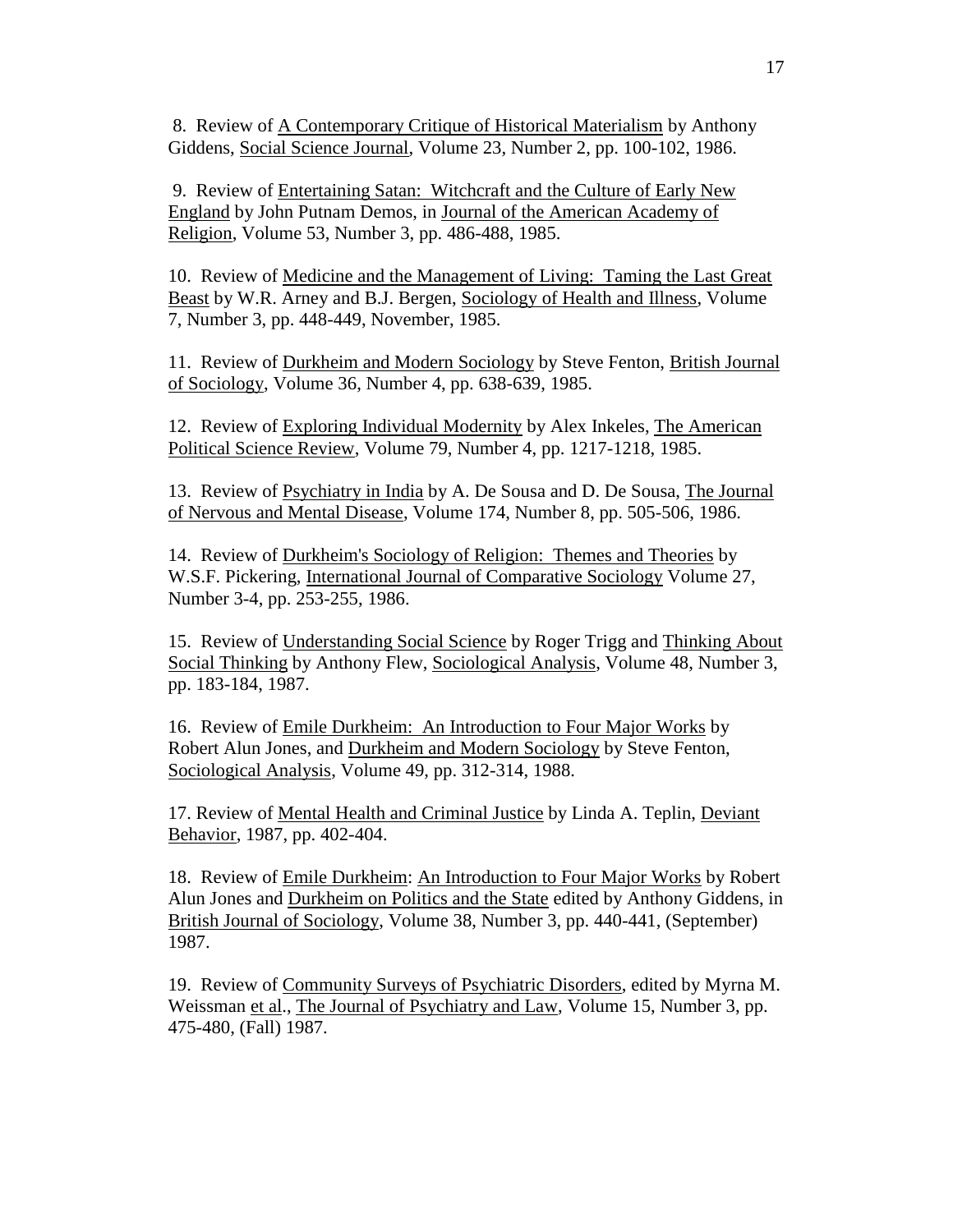18

20. Review of Lying Down Together: Law, Metaphor and Theology by Millner S. Ball, The Social Science Journal, Volume 25, Number 2, pp. 244-245, 1988.

21. Review of Suicide and Depression Among Adolescents and Young Adults edited by Gerald L. Klerman and Law, Psychiatry, and Morality: Essays and Analysis by Alan A. Stone, The Journal of Psychiatry and Law, Volume 16, pp. 113-118, (Spring) 1988.

22. Review of Anomie: Its History and Meanings by Marco Orru, Social Forces, Volume 67, pp. 543-544, 1989.

23. Review of L'anomie: ses usages et ses fonctions dans la discipline sociologique depuis Durkheim by Philippe Besnard, Contemporary Sociology, Volume 17, Number 6, pp. 836-838, (November) 1988.

24. Review of Invitation to Talcott Parsons' Theory by Pat N. Lackey, Sociological Inquiry, Volume 58, Number 4 (Fall), pp. 442-444, 1988.

25. Review of Emile Durkheim: Ethics and the Sociology of Morals by Robert T. Hall, Contemporary Sociology, Volume 18, Number 5, pp. 838-840, 1989.

26. Review of The Search for a Methodology of Social Science: Durkheim, Weber, and the Nineteenth Century Problem of Cause, Probability, and Action, by Stephen Turner, Sociological Inquiry, Vol. 59, No. 2 (Spring), pp. 244-5, 1989.

27. Review of Social Causality by Jerald Hage and Barbara F. Meeker, CHOICE, December 1988.

28. Review of Liberalism: Politics, Ideology and the Market by John A. Hall, CHOICE, January 1989.

29. Review of The Woman Question in Classical Sociological Theory by Terry R. Kandal, CHOICE, April 1989.

30. Review of Suicide in Victorian and Edwardian England by Olive Anderson, Journal for the History of the Behavioral Sciences, Vol 25, No. 3, pp. 288-9, July 1989.

31. Review of Durkheimian Sociology: Cultural Studies, edited by Jeffrey C. Alexander, Sociological Review, Vol. 37, No. 4 (November), pp. 798-800, 1989.

32. Review of Mixed Blessings: Intensive Care for Newborns, by Jeanne H. Guillemin and L.L. Holmstrom, Social Forces, Vol. 68, (March), pp. 964-5, 1990.

33. Review of Cults and New Religious Movements: A Report of the Committee on Psychiatry and Religion of the American Psychiatric Association, by Marc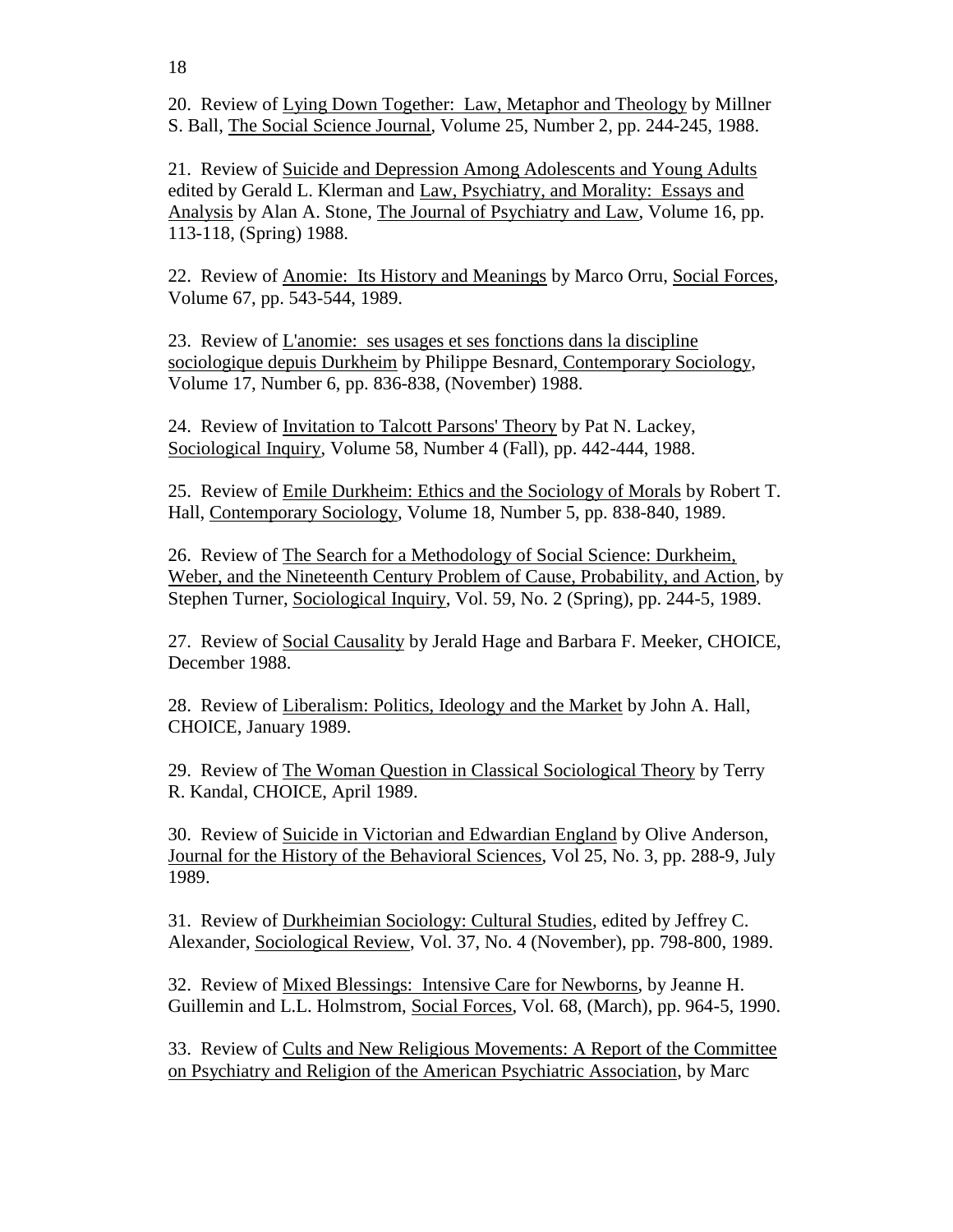Galanter, Journal of Psychiatry and Law, Spring/Summer 1990 (published in 1991), pp. 225-230.

34. Review of A Measure for Measures: A Manifesto For Empirical Sociology, by Ray Pawson, CHOICE, December, 1989.

35. Reviews of The Development of a Postmodern Self, by M.R. Wood and L. Zurcher, and Postmodern Social Analysis and Criticism, by J. Murphy, Rural Sociology, Volume 55, Summer, pp. 288-90, 1991.

36. Review of The Radical Durkheim by F. Pearce, Theory, Culture and Society, forthcoming.

37. Review of Norbert Elias: Civilization and the Human Self-Image, by Stephen Mennell, CHOICE, January 1990.

38. Review of Max Weber: An Introduction to His Life and Work, by Dirk Kasler, CHOICE, September 1989.

39. Review of Social Science and the Challenge of Relativism, by Lawrence Hazelrigg, CHOICE, September 1989.

40. Review of Power and Conflict: Toward A General Theory, by H. Blalock, CHOICE, May 1990.

41. Review of Structuration Theory: Anthony Giddens and the Constitution of Social Life by Ira J. Cohen, Social Forces, Volume 69, Number 1, pp. 285-6, 1990.

42. Review of The Radical Durkheim by F. Pearce, CHOICE, February 1990.

43. Review of Postmodern Social Analysis and Criticism by John W. Murphy, Social Forces, 69(2):649-50, 1991.

44. Review of Social Theory of Modern Societies: Anthony Giddens and His Critics by David Held and J. Thompson, CHOICE, July/August 1990.

45. Review of Authors of Their Own Lives: Intellectual Autobiographies by Bennett M. Berger (ed.), CHOICE, September 1990.

46. Review of The Theory and Scholarship of Talcott Parsons to 1951 by Bruce C. Wearne, CHOICE, March 1991.

47. Review of The Ethnographic Imagination: Textual Constructions of Reality by Paul Atkinson, CHOICE, December 1990.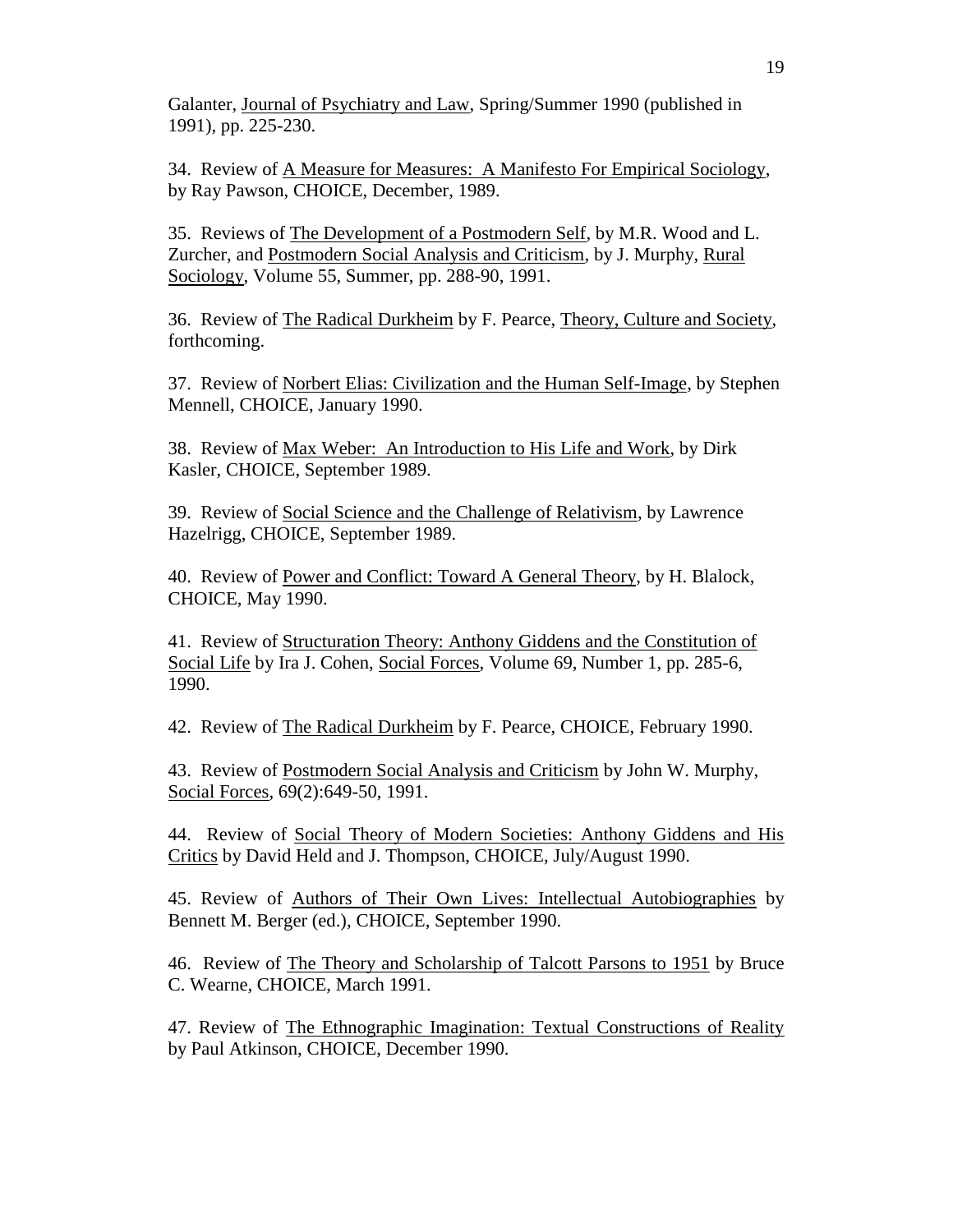48. Review of Social Institutions: Their Emergence, Maintenance, and Effects, edited by Michael Hechter, Karl-Dieter Opp, and Rienhard Wippler, CHOICE, December 1990.

49. Review of Pluralism and Social Conflict: A Social Analysis of the Communist World, by Silviu Brucan, Rural Sociology, Volume 56, Summer, pp. 311-2, 1991.

50. Review of The Drama of Social Life: Essays in Post-Modern Social Psychology by T.R. Young, CHOICE, January 1991.

51. Review of The Growth of Sociological Theory: Human Nature, Knowledge, and Social Change, by David L Westby, CHOICE, May 1991

52. Review of The Social Psychological Study of Widespread Beliefs, ed. by Colin Fraser and George Gaskell, CHOICE, June 1991.

53. Review of The Sociological Worldview by Sal Restivo, CHOICE, November 1991.

54. Review of The Radical Durkheim by F. Pearce, Critical Sociology, Vol. 18, no. 1, pp. 134-137, 1991

55. Review of Experts in the Age of Systems by W.R. Arney, CHOICE, December 1991

56. Review of Ideology and Modern Culture: Critical Social Theory in the Era of Mass Communication by J.B. Thompson, CHOICE, September 1991.

57. Review of Time, Memory and Society by Franco Ferrarotti, Rural Sociology Volume 56, Spring, pp. 154-5, Spring 1991.

58. Review of O Religiji i Ateizmu [On Religion and Atheism] by Dragoljub Dordevic, The Journal for the Scientific Study of Religion, Volume 31, No. 1, p.111, March 1992.

59. Review of Reason and Culture: The Historic Role of Rationality and Rationalism, by Ernest Gellner. CHOICE November 1992:626.

60. Review of Gramsci's Democratic Theory: Contributions to a Post-liberal Democracy, by Sue Golding. CHOICE November 1992:627.

61. Review of Habermas's Critical Theory of Society by Jane Braaten, CHOICE April 1992:694.

62. Review of Post-modernism and the Social Sciences: Insights, Inroads, and Intrusions by Pauline Rosenau, CHOICE September 1992:228.

20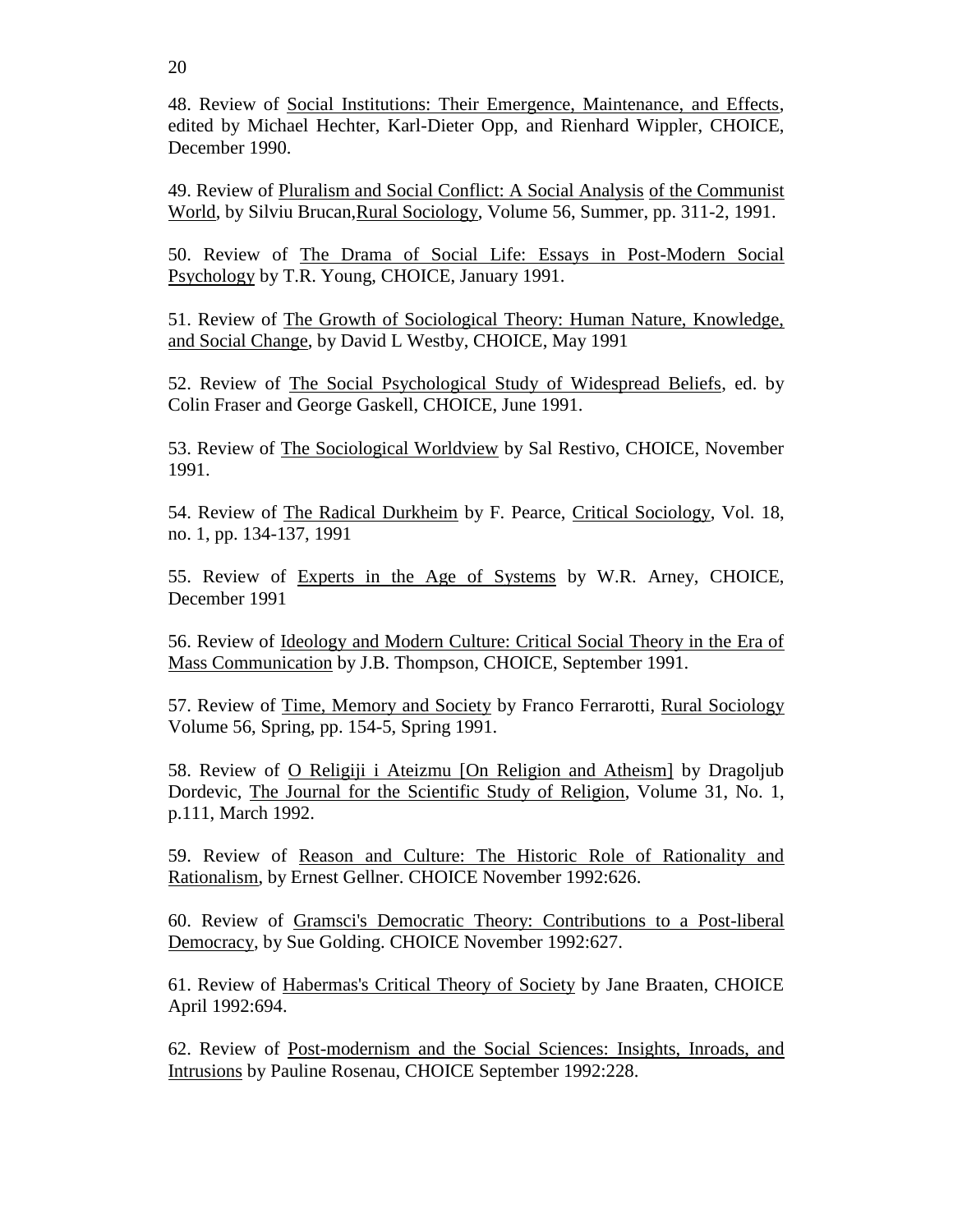63. Review of Intimations of Postmodernity by Zygmut Bauman, CHOICE September 1992:226.

64. Review of Undoing the Social: Towards a Deconstructive Sociology, CHOICE, May 1992:1474

65. Review of Jurgen Habermas, by Robert Holub, CHOICE, April 1992

66. Review of The Classical Roots of Ethnomethodology: Durkheim, Weber, and Garfinkel by R.A. Hilbert, CHOICE January 1993:882.

67. Review of A Communitarian Defense of Liberalism: Emile Durkheim and Contemporary Social Theory, by Mark S. Cladis. CHOICE May 1993:673.

68. Review of Sentiments and Acts by Irwin Deutscher et al. CHOICE, Jul/Aug 1993, p. 631.

69. Review of History and Social Theory by Peter Burke, CHOICE, September 1993, p. 738.

70. Review of The Croat Question: Partisan Politics in the Formation of the Yugoslav Socialist State, by Jill A. Irvine, CHOICE, October 1993, p. 922.

71. Review of George Herbert Mead: The Making of a Social Pragmatist, by Gary A. Cook, CHOICE, December 1993, p. 623.

72. Review of Civil Society by Keith Tester, Social Science Quarterly

73. Review of Nationalism, Democracy and Security in the Balkans by J.F. Brown and Nationalism and Federalism in Yugoslavia 1962-1991 by Sabrina P. Ramet, Ethnic and Racial Studies, Volume 18, Number 1, January 1995, pp. 133- 135.

74. Review of Living Islam: From Samarkand to Stornoway by Akbar ahmed, The Journal of Psychiatry and Law, Fall 1996, Volume 24, Number 3, pp. 443-48.

75. Review of Sociology and the New Systems Theory by Kenneth Bailey, CHOICE,

76. Review of The Invention of Society: Psychological explanations for social phenomena by Serge Moscovici, CHOICE, February 1994:600

77. Review of Unsettled Affinities by Reinhard Bendix, CHOICE, March 1994:650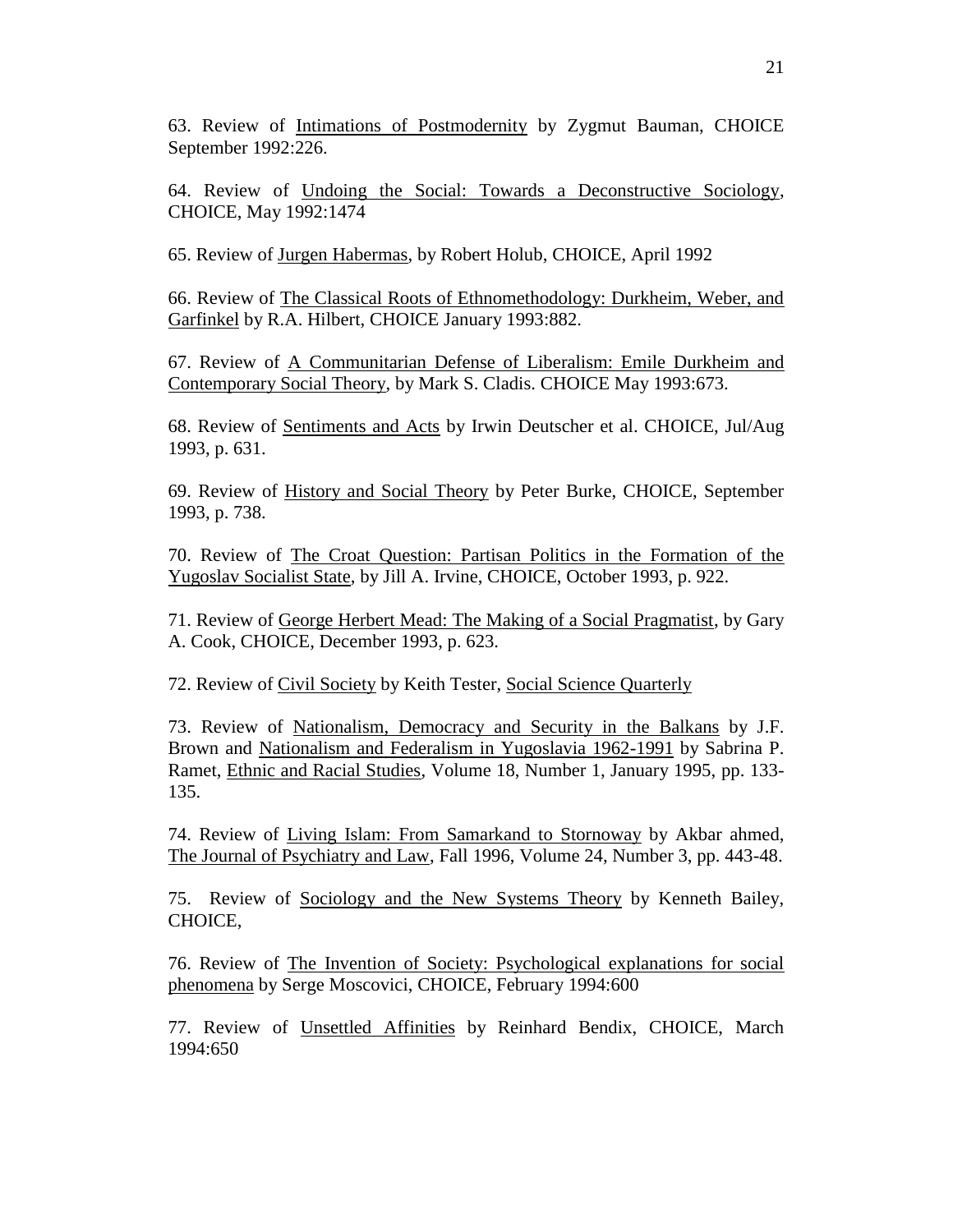22

78. Review of Emile Durkheim: Sociologist and Moralist by Stephen J. Turner, Sociological Review, volume 42, Number 3, pp. 576-9, 1994

79. Review of Melancholy and Society by Wolf Lepenies, Social Forces, volume 72 (March), pp. 906-7, 1994.

80. Review of Sources of Social Power, Volume 2: The Rise of Classes and Nation-states, by Michael Mann. CHOICE October 1994:368.

81. Review of Critical Theory and Methodology by Raymond A. Morrow and David D. Brown. CHOICE January 1995:879

82. Review of Eastern Europe in Transformation: The Impact on Sociology edited by Mike Keen and Janusz Mucha. CHOICE January 1995:877.

83. Review of Nationalism, Democracy and Security in the Balkans by J.F. Brown and Nationalism and Federalism in Yugoslavia 1962-1991 by Sabrina P. Ramet. Ethnic and Racial Studies Volume 18, Number 1, January 1995, pp. 133- 5.

84. Review of Civil Society by Keith Tester, Social Science Quarterly, volume 76, number 1, (March) 1995, pp. 241-2.

85. Review of The Life and Times of Post-Modernity by Keith Tester, Social Forces, Volume 73, number 3, (March) 1995, pp. 1122-3

86. Review of The Poverty of Postmodernism by John O'Neill, CHOICE, June 1995

87. Review of A Theory About Control by Jack P. Gibbs, CHOICE July/August 1995

88. Review of Visions of the Sociological Tradition by Donal N. Levine, CHOICE February 1996, Volume 33, No. 6, p. 535.

89. Review of Being Muslim the Bosnian Way: Identity and Community in a Central Bosnian Village by Tone Bringa, CHOICE June 1996, Volume 33, No. 10, p. 791.

90. Review of The Media and Modernity: A Social Theory of the Media by John B. Thompson, CHOICE September 1996, Volume 34, No. 1., p. 106.

91. Review of The Bridge Betrayed: Religion and Genocide in Bosnia by Michael Sells, Journal for the Scientific Study of Religion, Volume 32, Number 2, July 1997, pp. 339-40.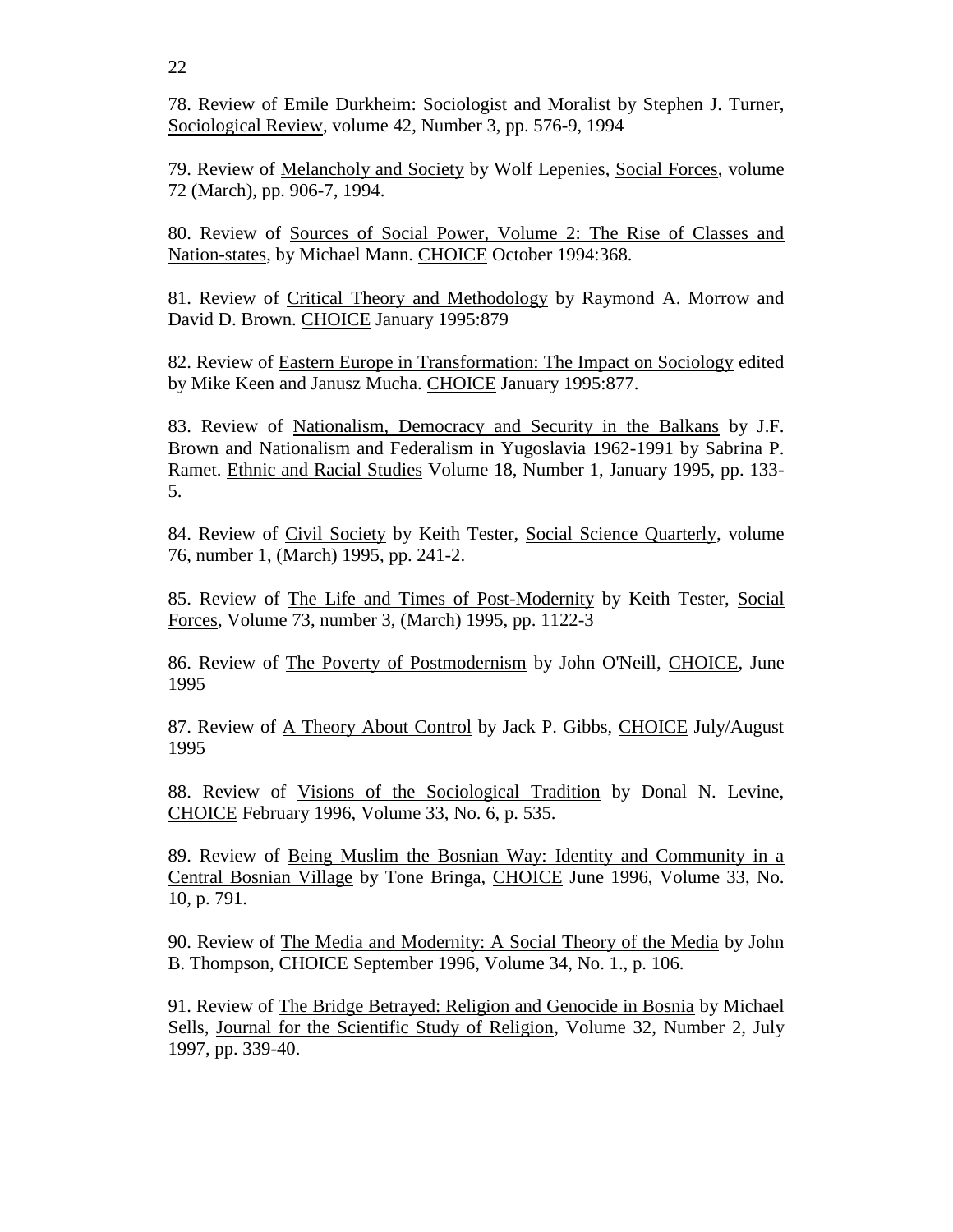92. Review of From Post-Industrial to Post-Modern Society by Krishnan Kumar, CHOICE, Volume 33, 1996, p. 497.

93. Review of After the USSR: Ethnicity, Nationalism and Politics in the Commonwealth of Independent States by Anatoly Khazanov, Society, vol. 35, no. 3, p. 95, 1998

94. Review of Nietzsche, Politics and Modernity: A Critique of Liberal Reason, by David Owen, American Journal of Sociology, Volume 102, Number 4, January 1997, pp. 123-4.

95. Review of Contingency Theory: Rethinking the Boundaries of Social Thought by Gary Itzkowitz, CHOICE, Volume 34, Number 7, March 1997, p. 844

96. Review of The Bridge Betrayed: Religion and Genocide in Bosnia by Michael A. Sells, CHOICE, Volume 34, Number 7, March 1997, p. 854.

97. Review of Nation Formation: Towards a Theory of Abstract Community by Paul James, CHOICE, Volume 35, number 1, September 1997, p. 553.

98. Review of Citizenship, Nationality and Ethnicity: reconciling competing identities by T.K. Oommen, CHOICE, Volume 35, Number 1, September 1997, p. 556.

99. Review of Croatia: a nation forged in war by Marcus Tanner, CHOICE, volume 35, number 2, October 1997, p. 1062

100. Review of Eco-impacts and the Greening of Postmodernity: New Maps for Communication Studies, Cultural Studies, and Sociology by Tom Jagtenberg, CHOICE, volume 34, number 10, June 1997, p. 990.

101. Review of Video, War and the Diasporic Imagination by Dona Kolar-Panov, Theory, Culture and Society, Volume 16, Number 3, June 1999

102. Review of History Without a Subject: The Postmodern Condition by David Ashley

103. Review of After the USSR: Ethnicity, Nationalism, and Politics in the Commonwealth of Independent States by Anatoly M. Khazanov, Society, Volume 35, Number 3, (March/April 1998), pp. 95-6.

104. Review of The Future of Anomie Theory edited by Nikos Passas and Robert Agnew, CHOICE, Volume 35, Number 8, April 1998, p. 818.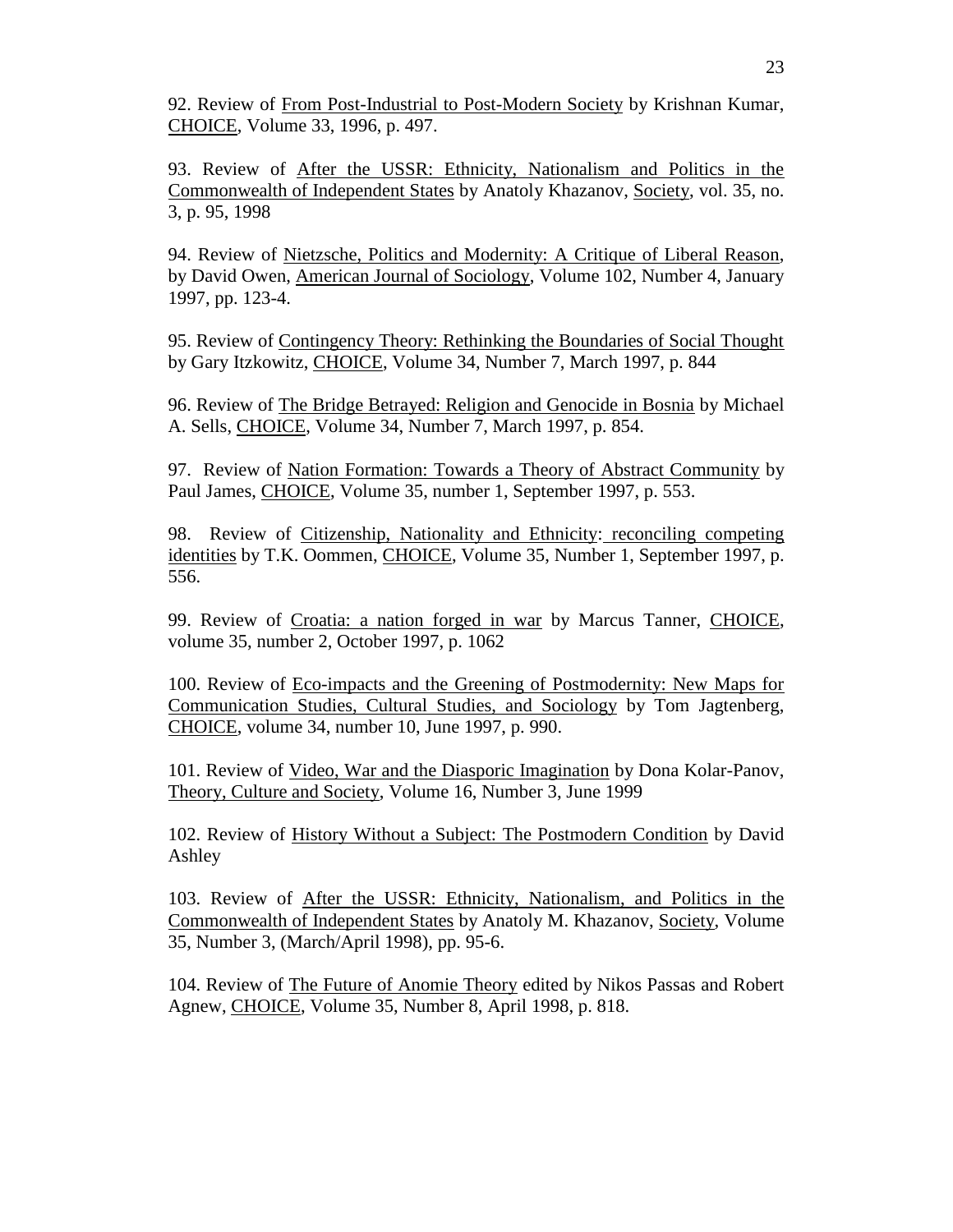105. Review of Caesar and the Fading of the Roman World: A Study in Republicanism and Caesarism by Peter Baehr, CHOICE, Volume 35, Number 10, June 1998, p. 792.

106. Review of Identity Crises: A Social Critique of Postmodernity by Robert G. Dunn, CHOICE, Volume 36, Number 1, September 1998, p. 642.

107. Review of Postmodernism and Its Critics, [web site] CHOICE, Volume 36, Number 1, September 1998, p. 649.

108. Review of Blood and Vengeance: One Family's Story of the War in Bosnia by Chuck Sudetic, CHOICE, Volume 36, Number 3, November 1998, p. 1741.

109. Review of "The Durkheim Pages" [Internet site], CHOICE, Volume 36, Number 4, December 1998, p. 2453.

110. Review of Postmodern War:The New Politics of Conflict by Chris Gray Society Volume 36, Number 2, January/February 1999, pp. 86-88.

111. Review of The Meaning of Culture: Moving Beyond the Postmodern Critique, by Kenneth Allan, CHOICE, Volume 36, Number 5, p. 52.

112. Review of Three Faces of God: Society, Religion, and the Categories of Totality in the Philosophy of Emile Durkheim, CHOICE, Volume 36, Number 7, March 1999, p. 208.

113. Review of Fires of Hatred in Patterns of Prejudice March 2003, vol 37, p. 113

114. Review of Globalization and Culture in Contemporary Sociology Nov 2001 vole 30 no 6, p. 598-9

115. Review of Protest in Belgrade by Mladen Lazic in Slavic Review 2001, vol 60, number 1, pp. 170-72

116. Review of Limits of Privacy by Amtiai Etzioni in Contemporary Sociology, Jan 2001, Vol. 30, no. 1, pp. 67-8 1999.

117. Review of Veblen in Perspective in British Journal of Sociology 2204, vol 55, no. 1, pp. 147-8

118. Review of The War in Bosnia-Herzegovina: Ethnic Conflict and International Intervention in Holocaust and Genocide Studies vol 16, no 2, pp. 324-26, 2002

24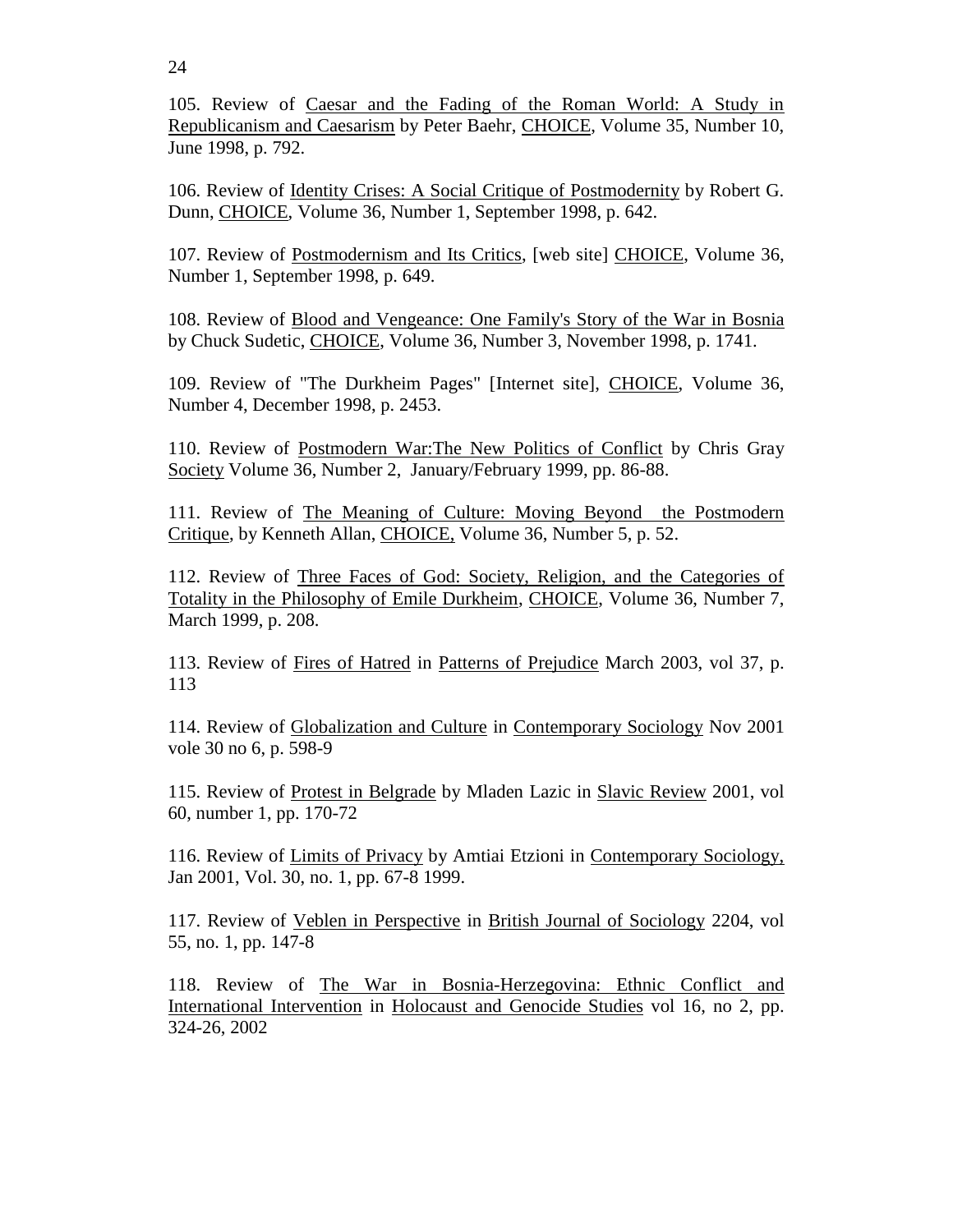119. Review of Thorstein Veblen and the Enrichment of Evolutionary Naturalism by Rick Tilman, Contemporary Sociology, Vol. 37, no. 2, pp. 176-77, 2008

120. Review of Postmodernism and Social Theory by Steven Seidman and David Wagner, Social Forces, 73(2), pp. 771-3, 1994.

121. Review of Rebirth of Politics in Russia by Michael Urban, Social Forces, 77(2), p. 811, 1998

122. Review of Civil Wars From LA to Bosnia by Hans Magnus Enzenberger, Contemporary Sociology, 24(6), pp. 768-9, 1995

123. Review of The Suitcase: Refugee Voices From Bosnia and Croatia by Julie Mertus, Canadian-American Slavic Studies 33(2), p. 499, 1999

124. Review of The Coming Age of Scarcity: Preventing Mass Death and Genocide in the 21<sup>st</sup> Century by Michael Dobkowski and Isidor Wallimann, Contemporary Sociology, 28(5), pp. 60506, 1999

125. Review of The Nature of Peace by Thorstein Veblen, Journal of the History of the Behavioral Sciences 35(2), pp. 193-94, 1999

126. Mestrovic, Stjepan G. "Reluctant Witnesses: Survivors, Their Children, and the Rise of Holocaust Consciousness." *Contemporary Sociology: A Journal of Reviews* 45, no. 3 (2016): 354-355.

## PAPERS PRESENTED AT SCHOLARLY MEETINGS

1. "The Relationship of Suicide Factors to Psychiatric Hospital Admission for Voluntary Versus Committed Clients" presented at the medical sociology session of the 1982 annual meetings of the Southern Sociological Society, Memphis, Tennessee.

2. "Durkheim's Criticisms of Montesquieu, Rousseau, and Saint-Simon in the Context of the Dualism of Human Nature" presented at the special session on the role of history in Durkheim's methodology at the 1982 annual meetings of the Southern Sociological Society, Memphis, Tennessee.

3. "Durkheim's Concept of the Unconscious" presented at the history and theory session at the 1982 annual meetings of the American Sociological Association, San Francisco, California.

4. "Patient Suicide and Loss of Access to Treatment" presented at the session on the development of social pathology at the 1982 annual meetings of the American Sociological Association, San Francisco, California.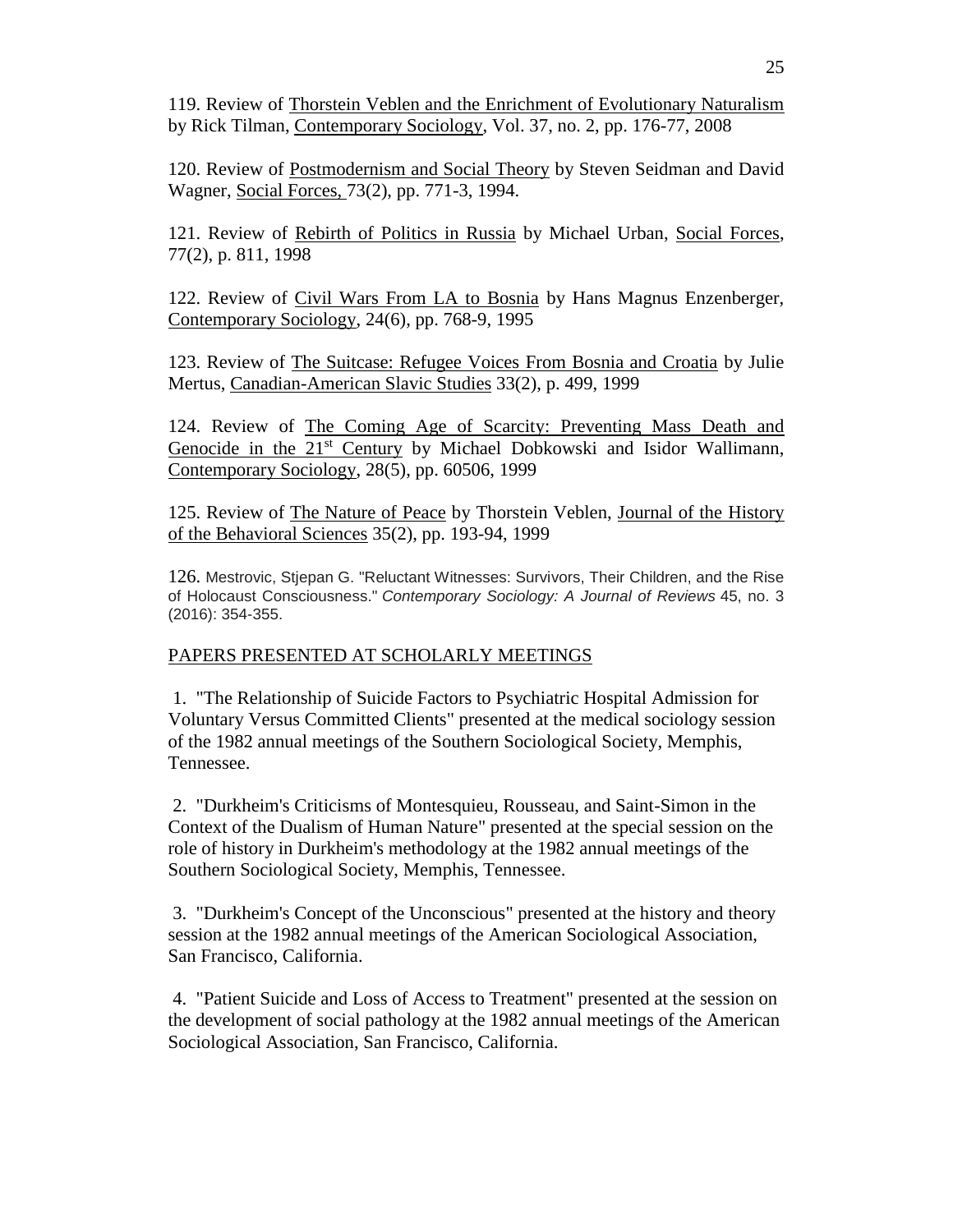5. "The New Commitment Laws and Societal Reaction: An Empirical Study of Involuntary Admissions in South Carolina by Diagnosis, Race, and Sex" presented at the medical sociology session at the annual meetings of the Association for Humanist Sociology, 1982, Washington, D.C.

6 . "World Hunger and Equalization of Wealth: A Conceptual Link Tested Using NORC Survey Items" presented at the annual meetings of the Association for Humanist Sociology, 1982, Washington, D.C.

7. "The Outcome of Psychiatric Commitment Hearings in South Carolina by Race, Age, and Sex in 1981" presented at the 1982 annual meetings of the Mid-South Sociological Association, Jackson, Mississippi.

8. "A Durkheimian Hypothesis on Stress" (co-authored with Barry Glassner) presented in the sociology of health session at the 1983 annual meetings of the Southern Sociological Society, Atlanta, Georgia.

9. "Need for Treatment and New York's Revised Commitment Laws: An Empirical Assessment" presented at the sociology of mental health session at the 1983 annual meetings of the Southern Sociological Society, Atlanta, Georgia. 10. "An Analysis of Durkheim's remarks in 'The Unknown and the Unconscious in History'" presented at the session on current cross-fertilization of American and European social theory at the annual meetings of the American Sociological Association, 1983, Detroit, Michigan.

11. "A Durkheimian Perspective on Stress and Social Integration" (co-authored with Barry Glassner) presented in the life events and stress session of the 1983 annual meetings of the American Sociological Association, Detroit, Michigan.

12. "Dangerousness, Mental Illness, Need for Treatment, Due Process, and the Illusion of Legal Reform in the New Commitment Statutes: An Analysis of the Revised Criteria in the Fifty States" (co-authored with John A. Cook), presented in the session on dangerousness and the commitment of the mentally ill at the 1983 annual meetings of the Society for the Study of Social Problems, Detroit, Michigan.

13. "Overturning Psychiatric Commitments at a New York State Hospital: Implications for the Societal Reaction Model" presented in the session on critiques of sociological constructions of psychiatric problems at the 1983 annual meetings of the Society for the Study of Social Problems, Detroit, Michigan.

14. "Despair as a Disease of the Infinite in the Thought of Kierkegaard and Durkheim" presented to the Society for the Scientific Study of Religion, 1983, Knoxville, Tennessee.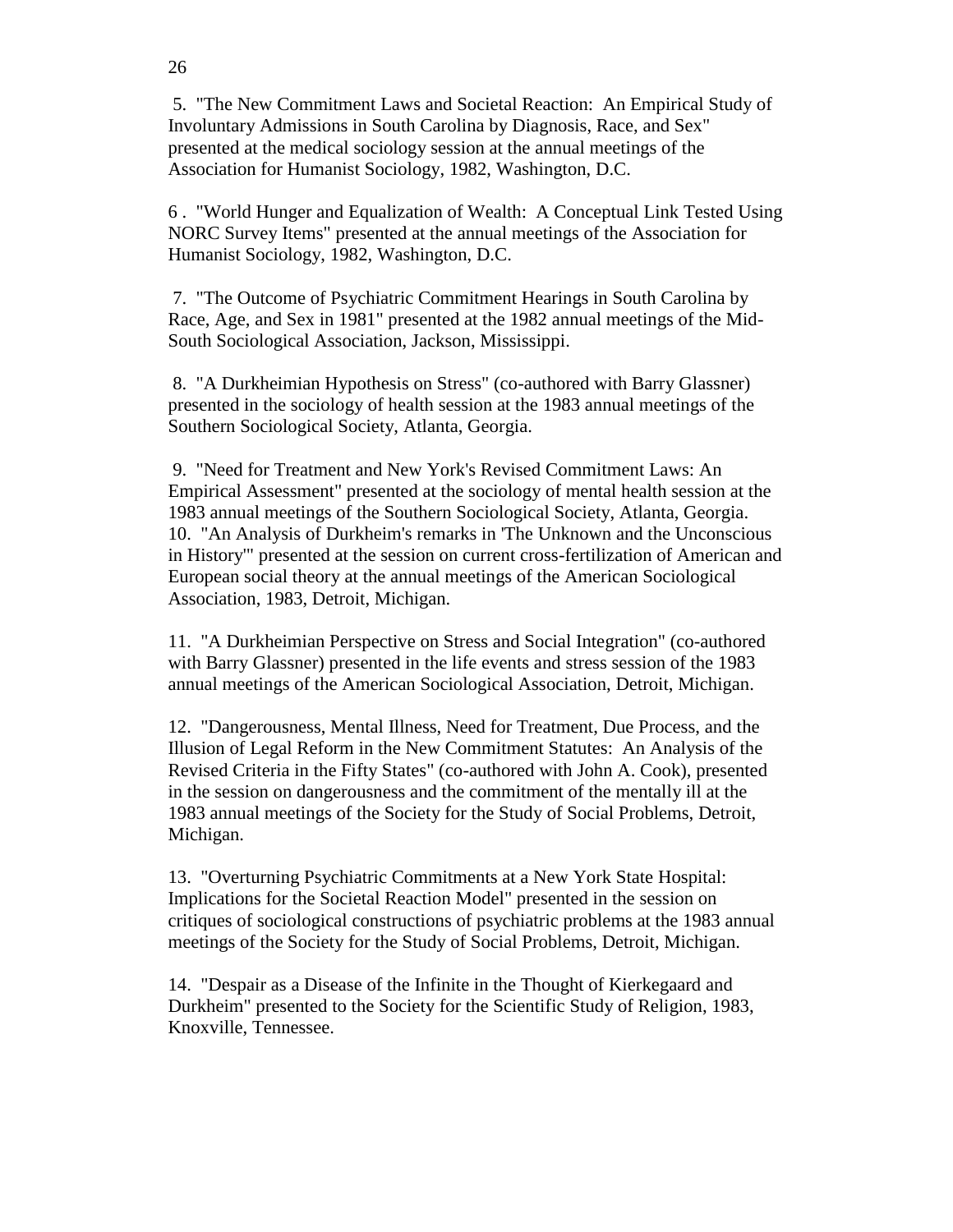15. "Labeling Theory and the Sociology of Literature: The Case of Melville's 'Bartleby'" presented in the session on symbolic interactionism at the 1983 annual meetings of the Mid-South Sociological Association, Birmingham, Alabama, (coauthored with David Hurry).

16. "Social Control in South Carolina Emergency Commitments in 1981" presented in the sociology mental health session at the 1983 annual meetings of the Mid-South Sociological Association, Birmingham, Alabama.

17. "The Idea that 'Collective Life is Only Made of Representations' - Durkheim's Legacy Re-examined" presented in the session on the philosophical foundations of sociological theory at the annual meetings of the Southern Sociological Society, 1984, Knoxville, Tennessee.

18. "Nationhood and Nationalism in Durkheim's Thought" presented in the session on classical theory and contemporary uses at the annual meetings of the Southern Sociological Society, 1984, Knoxville, Tennessee. 19. "Anomia and the Infinity of Desires Among Harvard Professors: A Qualitative Study" presented at the 27th World Congress of the International Institute of Sociology, 1984, Seattle, Washington.

20. "The Role of Diagnosis in Societal Reaction in the Context of the New Commitment Laws" presented in the psychiatric sociology session at the annual meetings of the Society for the Study of Social Problems, 1984, San Antonio, Texas.

21. "Ambiguity and Social Control in Substance Abuse" presented to the Society for the Study of Social problems, 1984, San Antonio, Texas.

22. "On Croatia as a Submerged Nation from a Sociological Perspective" presented to the American Sociological Association, San Antonio, Texas, 1984.

23. "The NORC Suicide Variable as a Social Fact: An Exploration" presented in the theory session at the annual meetings of the Mid-South Sociological Association, Monroe, Louisiana, 1984.

24. "Moral Treatment in South Carolina psychiatric Hospitals: A Historical Study" (co-authored with John Cook), presented in the sociology of mental health session at the annual meetings of the Mid-South Sociological Association, Monroe, Louisiana, 1984.

25. "Simmel's Concept of the Unconscious" presented in the theory session at the annual meetings of the Western Social Science Association, 1984, San Diego, California.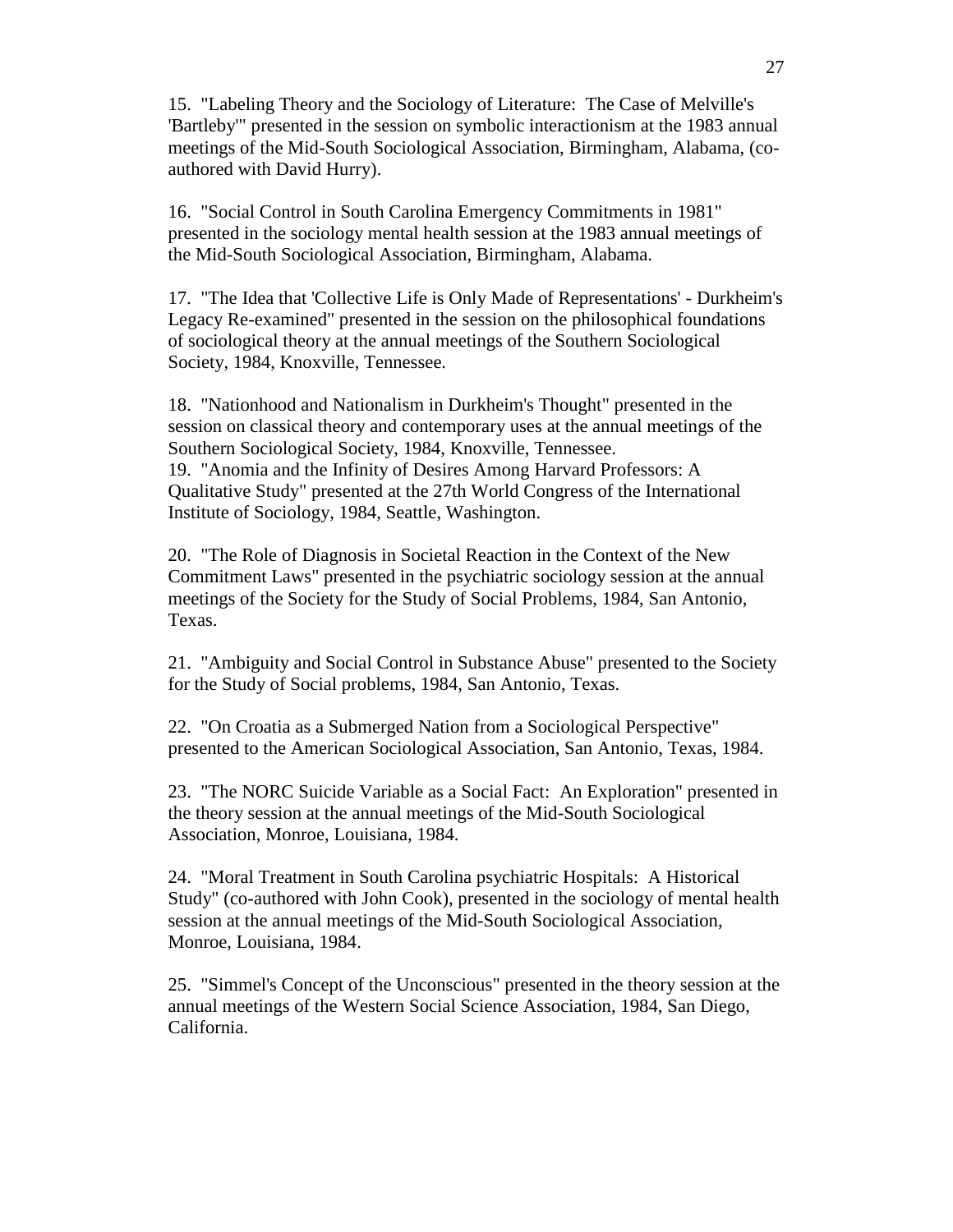26. "Durkheim's Renovated Rationalism" presented in the theory session at the annual meetings of the Southern Sociological Society, Charlotte, North Carolina, 1985.

27. "A Sociological Conceptualization of Trauma" presented in the medical sociology session at the annual meetings of the Southern Sociological Society, Charlotte, North Carolina, 1985.

28. "Durkheim's Concept of Anomie as Dereglement" presented to the Society for the Scientific Study of Religion, Savannah, Georgia, 1985.

29. "Magic and Psychiatric Hospitalization in India" presented to the Southern Sociological Society, April 10, 1986, New Orleans, Louisiana.

30. "The Dangerousness Standard and Involuntary Civil Commitment: Social Implications Relating to Conceptual Confusion" presented to the Mid-South Sociological Association, October 22-25, 1986, Jackson, Mississippi. 31. "Indian Suicides and Indian Family Structure: The Costs of Too Much Integration" presented to the Mid-South Sociological Association, October 22-25, 1986, Jackson, Mississippi.

32. "From Durkheim to Habermas: The Role of Language in Moral Theory" presented in t he theory session to the American Sociological Association, August 20, 1987, Chicago, Illinois.

33. "Durkheim's Concept of Political Anomie in the Context of Schopenhauer's Philosophy" presented to the Mid-South Sociological Association, October 28, 1987, Memphis Tennessee.

34. "Magic and Psychiatric Commitments in India: A Sociological Analysis" presented to the Mid-South Sociological Association, October 29, 1987, Memphis, Tennessee.

35. "The Social World as Will and Idea: Schopenhauer's Influence Upon Durkheim's Thought," presented to the Southern Sociological Society, March 1988, Nashville, Tennessee.

36. "Durkheim, Schopenhauer, and the Relationship Between Goals and Means: Reversing the Assumptions in the Parsonian Theory of Action," presented to the American Sociological Association, Atlanta, 1988.

37. "The Paradox of Individualism: Durkheim and Kohlberg on Promoting Postconventional Mortality in the Context of the Fin de Siecle Rebellion Against the Enlightenment," (co-authored with Anthony J. Cortese), presented at the Morals and Social Theory session to the American Sociological Association, Atlanta, 1988.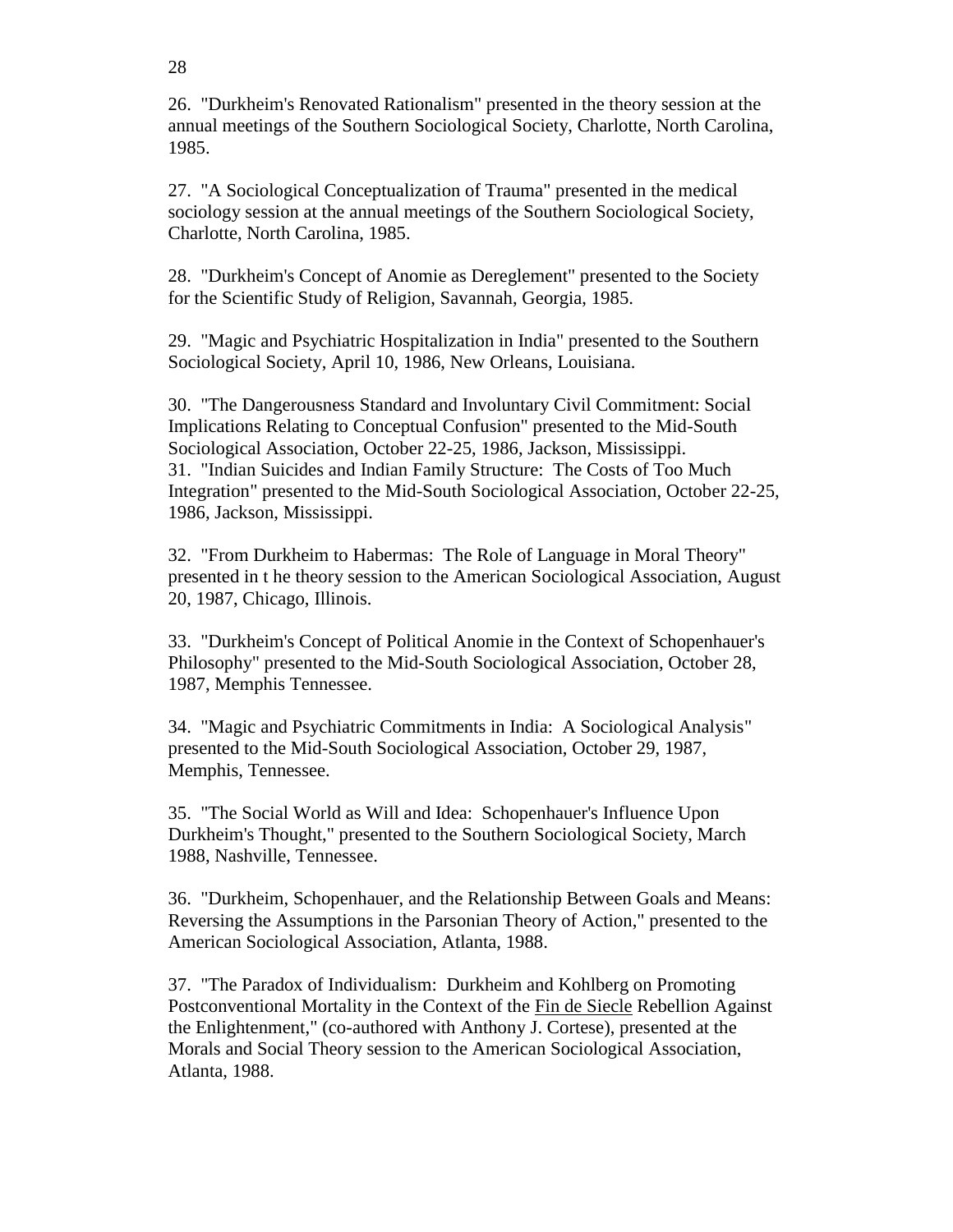38. "The Noumenon or Other Side of Sociology's Origins and Current Epistemological Crises," presented at the 29th International Congress of the International Institute of Sociology, June 12-16, 1989, Rome, Italy.

39. "The Stock Market Crash of 1987 and Durkheim's Concept of Economic Anomie," (co-authored with Geoffrey P. Alpert), presented at the 83rd Annual Meetings of the American Sociological Association, August 13, 1989, San Francisco.

40. "Anomie and Indian Women," presented to the mid-South Sociological Association, Baton Rouge, Louisiana, October 19, 1989.

41. "Durkheim's Stand on Modernity," presented to the Mid-South Sociological Association, Baton Rouge, Louisiana, October 20, 1989.

42. "An Application of Durkheim's Thought to the Apparitions at Medjugorje," presented at the annual meeting of the Society for the Scientific Study of Religion, October 29, 1989, Salt Lake City, Utah.

43. "The Primacy of Durkheim's Conceptualization of Economic Anomie, and Its Neglect," presented to the International Sociological Association, Madrid, Spain, July 10,1990.

44. "Durkheim's Stand on Fin de Siecle Culture," presented to the International Sociological Association, Madrid, Spain, July 13, 1990.

45. "The Misunderstood Durkheimian Legacy: From the Sacred Collectivity to the Sacred Individual," presented to the International Sociological Association, Madrid, Spain, July 9, 1990.

46. "Durkheim's Sociology of Morals," presented to the Southern Sociological Society, Louisville, KY, March 22, 1990.

47. "Durkheim and Postmodernism," presented to the Mid-South Sociological Association, Little Rock, Arkansas, October 26, 1990.

48. "Eastern European Habits of the Heart and the Possibility of Democracy" presented to the Southern Sociological Society, Atlanta, Georgia, April, 1991.

49. "Durkheim and Postmodern Culture," presented in the section on postmodernism at the American Sociological Association meetings, Cincinnati, Ohio, August 1991.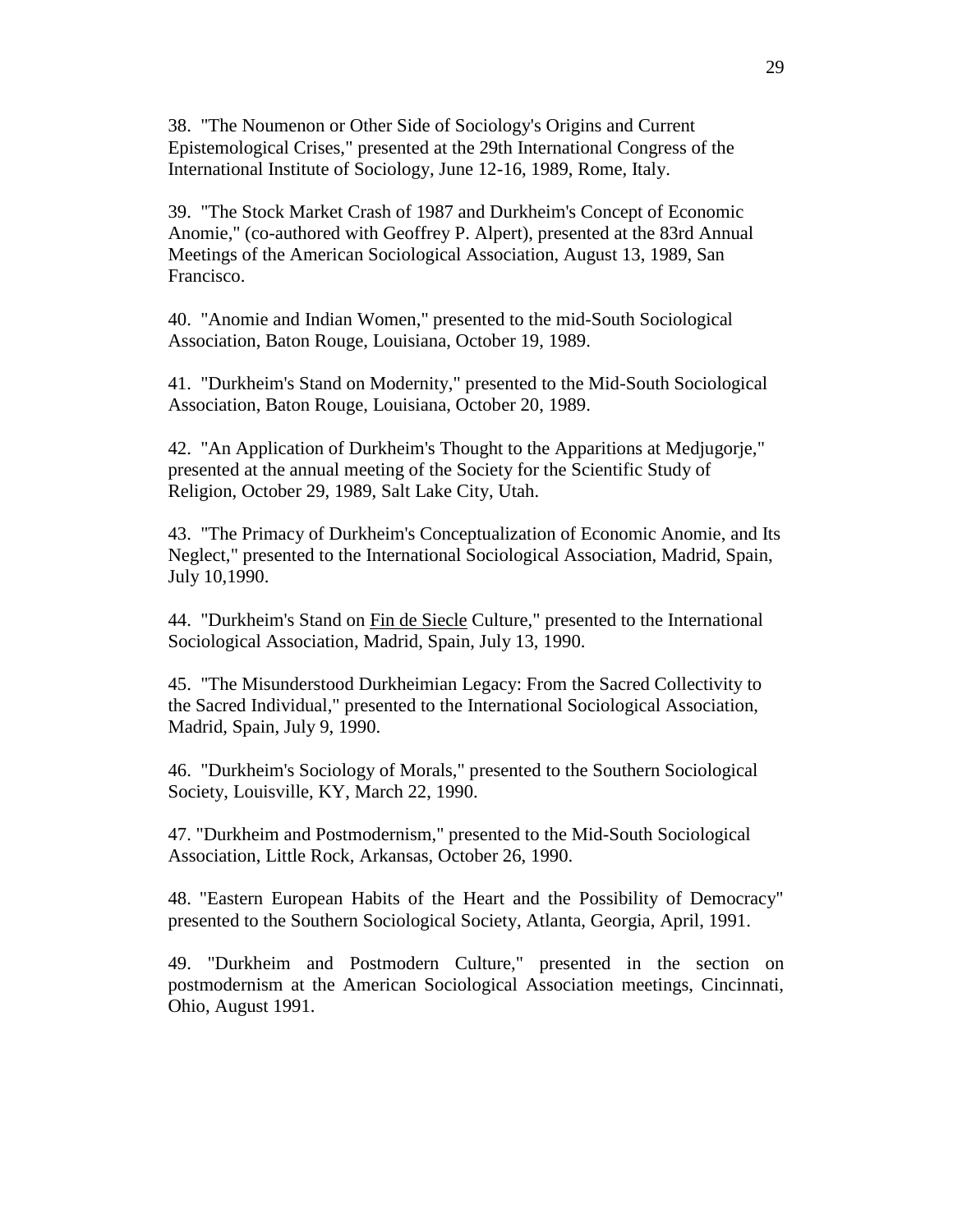50. "Democracy in Eastern Europe, and Social Character" (co-authored with S. Letica), presented in the Political Sociology section at the American Sociological Association meetings, Cincinnati, Ohio, August 1991.

51. "Author Meets Critics: Distinguished Article in the Scientific Study of Religion," at the annual meetings of the Society for the Scientific Study of Religion, Pittsburgh, PA, November 8, 1991.

52. "Postmodernism, Crime, and Anomie: De-constructing Merton and Reconstructing Durkheim," presented at a panel on Jack Katz's Seductions of Crime at the American Society of Criminology meetings, San Francisco, California, November 21, 1991.

53. "The Road From Paradise: Postcommunism, Postmodernism, and the End of Sociology," presented at the annual meetings of the American Sociological Association, August 1992

54. "The Fifth Yugoslavia and the New World Order," presented at the annual meetings of the American Sociological Association, August 1992 [co-authored with Slaven Letica]

55. "Psychiatric and Legal Aspects of the Current War in Former Yugoslavia," presented at the International Congress of Law and Psychiatry, Vancouver, Canada [co-authored with Slaven Letica and Miroslav Goreta] June 1992

56. "Legal, Psychiatric and Sociological Dimensions of Reconstruction Following the Yugoslav War of 1991-1993" presented at the International Congress of Law and Psychiatry, Lisbon, Portugal, June 1993 [co-authored with Miroslav Goreta]

57. "1993 in the Balkans," presented at the annual meetings of the American Sociological Association, Miami, Florida, August 1993 [co-authored with Slaven Letica]

58. "The Quest for Greater Serbia and Its Consequences" presented at the annual meetings of the American Sociological Association, Miami, Florida, August 1993 [co-authored with Slaven Letica]

59. "What the West Must Do to Win the Peace and Promote Democracy in the Former Yugoslavia," presented to the European Movement conference, Goritza, Italy, September 24, 1993

60. "Postemotional Politics in the Balkans," presented at the XXth International Congress of Law and Psychiatry, Montreal, Canada, on June 18, 1994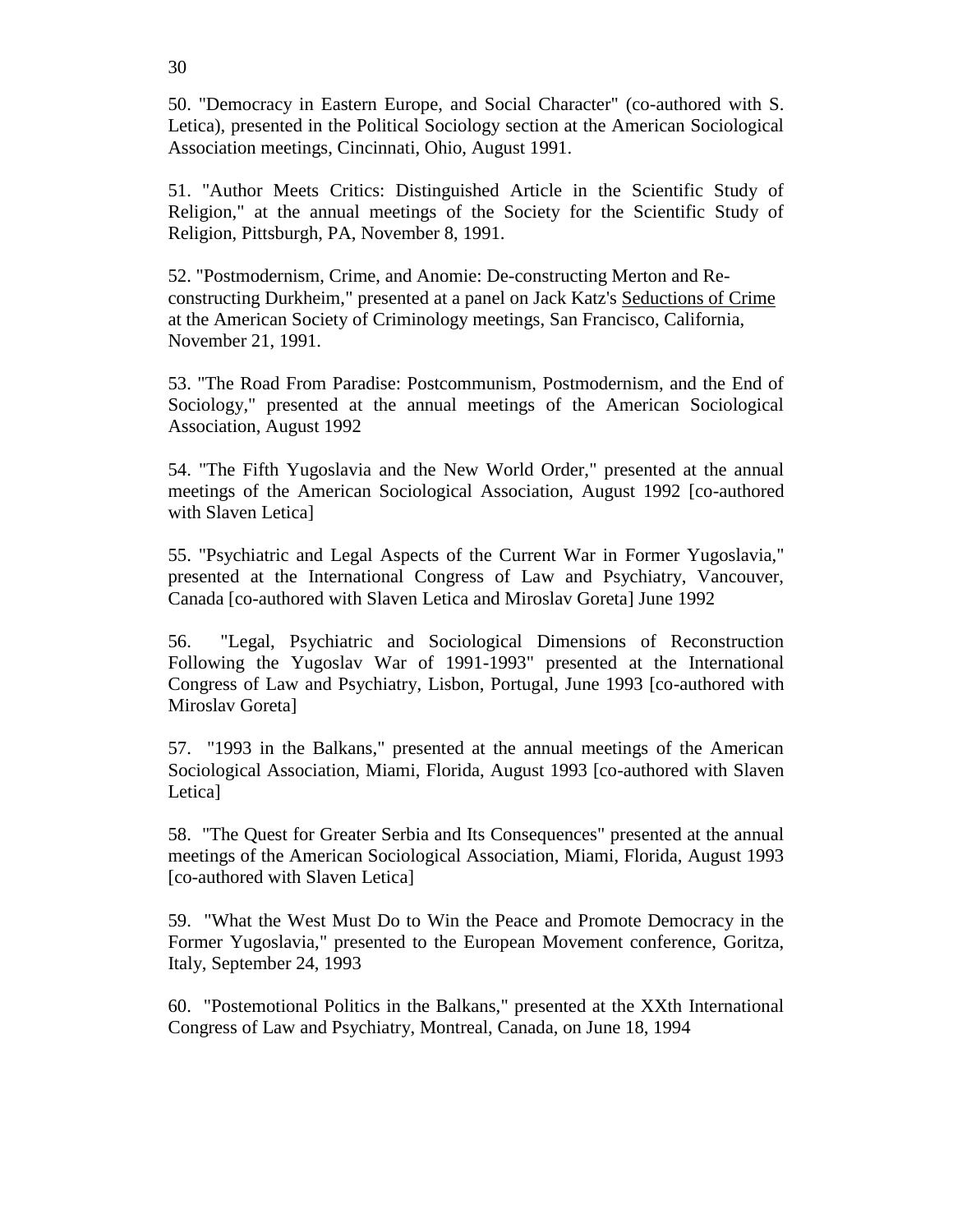61. "Political Xenophobia in the Balkans" presented at the annual meetings of the American Sociological Association, Los Angeles, California, August 6, 1994

62. "Political Participation as Balkanization" (co-presented with Slaven Letica) presented at the annual meetings of the American Sociological Association, Los Angeles, California, August 7, 1994

63. "The Balkan War: Genocide on the Information Highway," presented in the session on "Theory and Terror" at the American Sociological Association Theory Mini-Conference, University of San Diego, 11 August 1994

64. "Retrieving Durkheim's Jewish Heritage in Relation to His Sociology," presented at the annual meeting of the Society for the Scientific Study of Religion in the session, Durkheim, Religion and Social Justice, November 5, 1994, Albuquerque, New Mexico

65. "The Fin de Siecle and the Current Balkan War," presented at the international conference on Weighing Up the End of the Century, December 16, 1994, Zagreb, Croatia.

66. "Genocide After Emotion: The Post-Emotional Balkan War" presented at the year-long series, "Genocide: The Horror and Beyond" at California State University, Chico, California, March 20, 1995

67. "Labeling Theory and the Wars in Croatia and Bosnia-Herzegovina" [coauthored with Slaven Letica] presented at a session entitled on "The Balkans: Conflict of Coexistence or Coexistence of Conflicts" at the International Conference on "The Balkans: 50 Years After," in Sofia, Bulgaria on 30 March, 1995

68. "The Postemotional Balkan War," presented to the Sociology Department at McGill University and at a political conference in Montreal, Canada on May 2, 1995

69. "From Postmodernism to Postemotionalism: Perspectives on Post-Communist Transformations in Russia and Yugoslavia," presented at the session on Post-Communist Social Transformation at the American Sociological Association meetings, Washington D.C., August 21, 1995

70. "The Moral Toll of the Balkan War," presented at the conference on Poland and East-Central Europe, 1945-1995, St. Mary's College, Orchard City, Michigan, October 6, 1995

71. "Postemotional Society," presented at the University of Amsterdam, the Netherlands, October 18, 1995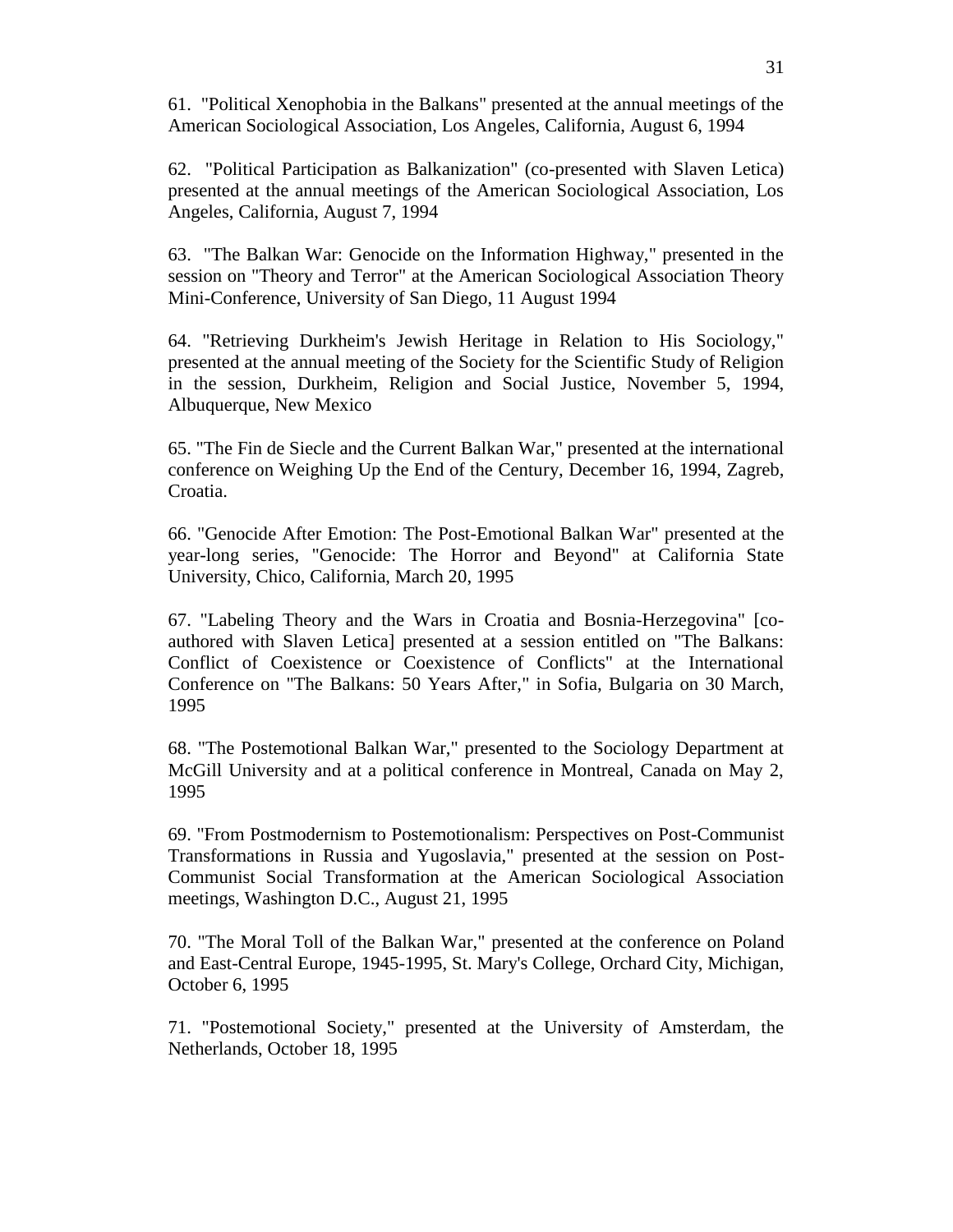32

72. "The Role of Sentiments in Durkheim's Elementary Forms of the Religious Life," presented at the University of Nijmigen, the Netherlands, October 19, 1995

73. "The Postemotional Balkan War," presented at the University of Nijmigen, the Netherlands, October 20, 1995

74. "The Balkanization of the West and Postemotionalism," presented at the University of Nijmigen, the Netherlands, October 21, 1995

72. "This Time We Knew: Western Responses to Genocide in Bosnia," presented at New Hampshire State College, Keene, New Hampshire, November 8, 1995

73. "The Moral Costs of the Balkan War," presented to the American Sociological Association, New York, New York, 17 August 1996

74. "The War in Bosnia," presented at the 3rd annual meeting of the Balkan Institute, Washington DC, 3 February 1996

75. "Postemotional Politics," presented at the Couch-Stone Symposium, University of Maryland, College Park, MD, 11 April 1997

76. Host on a radio talk show concerning "conspiracies," the David Gold show, Dallas AM KLIF 570, on 16 July 1997.

77. "Durkheim and the End of Collective Effervescence," presented to the Association for the Sociology of Religion, Toronto, Canada, August 9, 1997

78. "Civil War or Aggression: Is the Choice of Terminology Important?" presented at the conference on the war in Croatia as reflected in the media, May 1, 1998, Toronto, Canada.

79 "From Guantanamo to Abu Ghraib" (with Ryan Caldwell) presented to the American Sociological Association 2005

80. "The Role of Gender in Abuse at Abu Ghraib" (with Ryan Caldwell) presented to the American Sociological Association, Montreal, 2006

81. "Torture, What is it Good for? Absolutely Nothing! An Analysis of the Response to Abuse at Abu Ghraib," (with Ryan Caldwell) presented to the American Sociological Association, Montreal, 2006

82. "War Crimes and Abu Ghraib" Session Organizer at the American Sociological Association meetings, New York City, 2007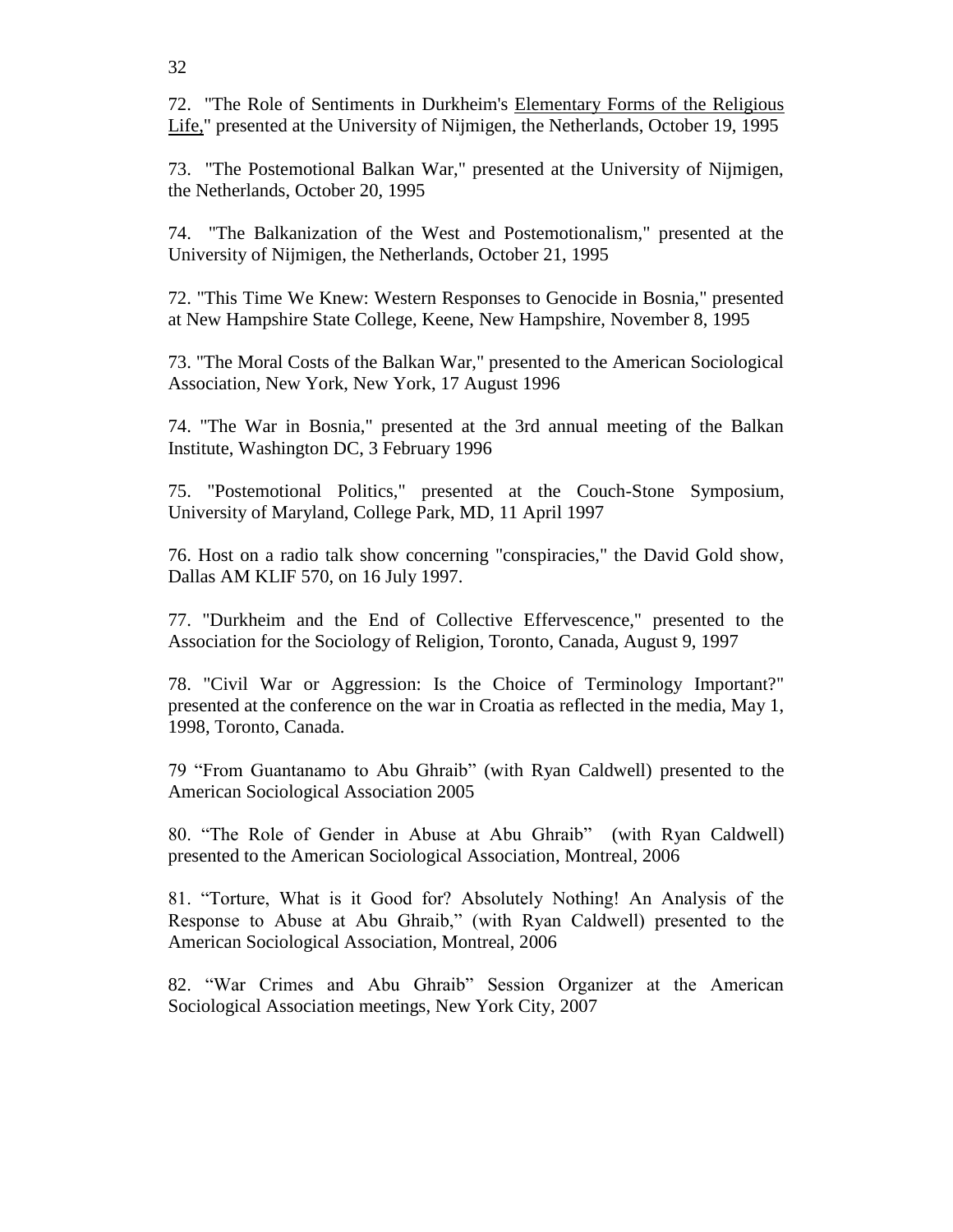83. "Reality and Gender Simulacra at Abu Ghraib and Associated Courts-Martial," (with Ryan Caldwell) paper presented to the American Sociological Association meetings, New York City, 2007

84. "It was NOT the Lucifer Effect: Zimbardo, Women, and Abu Ghraib," with Ryan Caldwell, presented to the American Sociological Association meetings, 2008

85. "Anomie and the War on Terror: The Durkheimian Tradition Used to Interrogate Sites of Abuse" [co-authored with Ryan Caldwell] paper presented to the American Sociological Association, Atlanta, Georgia, August 2010

86. "Representation and Atrocity" presented at the London School of Economics, 16 February 2011

87. Interview in Social Trends Institute newsletter concerning my book, *The Postemotional Bully* 6 July 2015 [http://www.socialtrendsinstitute.org/news/v/en/news/n1366/exploring](http://www.socialtrendsinstitute.org/news/v/en/news/n1366/exploring-a-cultural-tendency-to-rationalize-barbarism)[a-cultural-tendency-to-rationalize-barbarism](http://www.socialtrendsinstitute.org/news/v/en/news/n1366/exploring-a-cultural-tendency-to-rationalize-barbarism)

88. Postemotional society, presented at the University of Liverpool, March 2016

# OTHER PROFESSIONAL ACTIVITIES, PAPERS, AND MEDIA **CONTRIBUTIONS**

1. "Legal Status and Inpatient Admission at a Psychiatric Hospital in New York State" presented at the 29th annual meeting of the New York State Sociological Association, Oswego, New York, October 7, 1981.

2. Moderator and discussant for the session on minority groups and psychiatric illness at the 1982 annual meetings of the Society for the Study of Social Problems, San Francisco, California.

3. "A Durkheimian Concept of Nationhood" presented at the Max Weber Colloquia and Symposia at the 1983 annual meetings of the American Political Science Association, Chicago, Illinois.

4. Chair of a session entitled "Max Weber's Intellectual and Scientific Legacy for the 1980's" at the Max Weber Colloquia and Symposia at the 1983 annual meetings of the American Political Science Association, Chicago, Illinois.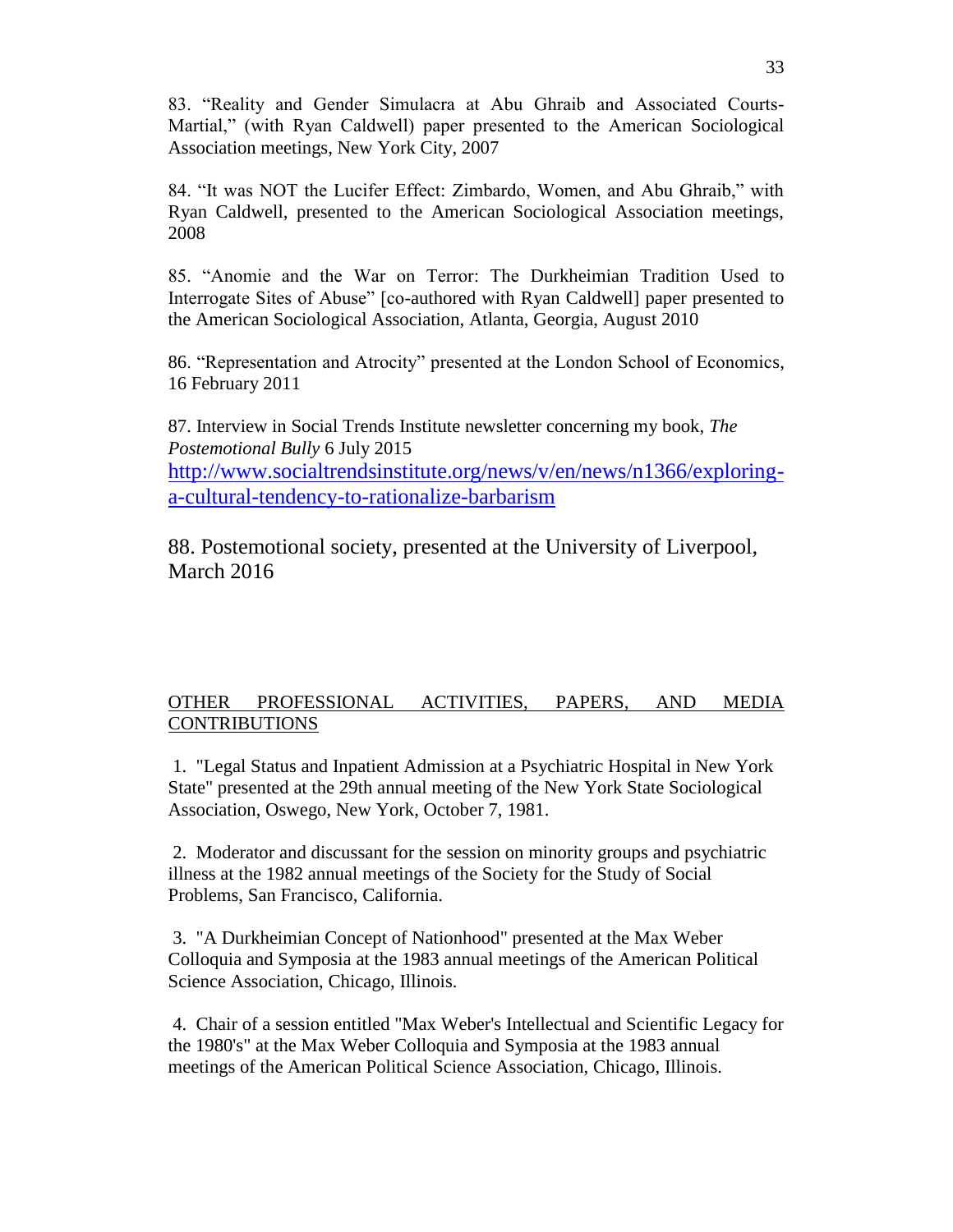5. Chair of a session entitled "Empirical Approaches to the Psychology of Religion" at the 1983 annual meetings of the Society for the Scientific Study of Religion, Knoxville, Tennessee.

6. "The Dangerousness Standard in the New Commitment Laws: What is it and How is it Used?" presented agt the 10th International Congress on Law and Psychiatry, Banff, Alberta, Canada, on June 15, 1984.

7. "Definitions of Dangerousness in the New Commitment Laws" presented at the 11th International Congress on Law and Psychiatry, Florence, Italy, March, 1985.

8. Acted as discussant for the session entitled "Current Sociological Issues of the Third World" at the 50th Annual Meeting of the Midwest Sociological Society, March 28, 1986, Des Moines, Iowa.

9. "The Interaction of Law, Psychiatry and Religious Healing in India" presented at the 12th International Congress of Law and Psychiatry, Montreal, Canada, June 19, 1986.

10. Discussant in the session on "Language and Society" at the annual meetings of the Mid-South Sociological Association, Jackson, Mississippi, October 23, 1986.

11. Discussant in the session on "Women in the Developing World" at the annual meetings of the Mid-South Sociological Association, Baton Rouge, Louisiana, October 20, 1989.

12. Presider and Discussant at the Sociology of Religion session at the annual meetings of the Southern Sociological Association, Louisville, Kentucky, April 1990.

13. "Postmodernism and the Fall of Communism in the Coming Fin de Siecle," presented as the Texas A&M University annual Humanities Lecture, April 19, 1990.

14. "Social Character and Structure in Eastern Europe After the Fall of Communism," presented at a Symposium on "Glasnost" at Texas A&M University, October 5, 1990.

15. Participant in the **Karl Brunner Symposium**, Hotel Metropole, Interlaken, Switzerland, May 20-24, 1991.

16. Interviewed during the Gorbachev coup in August 1991 by various news agencies, including: The Chronicle of Higher Education, Fort Worth Observer,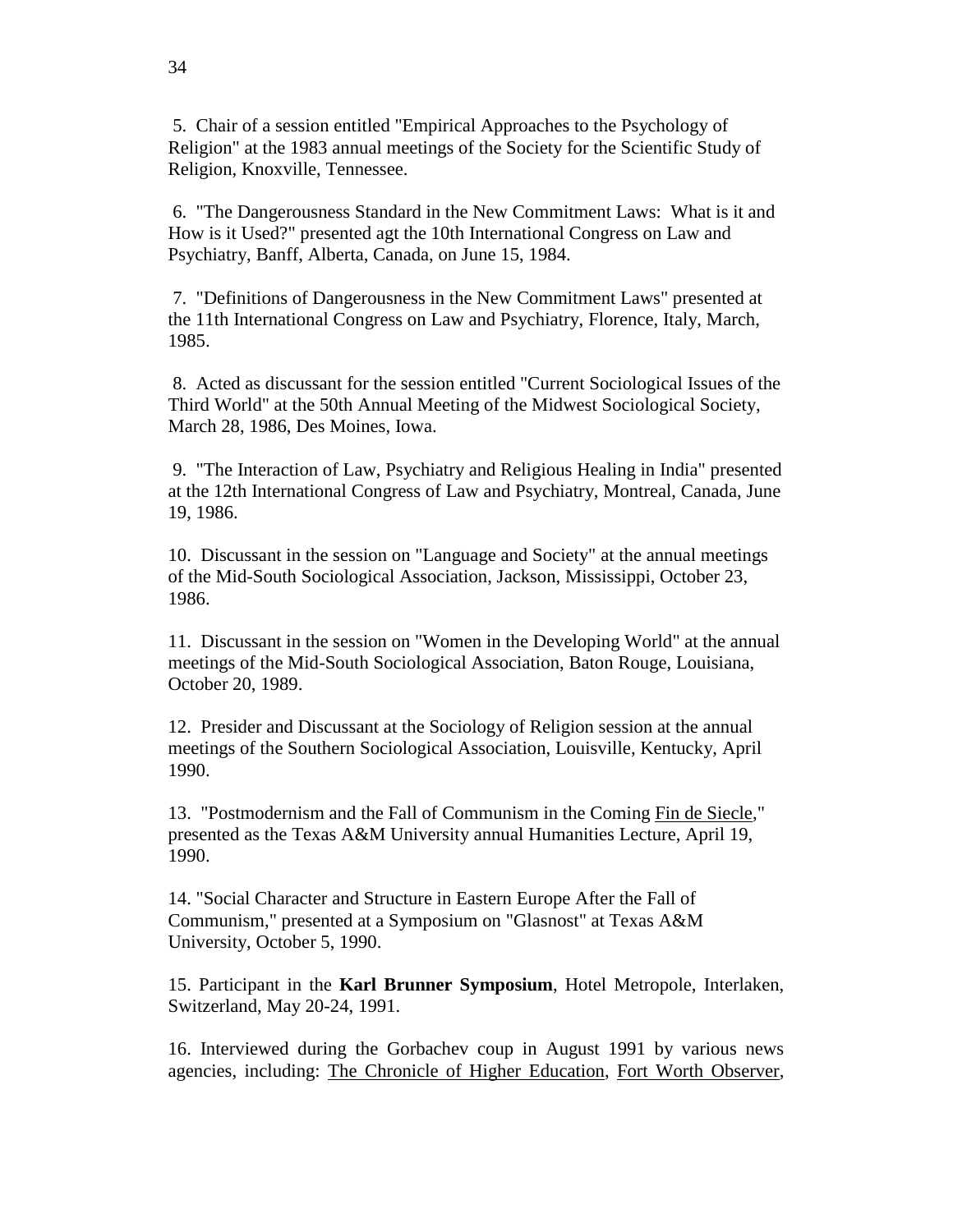Houston AM radio 740, Channel 3 evening news, Dallas AM radio KRLD, and the Texas State News Service.

17. Following my Fulbright research in 1992, I was interviewed in 1993 by Kevin Geiger on NBC radio on February 10, 1993; on WKGB in Keene, New Hampshire, on February 26, 1993;

18. I was interviewed on WOAI Radio, San Antionio, KRLD, Dallas and on KBTX, Channel 3, College Station, on the war in Bosnia-Herzegovina in late April and early May 1993

19. "The War in the Balkans and its Effects on the European Community," presented at the Texas A&M University Symposium on the European Community and Global Change, April 12, 1993

20. "The World's Collective Conscience and the Atrocities in the War in Former Yugoslavia," presented at the conference on military intervention in former Yugoslavia, presented at the University of North Carolina at Chapel Hill, April 14, 1993.

21. "The Postmodern West as Voyeur: Monitoring Human Rights in the Balkans," [co-authored with Slaven Letica], presented at the United Nations Conference on Human Rights, Vienna, Austria, June 12, 1993.

22. Interviewed concerning matters on the Balkan War on Croatian Television on May 17, 1993; the Croatian newspaper Novi List (May 26, 1993); KZEN Radio, Ventura, California on May 7, 1993; KOA Clear-channel Radio, Denver, Colorado, May 9, 1993; KRLD Dallas on 13 September 1993;

23. Briefed new CIES (Fulbright) recipients on Croatia at an orientation meeting in Washington, DC Jul 21-22, 1993.

24. Co-chair of a session on Nationalism and the Balkans held at the presented at the annual meetings of the American Sociological Association, Miami, Florida, August 1993

25. Spoke on the current Balkan War to the First United Methodist Church, Bryan, Texas on 5 September 1993

26. Spoke on the Jewish response to the current Balkan War to the Hillel Foundation, College Station, Texas, on 10 September 1993

27. Appointed chair of a session on the Balkans for the forthcoming International Congress of Law and Psychiatry in Montreal, Canada, June 1994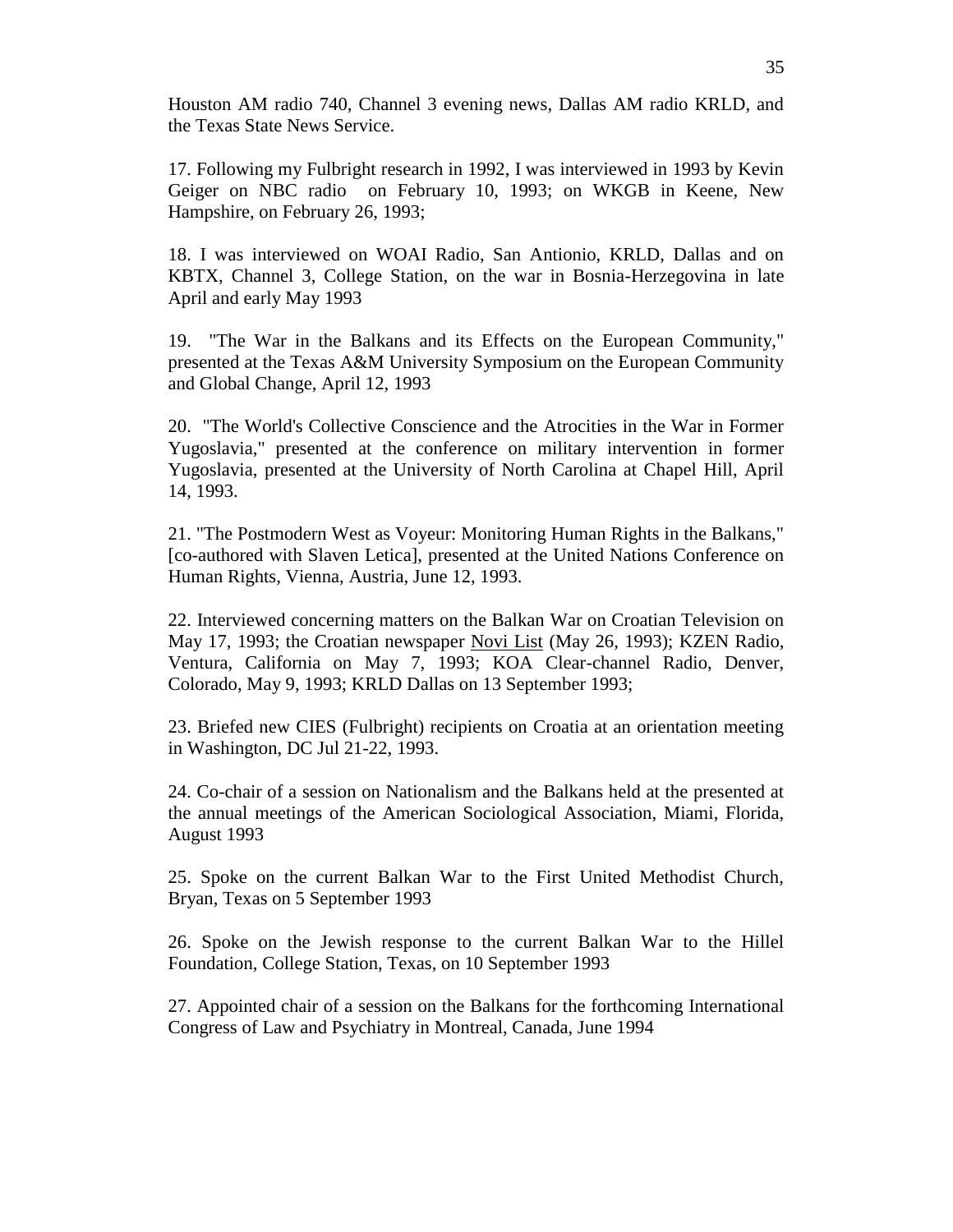28. Interviewed by Globus under the headline, "Croatia Must Renew Its Alliance with the Bosnian Muslims," 1 October 1993

29. Presented a paper entitled "A Sociological and Postmodern Appraisal of Current and Past Genocide in ex-Yugoslavia," at the International Conference on Responses to Genocide and Holocausts from a Theological, Historical, Philosophical, Psychological and Literary Perspective, December 30, 1993, Jerusalem, Israel.

30. Participated in a one-hour radio talk show on WBVP, Beaver Falls, Penn., AM 1230 on 3 February 1994 concerning the war in the Balkans.

31. Spoke on US military intervention in Bosnia to chapter 378 of the National Sojourners, College Station, Texas, 3 February 1994.

32. Interviewed by Bob McCormick on March 2, 1994 on KRLD Radio, Dallas Texas, concerning the signing of the recent accord between Croats and Bosnian Muslims.

33. Interviewed by the Voice of America on 11 March 1994 concerning my book, Habits of the Balkan Heart

34. Interviewed on 20 April 1994 on KRLD Radio, Dallas, Texas, on the Balkan War.

35. Spoke on "Croatia and the Balkanization of the West" at the Houston World Affairs Council, 20 April 1994, St. Thomas University, Houston, Texas

36. Interviewed by Ben Baldwin on a radio talk show by KFON Austin, Texas on 6 May 1994.

37. Interviewed by Peter Stolting on his radio talk show, KUTX College Station, Texas on 7 June 1994

38. Interviewed on the "Talk of the Nation" program on National Public Radio on 22 June 1994

39. Interviewed by Davis Rankin on KURV Radio on the Balkans on 16 August 1994

40. Interviewed by Pamela Taylor for the Voice of America on Poland's Restructuring of Debt on 15 September 1994.

41. Interviewed on KAMU Radio's "Focus" Program on my book, The Coming Fin de Siecle. November 1994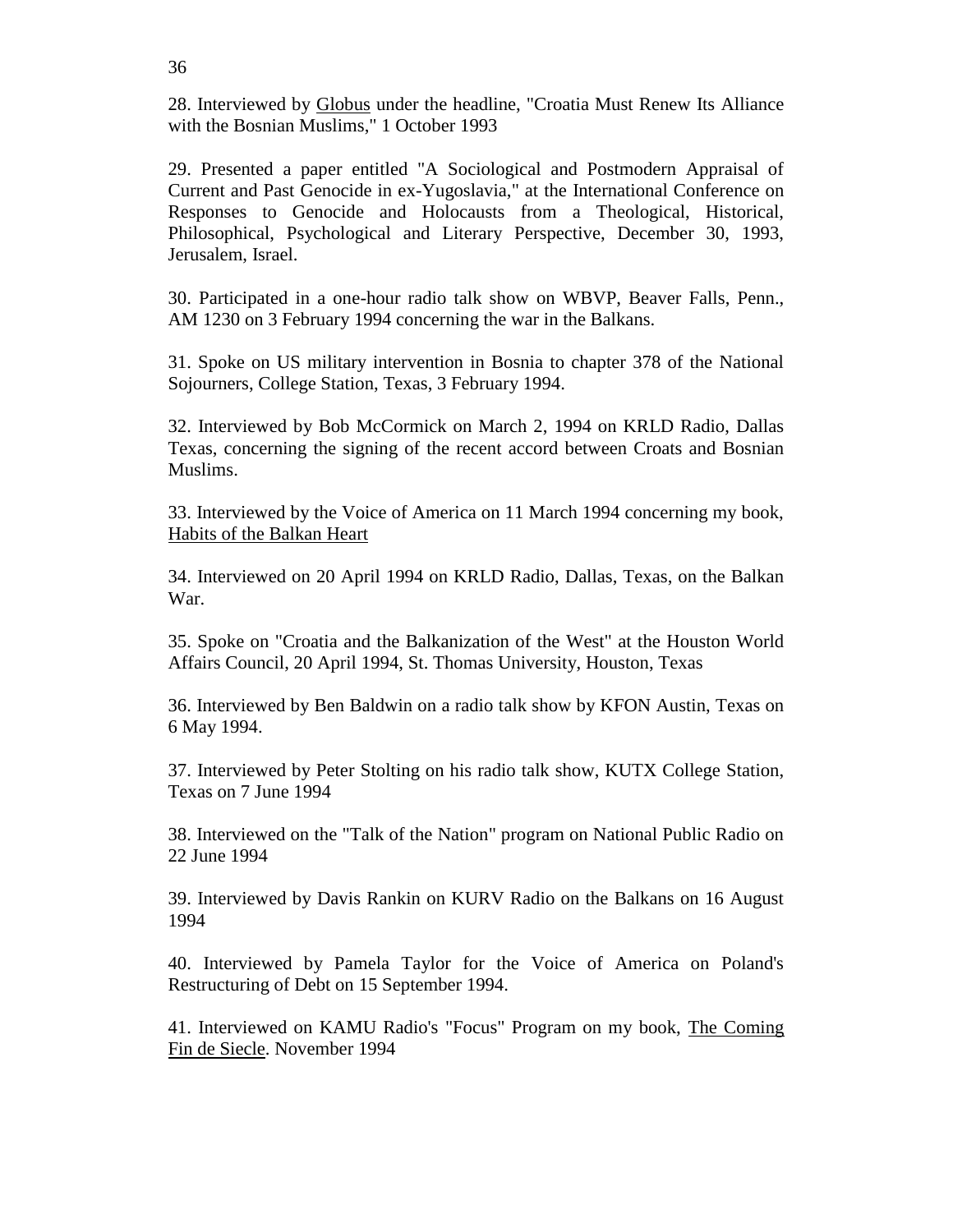42. Presented a paper, "The Continued Relevance of David Riesman's The Lonely Crowd" at Wellesley College, Wellesley, Massachusetts, on October 21, 1994

43. Interviewed in the Croatian newspaper, "Novi List," under the title, "Why the World Doesn't Like Croatia," 18 October 1994 pages 6 and 7

44. Interviewed in "Matica Croatia" January 1, 1995, under the title "Croatia Must Find Itself" pp. 6-8.

45. "The Coming Fin De Siecle and the Current Balkan War," presented at the conference on the End of the Millennium, Zagreb, Croatia, December 16, 1994

46. "The Role of Intellectuals in the Current Balkan War," presented at the conference on the Role of Intellectuals, Zagreb, Croatia, November 25, 1994

47. Spoke on the end of the century for Minnesota Public Radio, 9 March 1995

48. Spoke on developments in the current Balkan War in May of 1995 on KRLD Radio in College Station, Texas; and on AM 610 Duluth Minnesota; and on a radio station in San Antonio, Texas

49. Interviewed on the ABC Radio News Network on the fall of Srebrenica, Bosnia, to the Serbs on 11 July 1995

50. Spoke on talk radio about the current situation in Bosnia with Davis Rankin at KURV Radio, AM 710, the Rio Grande Valley, Texas, on 23 August 1995

51. Interviewed by CNN's Kathy Nellis of "Futures Watch" on my book, The Coming Fin de Siecle on September 6, 1995

52. Interviewed by Pamela Taylor on the "Voice of America" concerning the USbrokered peace plan in the former Yugoslavia on 3 October 1995

53. Interviews concerning the current Balkan War published in October of 1995 in the Croatian Obzir, Novi List, and Zadarski List.

54. Broadcast on CNN Headline News, CNN's "Future Watch," and CNN International on January 12, 13, 15, and 21st, 1996, concerning my book, The Coming Fin de Siecle . The topics covered ranged from the war in Bosnia, to President Clinton's Presidency to the Unabomber.

55. Moderated a session at the 3rd annual meeting of the American Committee to Save Bosnia, entitled, "The Military Situation in Bosnia: Implementation and Beyond," 3 February 1996, Washington DC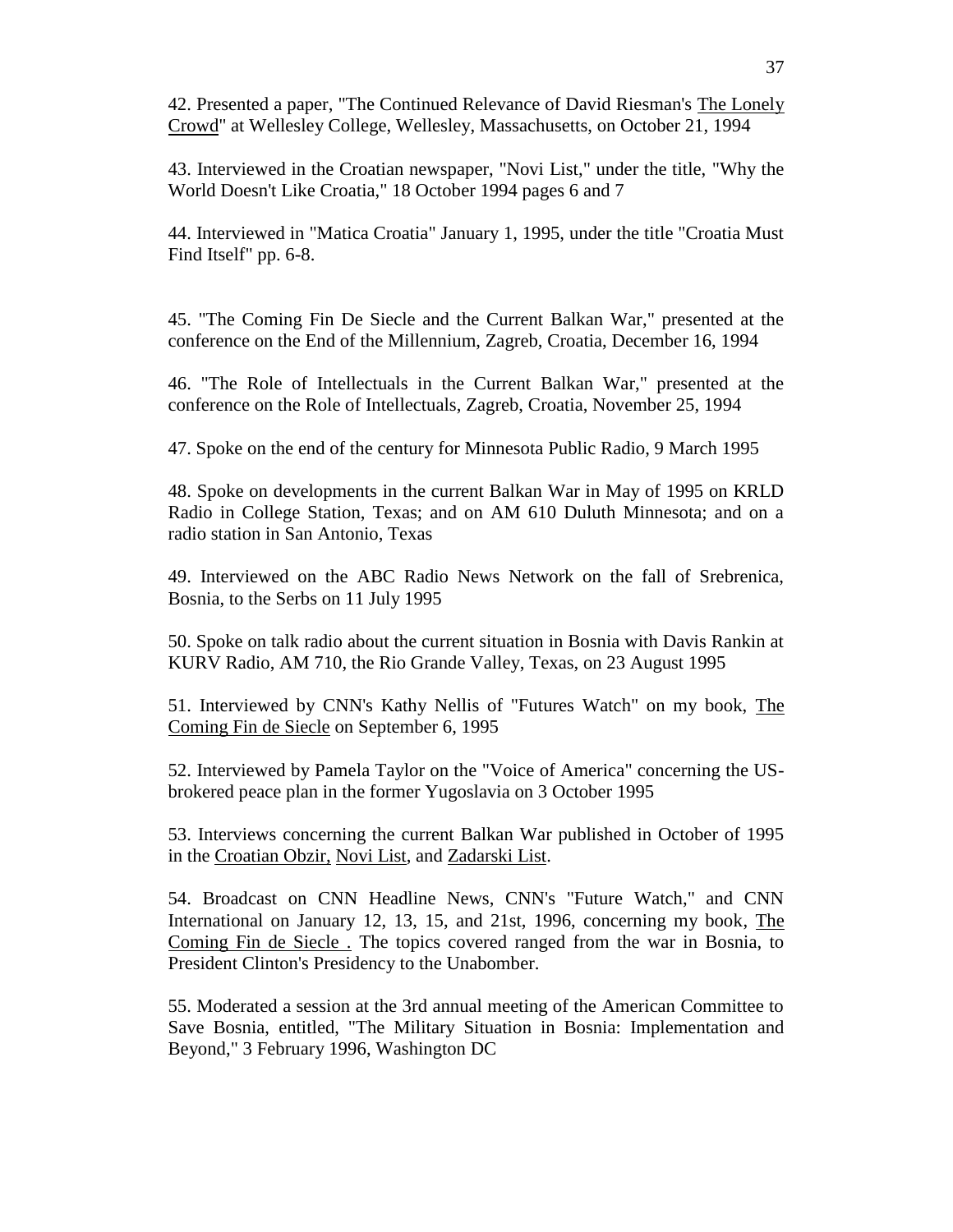56. Presented in a panel on Genocide and Ethnic Cleansing at a symposium at Wellesley College entitled "Conflict and Crisis in the Former Yugoslavia," 5 March 1996, Wellesley, Massachusetts

57. Interviewed by Allison Smith on the Canadian Broadcast Corporation television program, "The Lead," concerning opposition protests in Belgrade, 15 January 1997

58. Presented "The Presence and Absence of the Sacred in our Postemotional Age: A Neo-Durkheimian Analysis of the Spiritual Life," public lecture at Boston College, 21 January 1997

59. Presented, "Religion, Solidarity, and Identity in Post Modern Culture: The Elementary Forms of Neo-Durkheimian Theory," to the sociology faculty at Boston College, 21 January 1997

60. Introduced Jean Baudrillard and his lecture on the "Perfect Crime" at Texas A&M University, November 13, 1996

61. Interviewed about the mass suicide in California in April of 1997 by ABC News, Dallas Morning News, Reuters, and Doug Barstow of KAMU Radio

62. Participated in a panel sponsored by the Houston Chapter of the United Nations Association and the League of Women Voters, "What Can We Learn From the Tragedies of Bosnia About Resolution of Ethnic Divisions?" Held at the Texas Southern University Thurgood Marshall School of Law, 24 March, 1997

63. Interviewed on the Voice of America concerning the result of municipal elections in Croatia, on 15 April 1997

64. Cited in op-ed, "Millennium is bringing with it an astonishing set of predictions, fears and just plain nonsense," by Bill Tammeus, The Kansas City Star, 2 Sept 97

65. Interviewed on the Voice of America concerning the impact of Samuel Huntington's book, The Clash of Civilizations, on understanding the war in Bosnia, October 28, 1997

66. Interviewed on the Internet newspaper, "Houston News Today," concerning President Clinton and scandals, on 1 February 1998 in an article entitled "Why Whitewater isn't negatively affecting Clinton's popularity" by Caroline Shearer

67. Served as moderator for a panel discussion, "Bosnia: Should the US Be Involved?" sponsored by TAMU's Political Forum, 3 February 1998. The speakers were Muhammed Sacirbey, Bosnian Ambassador to the UN; Gen. William Nash; and Mr. Stuart Saldowitz of the State Department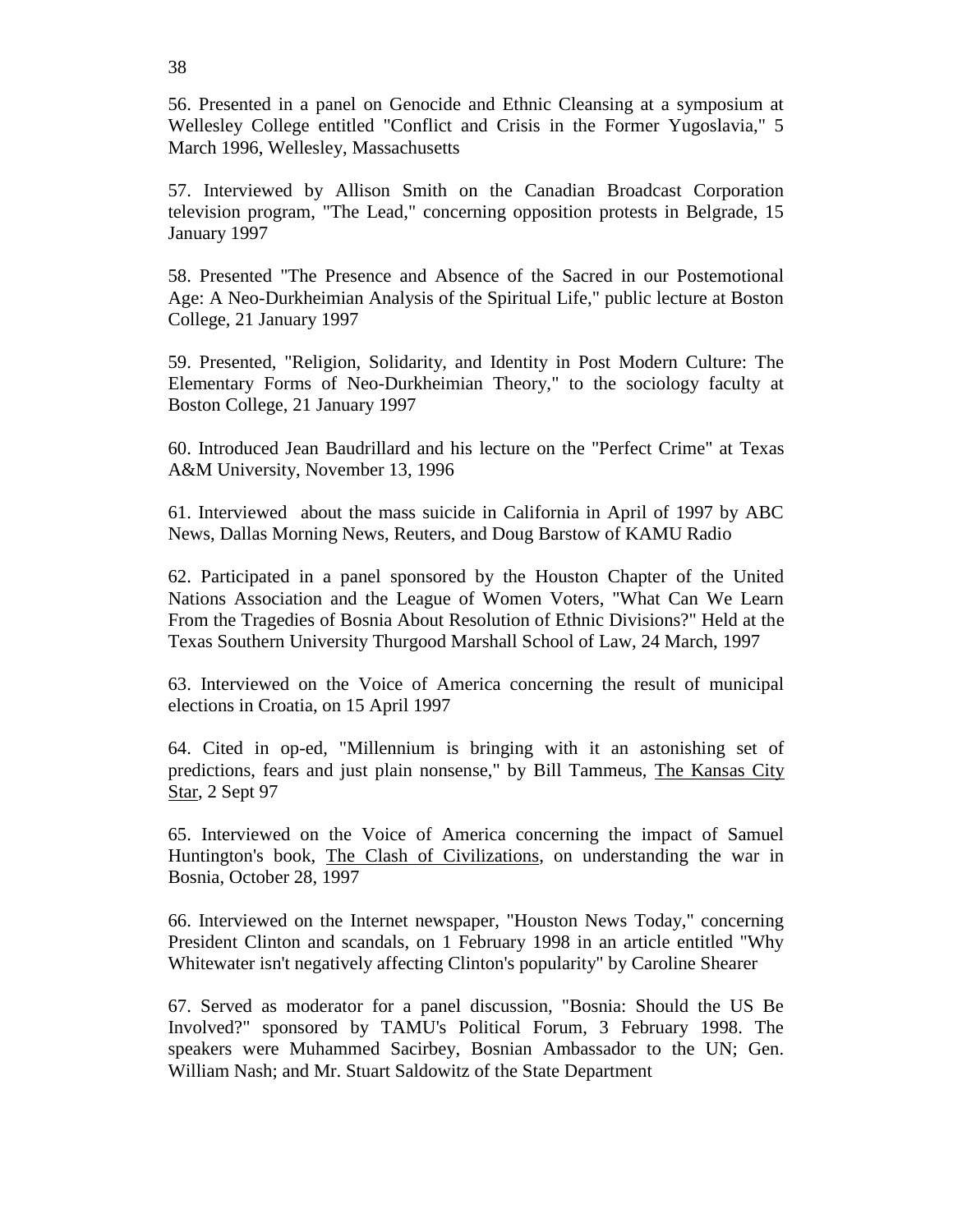68. Wrote opinion piece carried by Scripps News Service, "Passion for American Way Retreats Before Self-Interest," Plano Star Courier 8 February 1998:6a

69. Presented "Civil War or Aggression: Is the Choice of Terminology Important" at the University of Toronto conference entitled "The War in Croatia as Reflected in the Media," Toronto, Canada, May 2, 1998.

70. Reviewed proposal on the Yugoslav war for the National Science Foundation, May 1998

71. Filmed by Fuji Television on "Zimbardo and the Abuse at Abu Ghraib" for aired in Japan in June 2006

72. Consultant for Canadian Broadcasting Corporation for documentary "A Few Bad Apples?" on Abu Ghraib aired November 2005

73. Interview on the Operation Iron Triangle killings on the Rick Amato radio show in 2007

74. "Abuse at Abu Ghraib," presentation of the annual Fallon Lecture at Texas A&M University, 2007

75. Interviewed by Rick Amato on the "Rick Amato Show" concerning Corey Clagett and the Operation Iron Triangle case, November 3, 2009

76. Interviewed by Rick Amato on WS Radio (Washington Times) concerning the Operation Iron Triangle case, November 10, 2009

77. Interviewed on WBAI radio, "On the Count" program, concerning the Operation Iron Triangle case, Abu Ghraib cases, and the arrest of defense attorney Paul Bergrin, November 14, 2009

78. Interviewed by Abbie Boudreau for the CNN documentary, "Killings at the Canal: The Army Tapes," produced by Scott Zamost, which aired on CNN the week of November 16, 2009 and CNN International the week of November 23, 2009. The documentary exposes issues pertaining to the convictions of Michael Leahy, Joseph Mayo, and John Hatley

79. Interviewed by Stephen Lendman on the Progressive Radio Network on December 17, 2009 on Paul Bergrin's arrest, the Operation Iron Triangle killings and abuse at Abu Ghraib. Also cited in Mr. Lendman's Internet article, "Targeting Lawyers—The Case of Paul Bergrin" the week of December 16, 2009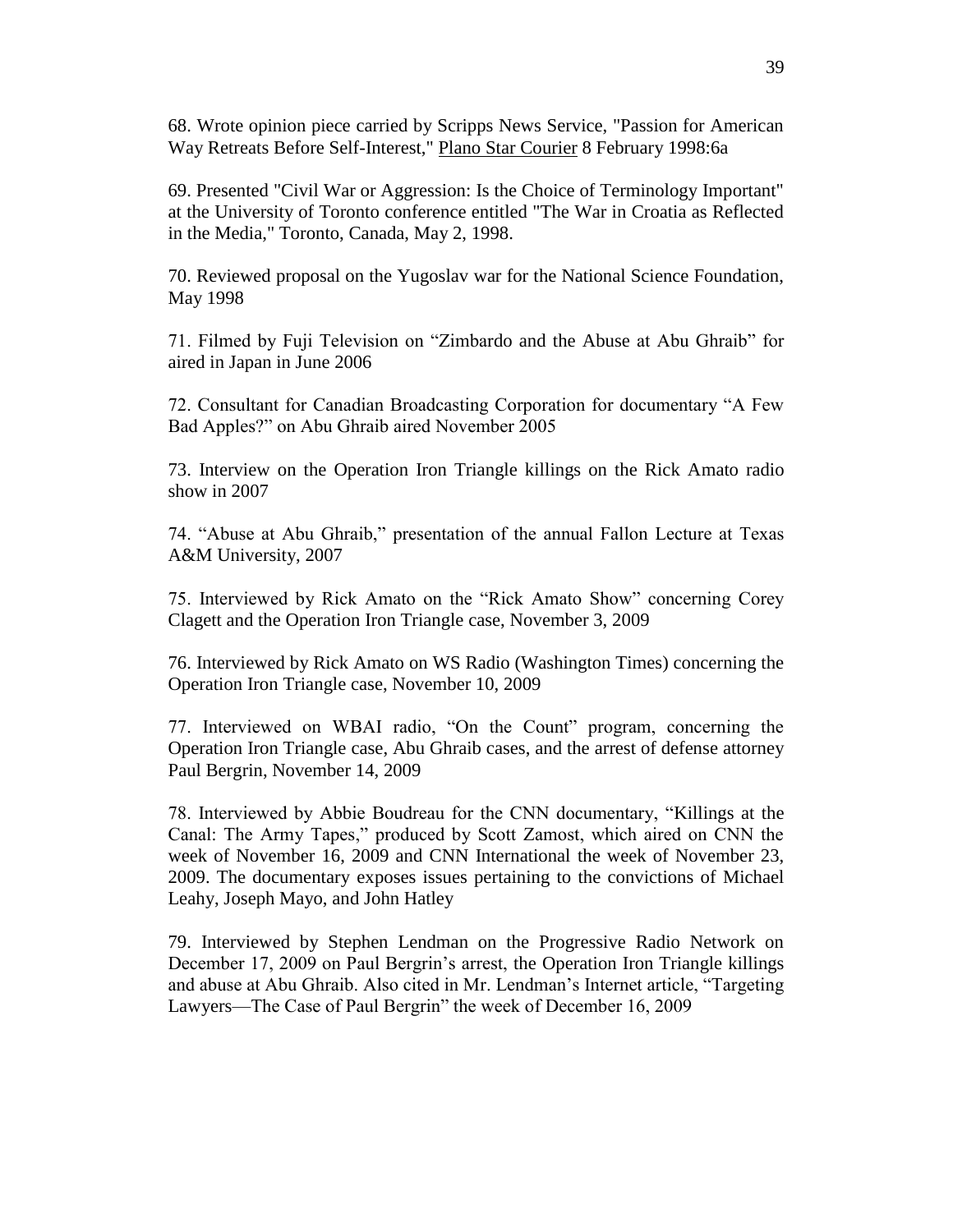80. Presented a paper on the military leadership at Abu Ghraib as a "failed state" at a joint conference of Texas A&M University and the European Center in Germany, October, 2010

81. Presented at a conference "The Dissolution of Yugoslavia" in Sarajevo, Bosnia-Herzegovina, 4 December 2010

82. Interviewed by Stephen Lendman on the Progressive Radio Network on February 6, 2011 on war crimes courts-martial

83. Interviewed by Dahr Jamail for truthout.org on three of my books pertaining to war crimes, The Trials of Abu Ghraib, The Good Soldier on Trial, and Rules of Engagement, 2010: [http://archive.truthout.org/the-us-military-a-mindset](http://archive.truthout.org/the-us-military-a-mindset-barbarism56706)[barbarism56706](http://archive.truthout.org/the-us-military-a-mindset-barbarism56706)

## OTHER PROFESSIONAL AND SERVICE ACTIVITIES

Serving as Series Editor on Classical and Contemporary Social Theory for Routledge Publishing from 2011 to the present. Books published in my series are:

- 1. *Fallgirls*, by Ryan Ashley Caldwell, 2012
- 2. *Utopia: Social Theory and the Future,* by Michael Hviid Jacobsen and Keith Tester, 2012
- 3. *The Social Pathologies of Contemporary Civilization*, by Kieran Kechane and Anders Petersen, 2013
- 4. *The Puritan Culture of America's Military,* by Ronald Lorenzo, 2014
- 5. *The Gift and its Paradoxes,* by O. Pyythinnen, 2015
- 6. *Fiction and Social Reality* by Mariano Longo, 2015
- 7. *The Making of a Postsecular society: A Durkheimian Approach to Memories, Pluralism, and Religion in Turkey, 2015* by M*. Rossi*
- 8. *C. Wright Mills and the Criminological Imagination*, edited by Jon Frauley, 2015
- 9. *Torture, Intelligence, and Surveillance in the War on Terror, 2014*
- 10. *A Sociology of the Total Organization: Atomistic Unity in the French Foreign Legion* by M. Sundberg, 2015
- 11. *David Riesman's Unpublished Writings and Continuing Legacy*, by Keith Kerr, M Aldredge, and G Harden, 2016
- 12. *Being Human in a Consumer Society,* edited by A Martinez, 2016
- 13. *Max Weber's Theory of Modernity: The Endless Pursuit of Meaning by M.* Symonds, 2015
- 14. *Arendt Contra Sociology* by P Walsh, 2015
- 15. *Sociological Amnesia: Cross-currents in Disciplinary History* 2015
- 16. *Hegel's Phenomenology and Foucault's Geneology* by M Sembou, 2015
- 17. Davis, Mark, ed. *Liquid Sociology: Metaphor in Zygmunt Bauman's analysis of modernity*. Routledge, 2016.
- 18. Keohane, Kieran. *The social pathologies of contemporary civilization*. Routledge, 2016. < [<https://goo.gl/o5c92G>](https://goo.gl/o5c92G)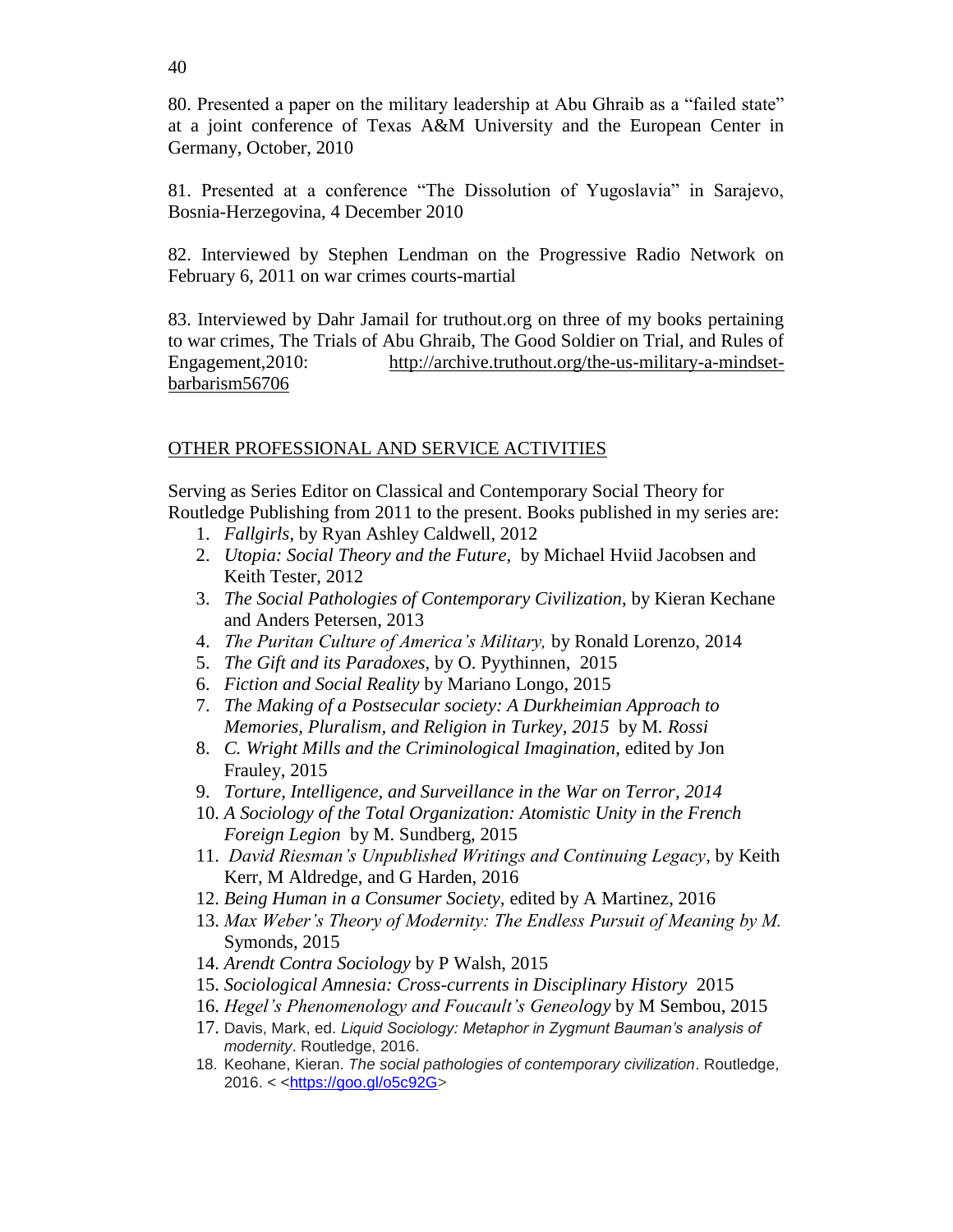- 19. Ghosts ,Landscapes ,and Social Theory by Marty Hudson,2017
- 20. The New Narcissus by Megan Collins, 2017
- 21. Existence ,Meaning: Aristotelian Reflections on the Meaning of Life by A. Bielkus, 2017

Serving as Series Editor on Postmodern Social Futures for Rowman & Littlefield Publishers from 1994 to the present. Books published in my series are:

- 1. *Ways of Escape: Modern Transformations in Leisure and Travel* by Chris Rojek, 1994
- 2. *Feeling and Form in Social Life* by Lloyd E. Sanderlands, 1997
- 3. *Reluctant Modernity: The Institution of Art and Its Historical Forms* by Alex Debeljak, 1998
- 4. *Civilization and the Human Subject* by John Mandalios, 1999
- 5. *Sociology After Bosnia and Kosovo: Recovering Justice* by Keith D. Doubt, 2000
- 6. *New Forms of Consumption: Consumers, Culture, and Commodification* by Mark Gottdiener, 2000
- 7. *The Compassionate Temperament: Care and Cruelty in Modern Society* by Natan Sznaider, 2000
- 8. *Signs, Solidarities and Sociology: Charles S. Pierce and the Pragmatics of Globalization* by Blasco Jose Sobrinho, 2001

Served on the Texas A&M University Press faculty editorial board, 1995 to 2006

Served as Series Editor on Eastern Europe for Texas A&M University from 1991 to 2006. Books published while I was editor are:

- 1. *American Foreign Policy and Yugoslavia, 1939-1941,* by Ivo Tasovac
- 2. *Budapest Exit* by Csaba Teglas
- 3. *Casualty of War: A Childhood Remembered* by Luisa Lang Owen
- 4. *Communism and the Remorse of an Innocent Victimizer* by Zlatko Anguelev
- 5. *Democracy at Dawn* by Frederick Quinn
- 6. *Democratic Transition in Croatia* by Sabrina Ramet
- 7. *Democratic Transition in Slovenia* by Sabrina Ramet
- 8. *The Drama of Russian Political History* by Alexander Obolonsky
- 9. *The First Domino* by Johanna Granville
- 10. *Genocide in Bosnia: The Policy of Ethnic Cleansing* by Norman Cigar
- 11. *Gorbachev's Glasnost* by Joseph Gibbs
- 12. *Hitler's Death Squads: The Logic of Mass Murder* by Helmut Langebain
- 13. *The New Georgia* by Ravez Gachechelaze
- 14. *The New Elite in Post-Communist Eastern Europe* by Vladimir Shlapentokh
- 15. *Imagining Postcommunism* by Beverly James
- 16. *Justice in a Time of War: The True Story Behind the International Criminal Tribunal for the Former Yugoslavia* by Pierre Hazan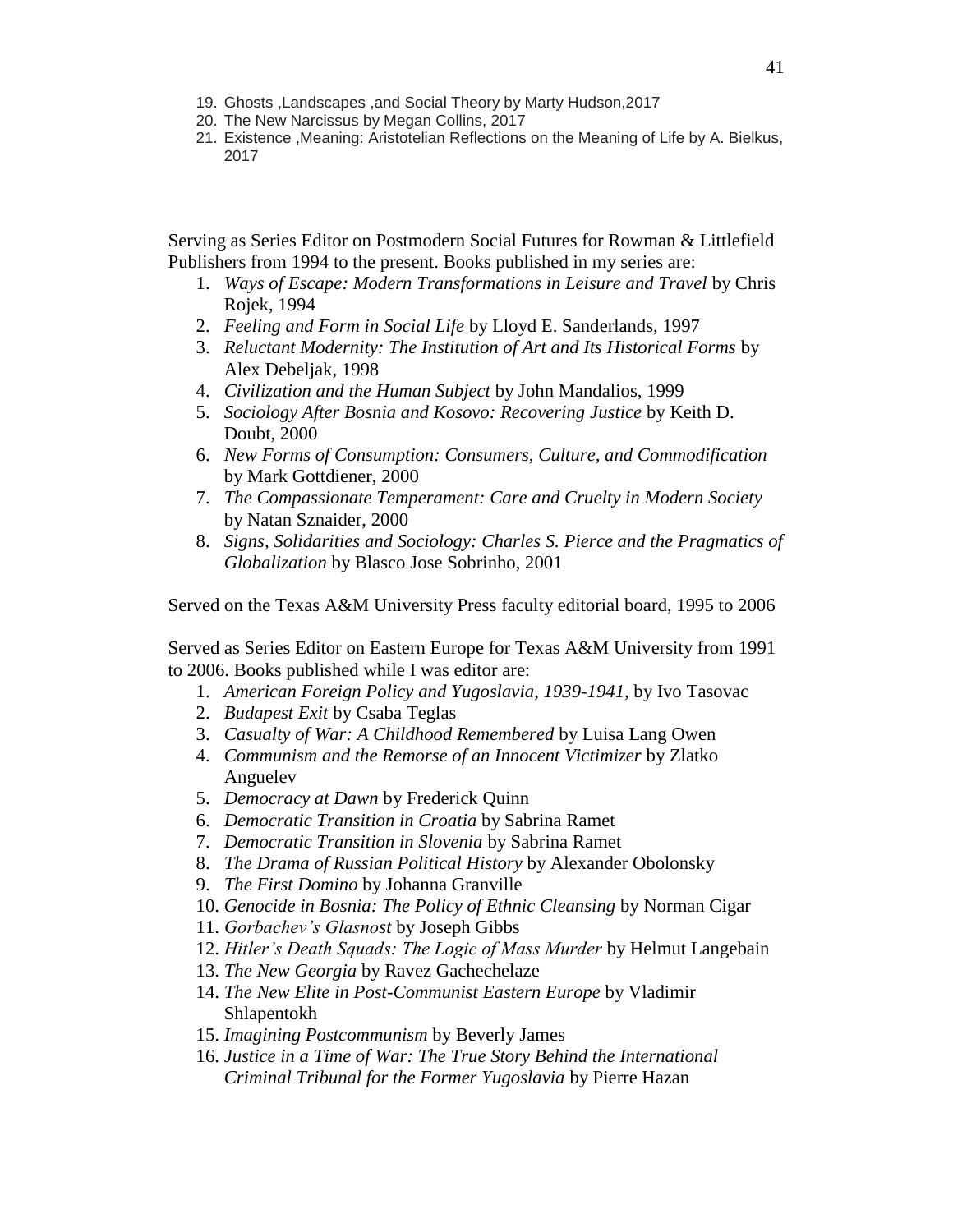- 17. *Keeping the Faith* by Jennifer Wynot
- 18. *The Lena Goldfields Massacre and the Crisis of the Late Tsarist State* by Michael Melancon
- 19. *The Liberal Project and the Transformation of Democracy* by Sabrina Ramet
- 20. *A Muslim Woman in Tito's Yugoslavia* by Munivara Hadzisehovic
- 21. *The Muslim-Croat Civil War in Central Bosnia* by Charles Shrader
- 22. *The Orthodox Church and Civil Society in Russia* by Wallace Daniel
- 23. *The Other Side of Russia* by Sharon Hudgings
- 24. *The Political Analysis of Postcommunism: Understanding Postcommunist Ukraine* by Volodymyr Polokhalo
- 25. *Political Culture and National Identity in Russian-Ukrainian Relations* by Mikhail Mulchanov
- 26. *Religious Separation and Political Intolerance in Bosnia-Herzegovina* by Mitja Velikonija
- 27. *Return to Ukraine* by Ania Savage
- 28. *Serbia's Secret War* by Philip J. Cohen
- 29. *Social Service Reform in a Postcommunist State:Decentralization in Poland* by Janelle Kerlin
- 30. *The Struggle of Hungarian Lutherans Under Communism* by H. David Baer
- 31. *A Testament of Revolution* by Bela Liptak
- 32. *Testimony of a Bosnian* by Naza Tanovic-Miller
- 33. *Uncertain Path: Democratic Transition and Consolidation in Slovenia* by Rudolf Rizman
- 34. *Unholy Alliance: Greece and Milosevic's Serbia* by Takis Michas
- 35. *The War in Chechnya* by Stasys Knezys

Served as peer reviewer for the National Science Foundation from 1996 to 1997

Served as peer reviewer for the National Endowment for the Humanities, 1992 to 1993

#### PROFESSIONAL REVIEWING OF JOURNAL ARTICLES

Served on the Board of Advisory Editors for Sociological Inquiry, from 1986 to 1993

Reviewed articles for American Journal of Sociology, Culture Theory and Society, Journal for the Scientific Study of Religion, Sociological Theory, Sociological Inquiry, Sociological Spectrum, Sociological Analysis, Sociological Theory, Social Science and Medicine, Social Problems, Social Science Quarterly, Symbolic Interaction, Research in the Social Scientific Study of Religion, Sociological Quarterly, Canadian Journal of Sociology